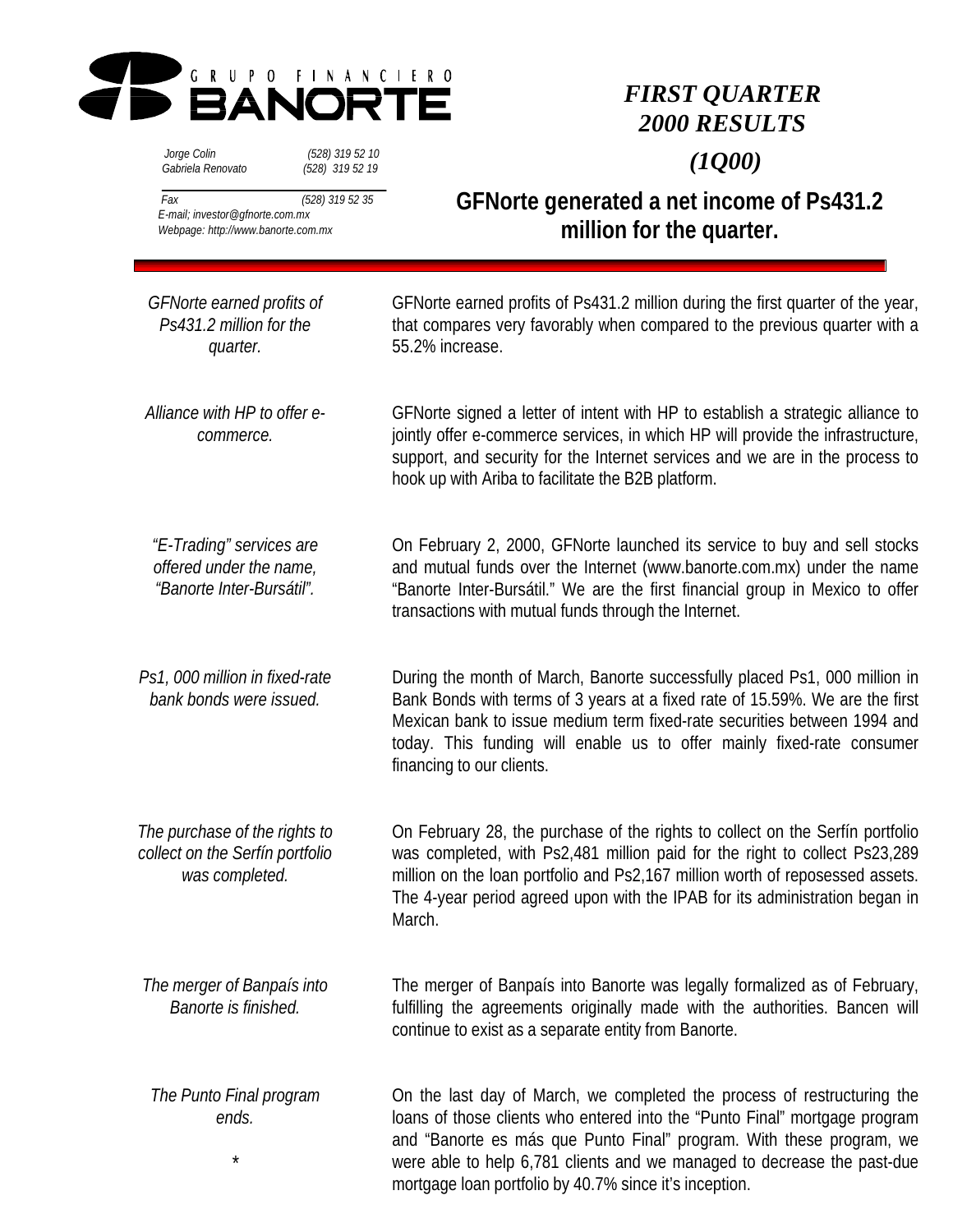### **I. Macroeconomic Environment**

During the first quarter of 2000, the general economic conditions in Mexico were reaffirmed as positive. Early in the month of March, the Moody's rating agency raised the rating of the country's national debt, granting it the Baa3 rating. Standard and Poors also raised the rating of the country, moving it up one step on its investment rating scale to BB+. Both rating agencies justified their decisions based on the favorable outlook for the country. Both factors gave a boost to the stock market (+4.86%), even in spite of the fact that there were several periods of volatility experienced by the stock market in the United States during the quarter.

The foreign exchange market continued its peso appreciation trend, aided by a significant inflow of funds from abroad. In all, the peso appreciated 2.6% during the quarter. This optimistic perception of Mexico has also continued to support the decrease in interest rates, in turn supporting favorable inflationary expectations. Interest rates went from 15.62% to 12.88% in the period under review.

On the subject of inflation, the exchange rate and fruit and vegetable prices were key factors that continued to support the decrease in the rate of inflation. In a never before seen way, the inflation expectations of the private sector almost converged with the objectives proposed by the Banco de México, and at the close of the period inflationary expectations even dropped below 10%. During the first quarter, prices rose 2.81%, bringing the annualized inflation rate to 10.1%. This quarterly increase represents the lowest inflation for this period in the last five years.

Non-petroleum exports increased at a surprising rate of 26% during the first two months of the year. In addition, petroleum exports have stayed strong, growing 168% faster than during the first two-month period of 1999. Imports also grew at a noteworthy pace, reflecting the greater vigor of economic activity, as well as the strength of the exchange rate. The balance of trade stayed at a manageable level, accumulating a deficit of 900 million dollars for the first two month period, only 1.2% greater than for the same time period last year.

Industrial production during for the January - February period increased at an estimated annualized rate of 8.9%, a figure which compares favorably with the increases of 4.6%, 4.2%, and 4.5% for the three previous quarters, respectively. The evidence of improvements in

consumption are seen in almost all the indicators: In January, retail sales grew at their best rate in two years; retail sales of automobiles showed an accumulated growth of 43.1% for the two month period. Sales reports from the major supermarket chains confirm this trend. All these facts lead us to believe that the economy will grow at a rate of more than 6% during the first quarter of the year, its fastest growth rate in the last two years.

### **II. Strategy**

With the intention of competing successfully in the new environment through the use of new technologies for servicing our clients, GFNorte has made the development of services offered via the Internet a high priority:

**E-Banking.-** In the Second Quarter of 2000, a new Internet application will be launched which will replace the current one, providing solutions to over 5,000 companies and offering over 25 different transactions. For individuals we will be ready to offer transfer services allowing them to make payments directly from and between, their accounts.

**E-Trading.-** On February 2, 2000, we introduced a new application which allows clients of the Brokerage House to buy and sell stock and mutual funds electronically.

**E-Commerce (B2B).-** Forming strategic alliances to offer B2B services, bring added value to Mexican companies, to their vendors, and to their customers, and at the same time offering the services of the Group in order for them to carry out their operations.

**E-Commerce (B2C).-** Banorte is once again a pioneer in offering e-commerce solutions in Mexico using virtual POS (points of sales). The security of these applications is provided through SSL and SET protocols. Some of our current clients include: Terra, Todito, DeCompras, and Pabellón Virtual.

### **III. Recent Events**

### *Grupo Financiero Banorte*

*Alliance with Hewlett Packard Company*.- GFNorte reached an agreement with HP to jointly offer ecommerce services through a strategic alliance in which HP will provide the infrastructure and technological support as well as security systems. It is hoped to hook up with Ariba to facilitate the B2B platform.

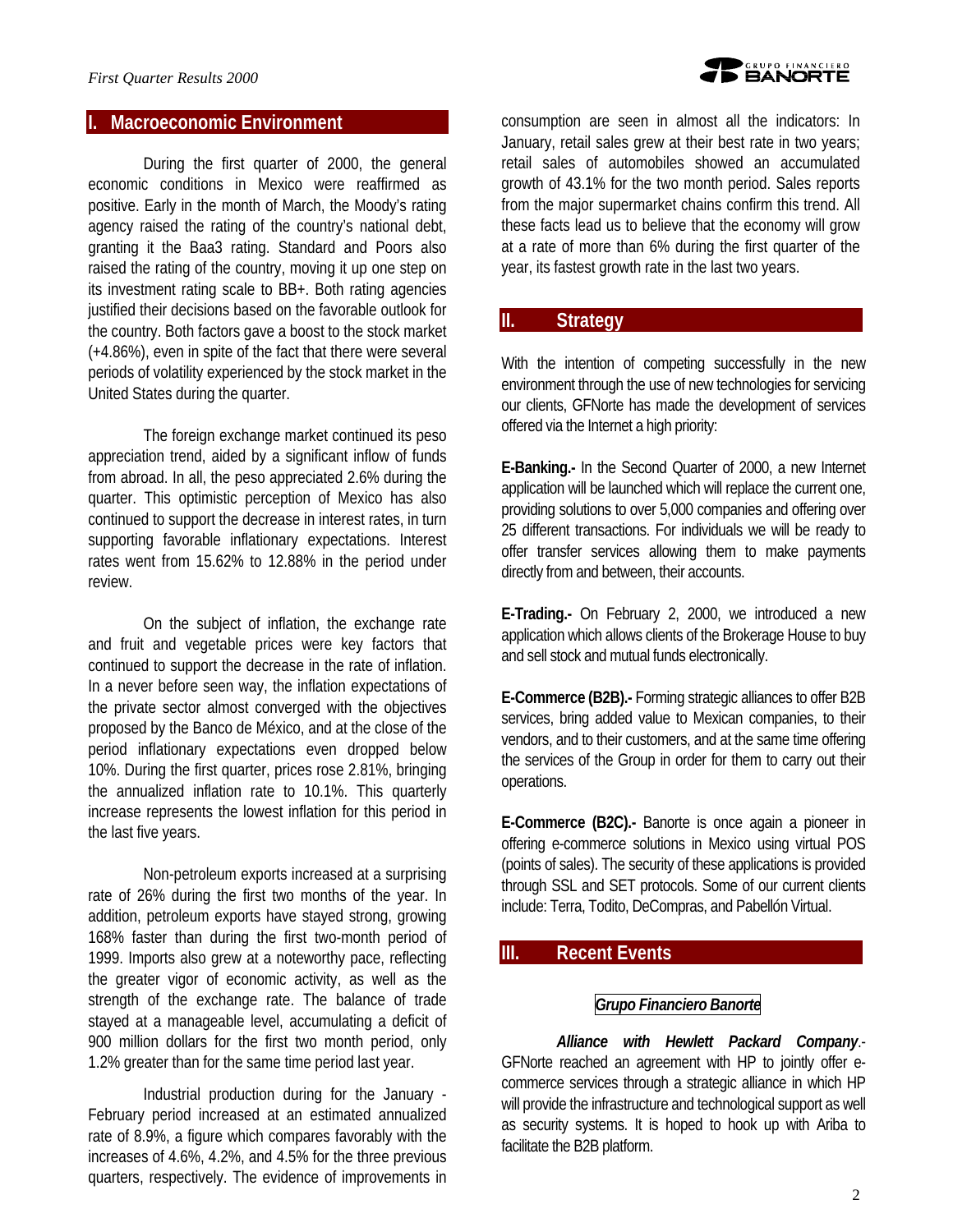*Startup of the "Banorte Inter-Bursátil" service.-* On February 27, 2000, GFNorte launched its e-trading service under the name "Banorte Inter-Bursátil," through which it is possible to buy and sell stocks and mutual funds. We are the first financial group in Mexico to offer transactions with mutual funds through the Internet. In addition, we have redesigned the Group's web page, which can be accessed at (www.banorte.com.mx).

*Administration of mutual funds.-* At the end of the fourth quarter 1999, the administration of the mutual funds were transferred from the Brokerage House to Bancen, which is to receive the income generated by these activities starting from the last quarter onward. This change was a result of the corporate restructuring of the Group.

### *Banking Sector*

*Merger of Banpaís into Banorte*.- Banpaís was fully merged into Banorte with the figures reported for the end of February, 2000. This fulfills the obligations contracted with Fobaproa in the purchase agreement signed in 1997. As a result of this situation, the financial reporting for Banpaís for the month of January was as a Subsidiary of Banorte, but starting in February forward, the financial numbers were consolidated. In order to be able to merge Banpaís 100%, an exchange of shares was carried out with Fobaproa in such a way that we received 19% of the shares of Banpaís in exchange for 5.91% of the shares of Banorte already merged with Banpaís.

*Purchase of the right to collect on the Serfín Portfolio.-* On February 28, 2000, GFNorte, through Bancen (where a trust was established for the collection of this portfolio), made a payment of Ps2,481 million for the rights to collect Ps23,289 million on the Loan Portfolio and Ps2,167 million of reposessed assets, the latter at no cost. These amounts differ slightly from the numbers originally announced, which were based on the closing figures for the month of August, 1999. Due to the recoveries made from its date of purchase an initial profit of Ps190 million was generated.

*Cede of rights to collect mortgage loans of Serfín.-* On April 14, Ps4,769 million in rights to collect mortgage loans of Serfín were cede to Goldman Sachs thus lowering the risk as well as the initial investment of the Group.

*Issue of bank bonds.-* On March 23, 2000, Banorte successfully launched an issue of bank bonds with a term of 3 years (1,134 days) at a fixed interest rate of 15.59%, taking advantage of the favorable financial market situation, the excellent reputation of the Group, and the rating granted by Duff and Phelps of Mexico (MAA). The funds obtained from these Bonds will be used to offer fixed-rate consumer financing.

*Issue of senior certificates.-* Banorte issued senior certificates guaranteed for remittances in dollars, for an amount of US\$ 35 million for a term of 5 years, to be used to support exporting customers. The issue was coordinated by Bank of America Securities, LLC, at a rate of Libor + 2 3/8 due to the favorable situation arising from the investment rating recently granted by Moody's to Mexico. This issue was in addition to the US\$ 300 million placed in July, 1999 under the same mechanism.

*Cross Currency Swap Operations.-* At the end of March, 2000, US\$125 million were placed in cross currency swap operations with Chase Manhattan Bank of Mexico and Comerica Bank, with a maturity term of 3 years. These funds will be used to support companies involved in international trade.

*Early redemption of subordinate non-convertible bonds.-* In the month of February, 2000, Ps800 million worth of subordinate non-convertible bonds of Banorte were redeemed early, with the intention of replacing this funding with lower cost deposits since the weighted average interest rate on these bonds was TIIE+ 2.

### **IV. Accounting Changes and Regulations**

*Grupo Financiero Banorte (GFNorte*)-The financial results of the Financial Group are presented in consolidated form with its respective subsidiaries, in accordance with the stipulations of the National Banking and Securities Commission (CNByV) in circular 1456 issued on December 22, 1999, which went into effect on January 1, 2000.

The Commission on Accounting Principles of the Mexican Institute of Public Accountants modified its Bulletin D-4, in which they explain the accounting treatment of income tax, property tax, and the profit sharing. It shows that one single method prevails to determine the basis for calculating deferred income tax, which consists of comparing the fiscal and accounting numbers of the assets and liabilities, among other things. These stipulations went into effect on January 1, 2000. In the case of Banorte, the initial impact was zero.

*Banking sector (Banorte and Bancen)-* New groupings are been used, as contained in bulletin 1448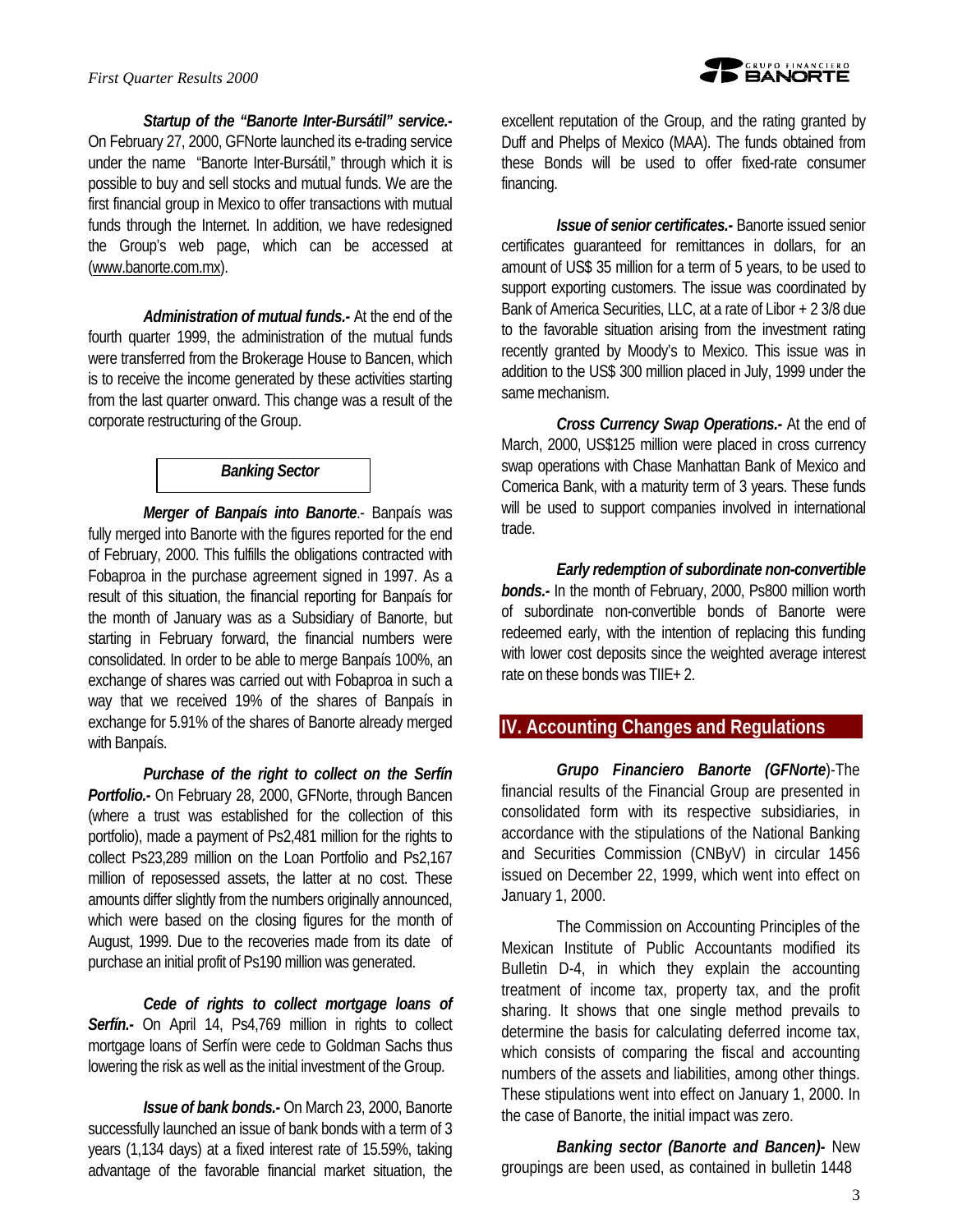of October 14, 1999, of the National Banking and Securities Commission (CNByV), which went into effect on January 1, 2000. Figures for all periods are reported in constant Pesos set at the close of the reporting period. To set this value, we use the price of the UDI at the end of each period. The information for 1999 was grouped using the new regulations except the Due to Banks and Correspondents account on the Balance Sheet.

Starting on December 1, 1999, the National Banking and Securities Commission (CNByV) in bulletin 1449 issued on October 14, 1999, stipulated a new methodology for classifying the credit card loans based on the concept of the expected loss, by breaking down this portfolio according to it's delinquency. This provides the basis for determining the amount of loan loss reserves necessary to cover the risk.

In accordance with the regulations of the National Banking and Securities Commission (CNByV) and as stipulated in bulletin No. 1460 of January 31, 2000, new regulations were issued pertaining to the qualification of mortgage loans, based on the requirement that provisions be tied to the expected loss. This breaks down the portfolio based on the number of months past due, in such a way that the reserve requirements will be increased as a function of the number of payments past due, reaching 70% in the case of loans that are 12 or more months due. This stipulation will go into effect on June 1st of this year.

# **IV. Highlights**

*Grupo Financiero Banorte Consolidated with Subsidiaries (GFNorte)* Earned net profits of Ps431.2 million during the quarter, 55.2% higher than those of 4Q99, equivalent to earnings of Ps0.83 per share (fully diluted). Total Assets of GFNorte were Ps125.5 billion and its Loan Portfolio was Ps81.4 billion, been the first 5.4% higher and the later 1.1%r higher to those of the previous quarter. The Stockholders Equity was \$9.1 billion, 5.0% greater than in 4Q99.

*The Banking Sector (Banorte and Bancen)* generated earnings of Ps358.5 million during the quarter, 65.4% higher than that of 4Q99 and 7.0% higher than that of 1Q99, with the largest contributions coming from Bancen, with Ps278.4 million and Banorte with Ps80.1 million. The past due loan ratio at the close of the quarter was 5.3%, and the Reserve Coverage was 102.3%, compared to 5.8% and 100.7% respectively at the end of 4Q99. Deposits grew by 9.2% vs. the previous quarter, ending the period with a balance of Ps96.1 billion.

*The Brokerage Sector* (the Brokerage House) registered net earnings of Ps17.5 million for the quarter vs. a profit of Ps42.6 million the previous quarter. This important reduction in the results was due to the transfer of the Administration of the Mutual Funds to Bancen at the end of 4Q99.

*Long-Term Savings Sector -* This sector reported earnings for the quarter of Ps43.0 million vs. Ps 10.8 million in 4Q99, equivalent to a increase of 298.2% and 210.3% when compared to 4Q99 and 1Q99 respectively, mainly due to growth in assets under management as well as to the income ciclicity of the AFORE.

*Auxiliary Organizations Sector -* Accumulated earnings during the quarter in this Sector were Ps13.5 million, 206.8% higher than in 4Q99, with the largest contributor being the Factoring business, which accounted for roughly 65% of the sectors profits.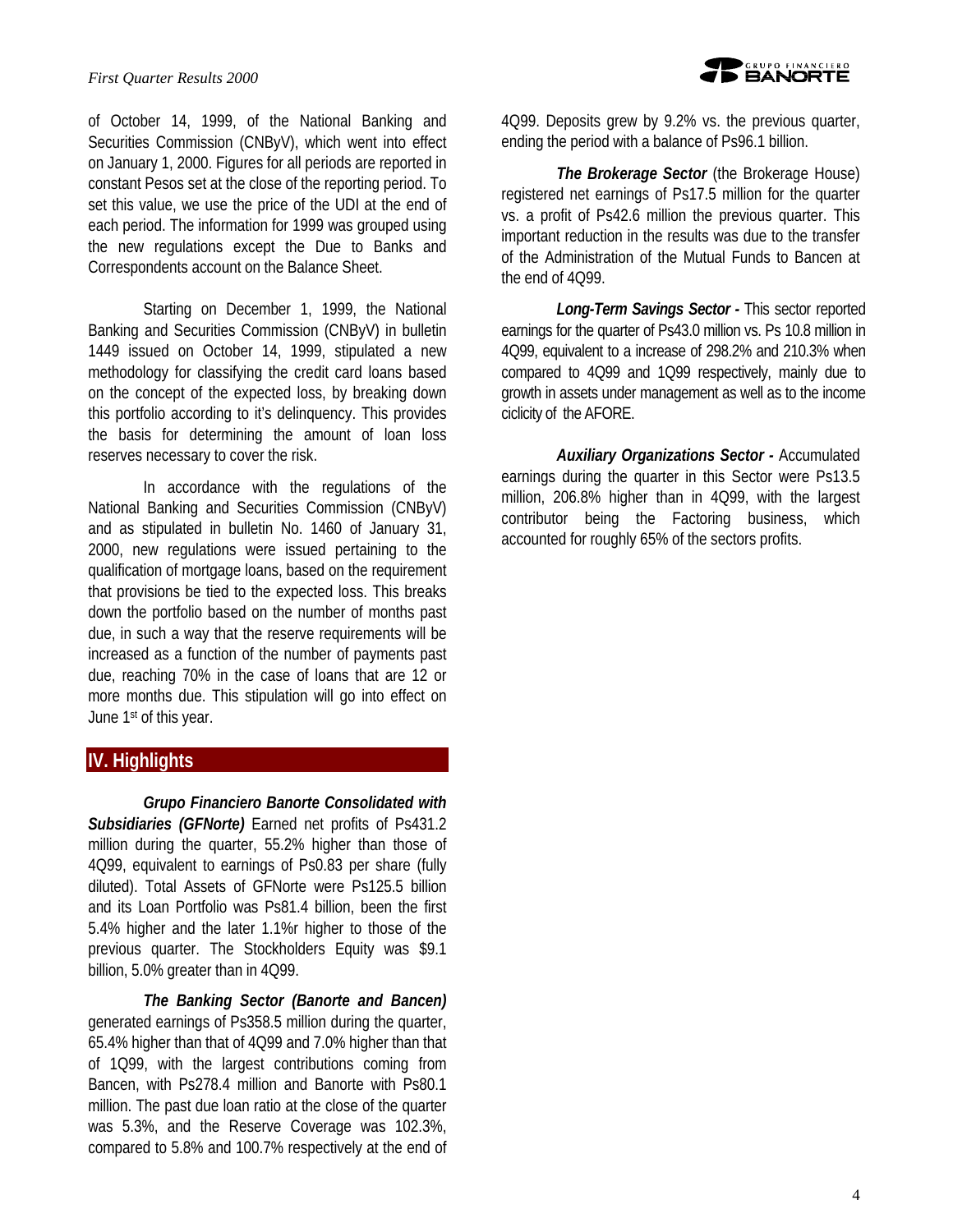

### **V. Grupo Financiero- Consolidated**

With the purpose of better understanding the results of the quarter, the Net Interest Income and the Loan Loss Provisions figures were modified for Bancen, the Banking Sector and the Group consolidated in comparison to the official numbers sent to the CNBV. The reason for this is that an opperation of transfering of a surplus of Loan Loss Reserves from UDI trusts to the balance sheet in Bancen for Ps179.1 million, distorts the understanding of those lines in the Income Statement since according to the present GAAP, that transfer has to be shown first as an income in the Net Interest Income and as an expense in the Loan Loss Provisions, increasing both lines by that amount. The net effect of this operation is zero for both the Net Income and the Loan Loss Reserves in the Balance Sheet. (consolidated with UDIS)

### **Grupo Financiero Banorte Earnings** *(Millions as of March´00 Ps)* **QUARTER 4Q99 1Q00 1Q99** G. F. Banorte [holding] **3.4 (1.3) (2.7) Banking Sector** Banco Mercantil del Norte (1) 157.2 80.1 270.6 Banco del Centro (2) 59.5 278.4 64.5 **216.7 358.5 335.1 Brokerage Sector** Brokerage House **42.6 17.5 57.7 Long-Term Saving Sector** Pension Funds Afore 7.8 31.9 14.9 Bancassurance 5.3 2.1 9.3 Annuities (2.4) 9.0 (9.8) **10.8 43.0 14.5 Auxiliary Organization Sector** Leasing 0.1 3.7 2.9 Factoring 3.4 8.6 7.8 Warehousing 0.5 0.8 Bonding 0.9 0.7 3.0 **4.4 13.5 14.5 Total 277.9 431.2 419.0 RATIOS** Net Income per Share (2) 0.59 0.91 0.89 Net Inc. per Share (diluted) (3) 0.53 0.83 0.82 Dividends per share (2) Book Value per share (2) (4) 16.8 17.6 16.1 Book Value per share (3) (4) 15.2 15.9 14.6 1) 94.09% owned by GFNorte. Excludes the AFORE. 2) Per Share data, based on 472.3 million shares outstanding on March 31,2000.

3) Assumes a conversion of the Subordinated Convertible Debt. at a minimum conversion price of Ps8.5 per share (50 millions of shares)

4) Excluding Minority holdings.

### **Capital Structure of the Holding Company**

|          | <b>Current Shares Outstanding</b> |       |
|----------|-----------------------------------|-------|
|          | as of March 31,2000               | %     |
| O Series | 472.321.483                       | 100.0 |

### **Relevant Numbers for Grupo Financiero**

| (Millions as of March '00 Ps)                           | <b>OUARTER</b> |         |         |  |
|---------------------------------------------------------|----------------|---------|---------|--|
| <b>Income Statement</b>                                 | 4Q99           | 1Q00    | 1Q99    |  |
| Net Interest Income (NII)                               | 1,599.8        | 1,314.2 | 1,924.5 |  |
| + REPOMO-Margin                                         | 107.9          | 25.6    | 406.1   |  |
| = NII after Repomo                                      | 1,707.8        | 1,339.8 | 2,330.6 |  |
| - Loan Loss Provisions                                  | 173.4          | 44.7    | 216.8   |  |
| - Loss Sharing Provisions                               | (10.7)         | 39.5    | 54.8    |  |
| =NII after Provisions                                   | 1.545.1        | 1,255.6 | 2,059.0 |  |
| + Non Interest Income                                   | 567.1          | 710.4   | 618.5   |  |
| = Total Operating Income                                | 2,112.2        | 1,966.0 | 2,677.5 |  |
| - Non Interest Expense                                  | 1,800.4        | 1,417.3 | 1,671.6 |  |
| = Net Operating Income                                  | 311.8          | 548.8   | 1,005.9 |  |
| Other Expense (Income)                                  | 16.8           | (44.3)  | (499.7) |  |
| $=$ Pre-tax Income                                      | 328.6          | 504.5   | 506.2   |  |
| Income Tax & profit sharing<br>$\overline{\phantom{a}}$ | 3.3            | (35.1)  | (39.6)  |  |
| - Tax on asset                                          | (15.6)         | (5.3)   | (7.9)   |  |
| - Deff. Inc. Tax & profit sharing                       | (56.2)         | (24.6)  | 2.7     |  |
| $=$ Net Income b/Subsidiaries                           | 260.1          | 439.5   | 461.4   |  |
| + Undistrib. Earnings of Subs.                          | 37.6           | 31.3    | (3.7)   |  |
| =Net Income-contin. Operation                           | 297.7          | 470.8   | 457.7   |  |
| + Extraordinary Items, net                              |                |         |         |  |
| - Minoritary Income                                     | (19.8)         | (39.6)  | (38.7)  |  |
| =Total Net Income                                       | 277.9          | 431.2   | 419.0   |  |

| <b>Balance Sheet</b>        | 4Q99    | 1Q00    | 1Q99    |
|-----------------------------|---------|---------|---------|
| <b>Total Assets</b>         | 119.069 | 125.506 | 102.120 |
| Loan Portfolio              | 80.485  | 81.360  | 81.793  |
| Deposits                    | 87.697  | 95.769  | 70.792  |
| Equity                      | 8.677   | 9.112   | 8.304   |
| <b>PDL</b>                  | 4.711   | 4.312   | 5,778   |
| LLR                         | 4,720   | 4.400   | 5,720   |
|                             |         |         |         |
| <b>Asset Quality Ratios</b> |         |         |         |
| PDL to Total Loans          | 5.9%    | 5.3%    | 7.1%    |
| LLR to PDL                  | 100.2%  | 102.0%  | 99.0%   |
|                             |         |         |         |
| <b>Profability Ratios</b>   |         |         |         |
| <b>ROA (1)</b>              | 1.0%    | 1.4%    | 1.9%    |
| ROE (2)                     | 12.9%   | 19.4%   | 29.0%   |

1) Annualized earnings as a percentage of the average of end of the month assets over the period.

2) Annualized earnings as a percentage of the average of end of the month equity over the period.

*LLR= Loan Loss Reserves, PDL= Past Due Loans, NPDL= Net Past Due Loans*

*Grupo Financiero Banorte (GFNorte)*  generated Ps431.2 million in earnings for the quarter, 55.2% higher than 4Q99. The Net Interest Income before Repomo was down 17.9% compared to the previous quarter due to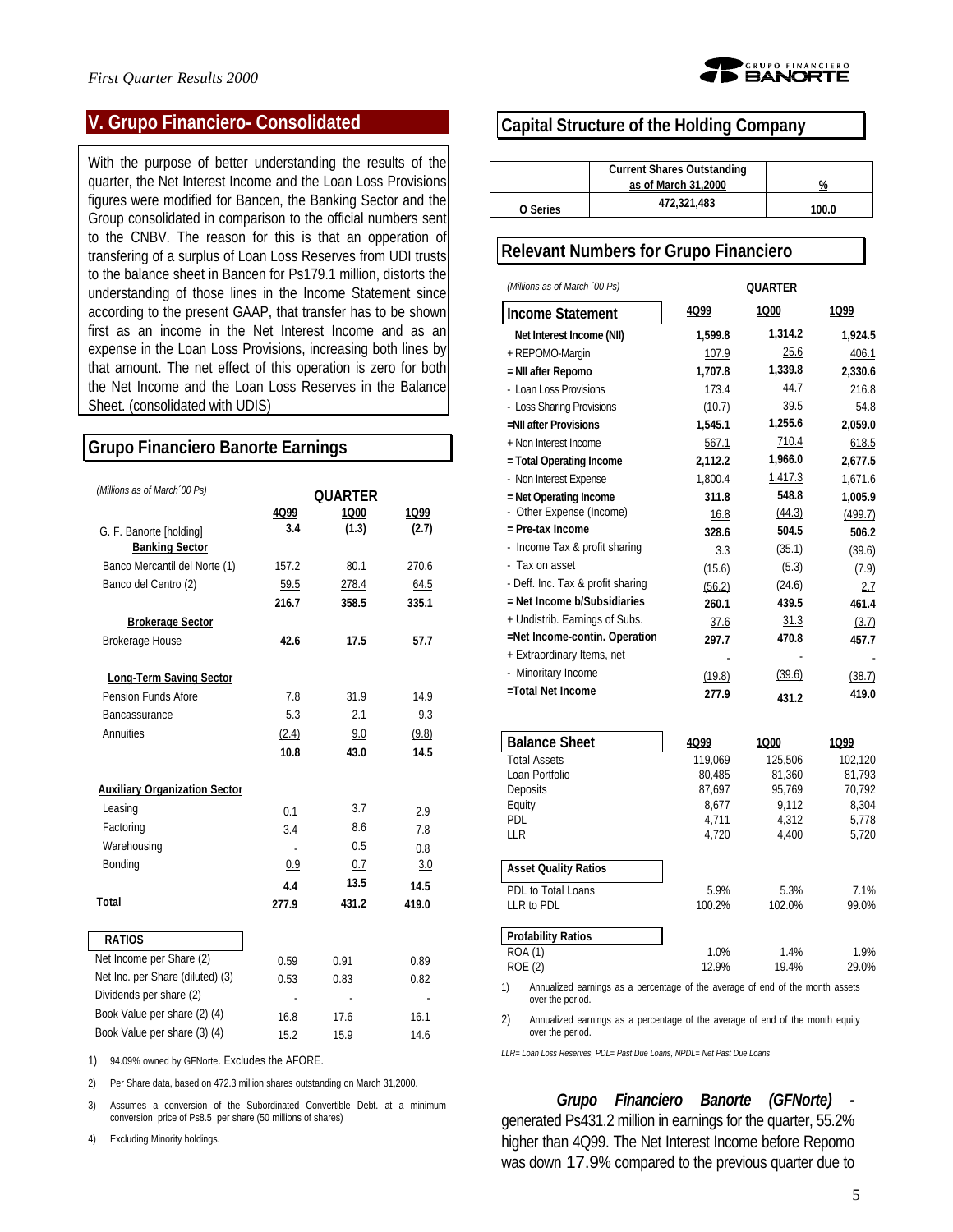#### *First Quarter Results 2000*

lower interest rates (the average 28 day CD (Cete) in 1Q00 was 15.3% vs. 17.5% in 4T99) and also to a lower yield on the Fobaproa notes from Banpaís. During the quarter, Ps44.7 million in Loan Provisions were created as well as Ps39.5 million in Fobaproa loss sharing provisions. Non Interest Income grew by 25.3% due mainly to higher fee income received for collections on the Serfín portfolio and also to higher trading Income. Non Interest Expense decreased by 21.3% compared to the quarter before and 15.2% when compared to 1Q99 due primarily to the positive results of the cost efficiency and rationalization program started in second half of 1999 and to provisions for taxes created in 4Q99.

| No of Employees & Distribution Network |                                                                    |        |        |  |
|----------------------------------------|--------------------------------------------------------------------|--------|--------|--|
| <b>EMPLOYEES</b>                       |                                                                    |        |        |  |
|                                        | 1099                                                               | 4099   | 1000   |  |
| <b>Banking Sector</b>                  | 9.508                                                              | 8.892  | 8.928  |  |
| Other Sectors                          | 1,178                                                              | 2,067  | 2,170  |  |
| <b>Total Group</b>                     | 10.686                                                             | 10.959 | 11.098 |  |
| <b>DISTRIBUTION</b><br><b>NETWORK</b>  |                                                                    |        |        |  |
| Branches (*)                           |                                                                    |        |        |  |
|                                        | 461                                                                | 456    | 456    |  |
| ATM                                    | 1.068                                                              | 1.341  | 1.354  |  |
| Island.                                | Includes banking modules and excludes 3 branches located in Cayman |        |        |  |

The quarter ended with an annual personnel reduction of 580 employees from the Banking Sector of the Group, equivalent to 6.1% when compared to March, 1999.

With regard to other sectors of the Group, the number increased by 992 compared to March, 1999, due mainly to the hiring of 818 sales representatives for the Afore and 123 for the Annuities business, to support the sales efforts and to look for increasing our market share in these businesses.

We ended the quarter with 456 branches and 1,354 ATMS.



# **VI. Information by Sectors (See Annex I) 1. Banking Sector**

| (Millions of March 00 Ps)                   |                 | <b>QUARTER</b>   |                |
|---------------------------------------------|-----------------|------------------|----------------|
| <b>Income Statement</b>                     | 4Q99            | 1Q00             | 1Q99           |
| Net Interest Income                         | 1,683.3         | 1,335.1          | 1,929.1        |
| + REPOMO-Margin                             | 130.7           | 47.3             | 431.5          |
| = NII after Repomo                          | 1,813.9         | 1,382.4          | 2,360.6        |
| - Loan Loss Provisions                      | 167.0           | 42.1             | 213.4          |
| - Loss Sharing Provisions                   | (10.7)          | 39.5             | 54.8           |
| =NII after Provisions                       | 1,657.6         | 1,300.8          | 2,092.4        |
| + Non Interest Income                       | 211.3           | 383.0            | 293.6          |
| = Total Operating Income                    | 1,868.9         | 1,683.7          | 2,386.0        |
| - Non Interest Expense                      | 1,622.1         | 1,231.2          | 1,512.2        |
| = Net Operating Income                      | 246.9           | 452.5            | 873.8          |
| + Other Expense (Income)                    | 21.9            | (55.0)           | (494.7)        |
| = Pre-tax Income                            | 268.8           | 397.5            | 379.1          |
| - Income Tax & profit sharing               | 4.7             |                  | (2.9)          |
| - Tax on asset                              | (14.3)          | (5.3)            | (7.9)          |
| - Deferred Inc. Tax & profit sharing        | (38.5)          | (41.8)           |                |
| = Net Income b/Subsidiaries                 | 220.7           | 350.3            | 368.3          |
| + Undistrib. Earnings of Subs.              | 16.0            | 47.1             | 8.5            |
| = Net Income-continu. Operation             | 236.7           | 397.4            | 376.8          |
| + Extraordinary Items, net                  |                 |                  |                |
| Minoritary Income                           | (12.3)          |                  | (24.4)         |
| =Total Net Income                           | 224.4           | 397.4            | 352.4          |
|                                             |                 |                  |                |
| <b>Balance Sheet</b><br><b>Total Assets</b> | 4Q99<br>116,941 | 1Q00             | 1099<br>99,258 |
| Loan Portfolio                              | 80,354          | 121,819          | 81,427         |
| Deposits                                    | 87,988          | 81,216<br>96,062 | 70,999         |
| Equity                                      | 6,826           | 7.145            | 6,655          |
| <b>PDL</b>                                  | 4,674           | 4,283            | 5,643          |
| LLR                                         | 4,704           |                  | 5,654          |
|                                             |                 | 4,383            |                |
| <b>Asset Quality Ratios</b>                 |                 |                  |                |
| PDL to Total Loans                          | 5.8%            | 5.3%             | 6.9%           |
| LLR to PDL                                  | 100.7%          | 102.3%           | 100.2%         |
| NPDL to Equity                              | $-0.4%$         | $-1.4%$          | $-0.2%$        |
| <b>Profability Ratios</b>                   |                 |                  |                |
| ROA(1)                                      | 0.8%            | 1.3%             | 1.4%           |
| <b>ROE (2)</b>                              | 13.5%           | 22.8%            | 21.4%          |
|                                             |                 |                  |                |

1) Annualized earnings as a percentage of the average of month-end assets over the period.

2) Annualized earnings as a percentage of the average of month-end equity over the period.

*NII= Net Interest Income, LLP\_ Loan Loss Provisions, PDL= Past Due Loans, LLR= Loan Loss Reserves, NPDL=Net Pat Due Loans*

Profits from the Banking Sector totaled Ps397.4 million during the quarter, 77.1% more than the previous quarter and 12.8% more than 1Q99. During the quarter, loan provisions were increased by Ps42.1 million, and Ps39.5 million were charged against earnings for Fobaproa loss sharing provisions. Net Interest Income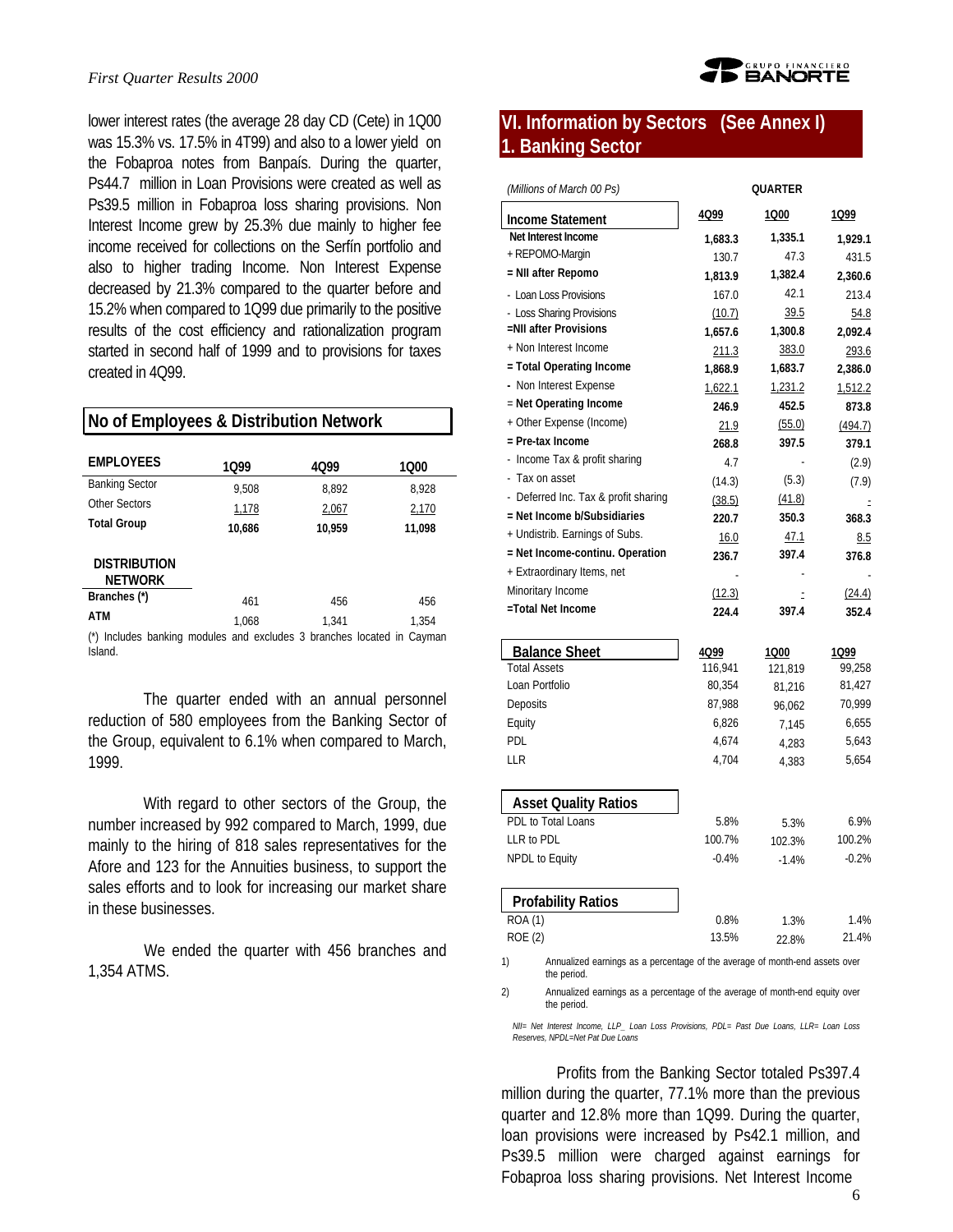#### *First Quarter Results 2000*

**Net Interest Income**

before Repomo decreased by 20.7% with respect to 4Q99 principally due to the lower interest rate environment and also to a lower yield on the inherited Fobaproa notes from Banpaís. Non Interest Income for the quarter was Ps383.0 million, vs. Ps211.3 million of the previous quarter, a rise of 81.3%, with the main factor being the fee income received from the Serfin loans collections for Ps190 million (Fiduciary). Non Interest Expense was Ps1,231.2 for the year, 24.1% lower than in 4Q99.

| net interest income           |              |                              |             |           |
|-------------------------------|--------------|------------------------------|-------------|-----------|
| (Millions as of March .00 Ps) | 4Q99         |                              | 1000        |           |
|                               | BN(2)        | <u>BC</u>                    | <u>BN</u>   | <u>BC</u> |
| Int. Inc.- loans & securit.   | 4,735.2      | 1,162.8                      | 3,921.6     | 1,011.3   |
| Int. Inc.- repo agreement.    | 158.3        | 2.1                          | 110.0       | 0.1       |
| Foreign exch. Valuation       | 43.2         | 0.5                          | 15.9        |           |
| <b>UDI</b> valuation          |              |                              |             | 1.0       |
| Loan Fees                     | <u>115.6</u> | 10.4                         | 103.2       | 8.7       |
| Interest Income               | 5,052.3      | 1,175.8                      | 4,150.7     | 1,021.1   |
|                               |              |                              |             |           |
| Int. Exp.-dep.& funding       | 2,947.2      | 828.1                        | 2,615.9     | 699.0     |
| Int. exp.- repo agreement     | 743.0        | 3.8                          | 484.9       | 4.3       |
| Fees paid                     | 5.2          | 0.3                          | 1.9         | 1.0       |
| Foreign exch. Valuation       |              | $\qquad \qquad \blacksquare$ |             | 0.5       |
| <b>UDI</b> valuation          | 12.7         | <u>1.0</u>                   | <u>29.2</u> |           |
| - Interest Expense            | 3,711.7      | 833.1                        | 3,131.9     | 704.9     |
|                               |              |                              |             |           |
| $=$ NII                       | 1,340.6      | 342.7                        | 1,018.8     | 316.2     |
| Ave. earn. Assets             | 94,146.7     | 22,808.6                     | 95,537.3    | 23,326.7  |
| % NIM<br>(1)                  | 5.7%         | 6.0%                         | 4.3%        | 5.4%      |

(1) Anualized Net Interest Income (NII) to averge total earnings assets for the period.

(2) Includes Banpaís for comparison reasons.

 *NII= Net Interest Income*

*BN=Banorte & BC=Bancen*

The Net Interest Income before Repomo of the banking sector of the Group amounted Ps. 1,335.1 million, a 20.7% decrease vs. the previous quarter mainly due to a lower interest rate environment (28 day Cete averaged 15.3% vs. 17.5% in 4Q99) and also to the decrease in the yield on the Fobaproa notes tied to Banpaís that now generate interests at a CPT +4.25 rate (CPT=average cost of deposits) which affected Banorte's net interest income in a 24.0% decrease. From this quarter and on Banpaís' Fobaproa notes receive interests in cash as well as Bancen which does it since 1Q98.

| Non Interest Income           |      |                |      |
|-------------------------------|------|----------------|------|
| (Millions as of March '00 Ps) |      | <b>OUARTER</b> |      |
| Fees on purchased services:   | 4099 | 1000           | 1099 |



| 7.5     | 6.1     | 5.9    |
|---------|---------|--------|
| 44.0    | 39.0    | 34.9   |
| 9.5     | 198.6   | 6.2    |
| 2.6     | 2.6     | 5.3    |
| 136.6   | 73.9    | 139.9  |
| 68.6    | 84.9    | 59.2   |
| 268.7   | 405.1   | 251.3  |
|         |         |        |
|         |         | (0.2)  |
|         |         | (53.4) |
| (100.1) | (82.4)  | (53.6) |
| 168.6   | 322.7   | 197.7  |
|         |         |        |
| 5.4     | 30.4    | 64.5   |
| 38.3    | 11.0    | 25.8   |
| (1.0)   | 19.0    | 5.6    |
| 42.7    | 60.3    | 95.9   |
| 211.3   | 383.0   | 293.6  |
|         | (100.0) | (82.4) |

Non Interest Income for the quarter was 81.3% higher than that of 4Q99 mainly due to Ps190 million of fee income derived from Serfin loans collections which was accounted in the Fiduciary line. Fees from Fobaproa decreased by 45.9% because of lower collections in the period compared to 4Q99, which was partially compensatedby higher Tading Icome specially from Foreign Exchange transactions.

### **Non Interest Expense**

| (Millions as of March '00 Ps)     |         | <b>QUARTER</b> |         |
|-----------------------------------|---------|----------------|---------|
|                                   | 4Q99    | 1Q00           | 1Q99    |
| Personnel Expenses                | 637.5   | 529.5          | 570.9   |
| +Fees Paid                        | 87.6    | 65.6           | 101.8   |
| +Operation & Adminis. Expenses    | 309.8   | 324.4          | 489.8   |
| +Rent, Depreciation& Amortization | 181.7   | 160.0          | 216.1   |
| +Tax other than income tax        | 320.9   | 81.6           | 82.0    |
| +Contributions to IPAB            | 84.6    | 70.1           | 51.5    |
| = Non Interest Expense            | 1.622.1 | 1.231.2        | 1,512.2 |

Non Interest Expense decreased 24.1% vs. 4Q99 mainly due to the positive results of the cost reduction program started in 2H99 and to provisions for taxes created in 4Q99. Another important variation was reflected in Personnel Expenses that decreased 16.9% mainly due to the compensations payed in 4Q99 for the laying off personnel in the period and its correspondent lower payroll, medical and other related expenses in the period. Fees Paid also decreased in 25.1% in the quarter. Likewise the level of Operation an Administration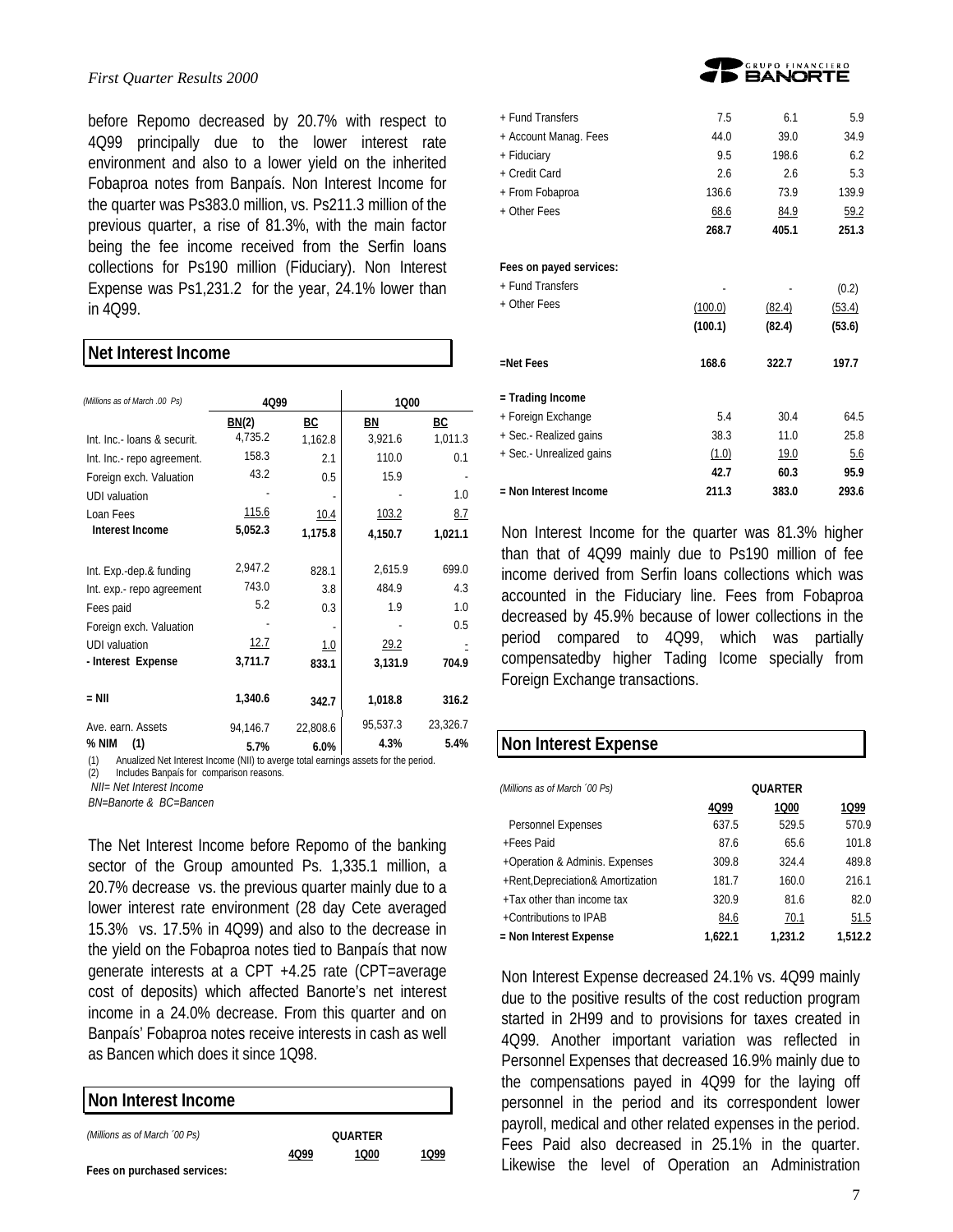Expenses showed a 33.8% decrease when compared to 1Q99.

| <b>Other Expenses (Revenues)</b> |         |                |         |
|----------------------------------|---------|----------------|---------|
| (Millions as of March '00 Ps)    |         | <b>OUARTER</b> |         |
|                                  | 4Q99    | 1Q00           | 1099    |
| +Other Revenues                  | 162.8   | 100.3          | 27.4    |
| +Recoveries                      | 26.0    | 13.8           | 103.7   |
| +Repomo-other                    |         |                |         |
| =Other Products                  | 188.9   | 114.2          | 131.1   |
| -Other Expenses                  | (16.1)  | (52.0)         | (113.7) |
| -Repomo-other                    | (150.9) | (117.2)        | (512.1) |
| =Other Expenses                  | (166.9) | (169.2)        | (625.7) |
| = Other Expenses(Revenues)       | 21.9    | (55.0)         | (494.7) |

The net result of the Other Expenses (Revenues) was Ps(55.0) millions vs. Ps21.9 of the previous quarter mainly due to Ps59.8 million of non recurrent operations that were included in Other Expenses, to a Ps33.7 million decrease in Repomo-Other (Other Expenses) because of lower levels of inflation, and to a Ps35.9 million in Other Expenses mainly due to the cancellation of Ps33.3 million of provisions for write offs in the 4Q99.

| Loan Portfolio                |        |        |        |
|-------------------------------|--------|--------|--------|
| (Millions as of March '00 Ps) |        |        |        |
|                               | 4Q99   | 1000   | 1Q99   |
| <b>Performing Loans</b>       |        |        |        |
| Commercial                    | 14,315 | 15,412 | 14,723 |
| Interbank                     | 3,144  | 2,599  | 1,451  |
| Credit Card & Consumer        | 535    | 557    | 609    |
| Mortgages                     | 3,603  | 4,041  | 3,652  |
| <b>Goverment Entities</b>     | 3,024  | 3,058  | 2,852  |
| Fobaproa                      | 51,060 | 51,267 | 52,498 |
| Total                         | 75,680 | 76,933 | 75,785 |
| <b>PDL</b>                    |        |        |        |
| Commercial                    | 2,081  | 2,024  | 2,301  |
| Credit Card & Consumer        | 685    | 579    | 509    |
| Mortgages                     | 1,907  | 1,679  | 2,833  |
| Total                         | 4,674  | 4,283  | 5,643  |
| <b>Total Propietary Loans</b> | 80,354 | 81,216 | 81,427 |
| % PDL                         | 5.8%   | 5.3%   | 6.9%   |
| PDL= Past Due Loans           |        |        |        |

Don't exists Mortgages Rents Esquem

The quarter ended with a Ps81,216 million balance of the loan portfolio, 1.1% higher than the previous quarter. Without Fobaproa the loan portfolio grew by 2.2% due to new commercial loans granted in the quarter which increased 7.7%. Mortgage loans showed a 12.2% jump



due to a PS186.3 million correction in the grouping of mortgage loans.

Pat due loans contracted by 8.4% vs. 4Q99 as a result of the 12.0% reduction in mortgage past due loans that benefited from the last part of the "Punto Final" and "Banorte es más que Punto Final" mortgage programs. Both programs benefited 6,781 customers and contracted non performing mortgage loans by 40.7% since their inception. The past due loan ratio at the end of the quarter was 5.3% vs. 5.8% of 4Q99.

Note: In the 3Q99 report it was mentioned a Ps727 million of past due loans in Banorte which was refering to the Banking Sector.



### **Classified Loans**

| (Millions of March 00 Pesos) |          |                       |        |          |  |
|------------------------------|----------|-----------------------|--------|----------|--|
| 4Q99<br>1000                 |          |                       |        |          |  |
| Category                     | Loans    | $\frac{\%}{\sqrt{2}}$ | Loans  | <u>%</u> |  |
| Α                            | 16.735.6 | 62.5                  | 17,332 | 64.5     |  |
| В                            | 3.640.6  | 13.6                  | 3,722  | 13.9     |  |
| C                            | 1.994.0  | 7.4                   | 1,658  | 6.2      |  |
| D                            | 2.555.5  | 9.5                   | 2.495  | 9.3      |  |
| $E(\star)$                   | 1,866.1  | 7.0                   | 1,644  | 6.1      |  |
| Total                        | 26.791.9 | 100.0                 | 26.851 | 100.0    |  |
| Excepted                     | 54.090.2 | 66.8                  | 51,168 | 65.3     |  |
| <b>Not Classified</b>        | 115.8    | 0.1                   | 389    | 0.5      |  |
|                              | 80.997.8 | 66.9                  | 78,408 | 65.8     |  |
| (*) Net of Charges offs      |          |                       |        |          |  |

Note : Consolidated with UDIS

### **Fobaproa Loss Sharing Provisions**

During the year, the Ps24.3 million in Fobaproa Loss Sharing Provisions charged against the income statement, together with the amortization of Ps15.2 million in provisions charged against Deferred Assets (originally created since 3Q98) totaled Ps39.5 million. The balance of Fobaproa reserves at the end of the quarter was at Ps857.3 million and the reserves charged against Deferred Assets amounted to Ps354.9 million.

Note : The Ps663.9 million balance of Fobaproa resreves included in the previous report should have been Ps705 million.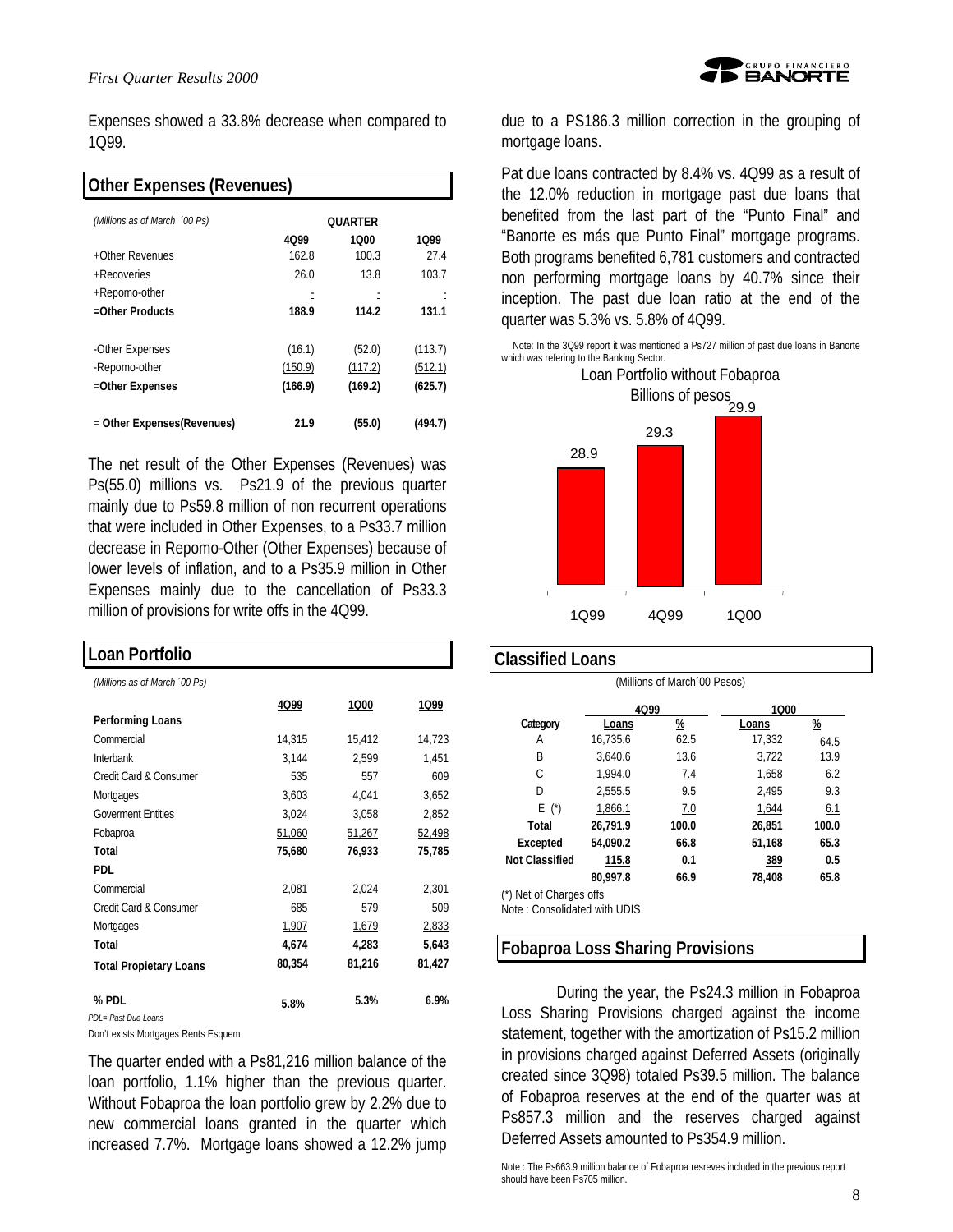

| (Millions as of March 00 Ps)      | 1000           |             |                |  |
|-----------------------------------|----------------|-------------|----------------|--|
| Previous Period end-LLR           | ΒN<br>3,313(1) | BС<br>1.391 | Total<br>4,704 |  |
| + Provisions taken in the period  | 26             | 16          | 42             |  |
| - Charge offs and discounts       | 183            | 73          | 255            |  |
| -Special Fobaproa Notes Rsves.(*) |                |             |                |  |
| + Valuation & Other               | (78)           | (30)        | (108)          |  |
| $=$ LLR at period end             | 3.079          | 1,305       | 4,383          |  |

*BN=Banorte & BC=Bancen*

(\*) There is a Ps26.6 million contingency in a portion of the Banpaís' Fobaproa notes which are fully reserved since 3Q99.

(1) Includes Banpaís.

In the period, Ps255 million were accounted as Charge Offs and Discounts been most of them related to the "Punto Final" y "Banorte es más que Punto Final" programs.

Note: In 4Q99 Valuation and Other should have been Ps(15.5) million for Banpaís and Ps(173.3) million for the total Sector integrated by Ps(81.7) million in transfers to UDI Trusts, Ps(138.2) million in Exchange Rate Valuation, and Ps46.6 million in Other.

| Reserve Coverage as of 1Q00      |       |       |                |  |  |
|----------------------------------|-------|-------|----------------|--|--|
| (Millions as of March '00 Pesos) |       |       |                |  |  |
| <b>BANORTE</b>                   | pdl   | LLR   | <b>LLR/PDL</b> |  |  |
| Commercial                       | 1,618 | 1.618 | 100.0%         |  |  |
| Mortgage                         | 1,347 | 987   | 73.3%          |  |  |
| Credit Card & Consumer           | 474   | 474   | 100.0%         |  |  |
| Total                            | 3,438 | 3,079 | 89.6%          |  |  |
| <b>BANCEN</b>                    |       |       |                |  |  |
| Commercial                       | 407   | 407   | 100.0%         |  |  |
| Mortgage                         | 333   | 333   | 100.0%         |  |  |
| Credit Card & Consumer           | 106   | 106   | 100.0%         |  |  |
| Surplus                          |       | 460   | <u>-%</u>      |  |  |
| Total                            | 845   | 1,305 | 154.4%         |  |  |
| Total                            | 4,283 | 4,383 | 102.3%         |  |  |

The Reserve Coverage of the banking sector of the Group was 102.3% at the end of 1Q00, slightly higher than that of 4Q99. Banorte had a 89.6% reserve coverage, with a 100.0% coverage in Commercial and Credit Card and Consumer loans, and Bancen showed a 154.4% reserve coverage with 100.0% coverage in all three types of loans with Ps460 million as a surplus.

### **Deposits**

*(Millions as of March 00 Ps)*

|                                                    | 1Q99   | 4Q99   | 1Q00   |
|----------------------------------------------------|--------|--------|--------|
| Demand Deposits                                    | 23,682 | 21,332 | 18.213 |
| <b>Time Deposits</b>                               | 61.187 | 73,727 | 48,858 |
| Bonds                                              | 3,119  | 1,003  | 3,927  |
| Total                                              | 87.988 | 96,062 | 70,999 |
| On<br>behalf<br>Third<br>Parties<br>of<br>Deposits | 30,640 | 23,857 | 43,126 |

DGRUPO FINANCIERO<br>1 **BANORTE** 

The growth of Time Deposits continued during the quarter due to the follow up of Banorte's strategy to move clients from the money market (with third party accounts) to Banorte promissory notes. This was carried out through new minimal investment requirements for the money market operations, which were raised from Ps250,000 to Ps500,000, forcing those depositors who did not meet the new minimum requirements to switch to term promissory note investments, whose yields are lower and as such contribute to increasing the net interest income.

Total Deposits grew 9.2% in the quarter which was mainly reflected in Time Deposits which increased 20.5%. Demand Deposits showed a 9.9% contraction compared to the previous quarter as a consequence of the yearly seasonality that normally shows higher Demand Deposits at the end of the year. Deposits on Behalf of Third Parties decreased 22.1% due to the transfers to Time Deposits as mentioned earlier.



Traditional and Behalf of third Parties Deposits Billions of pesos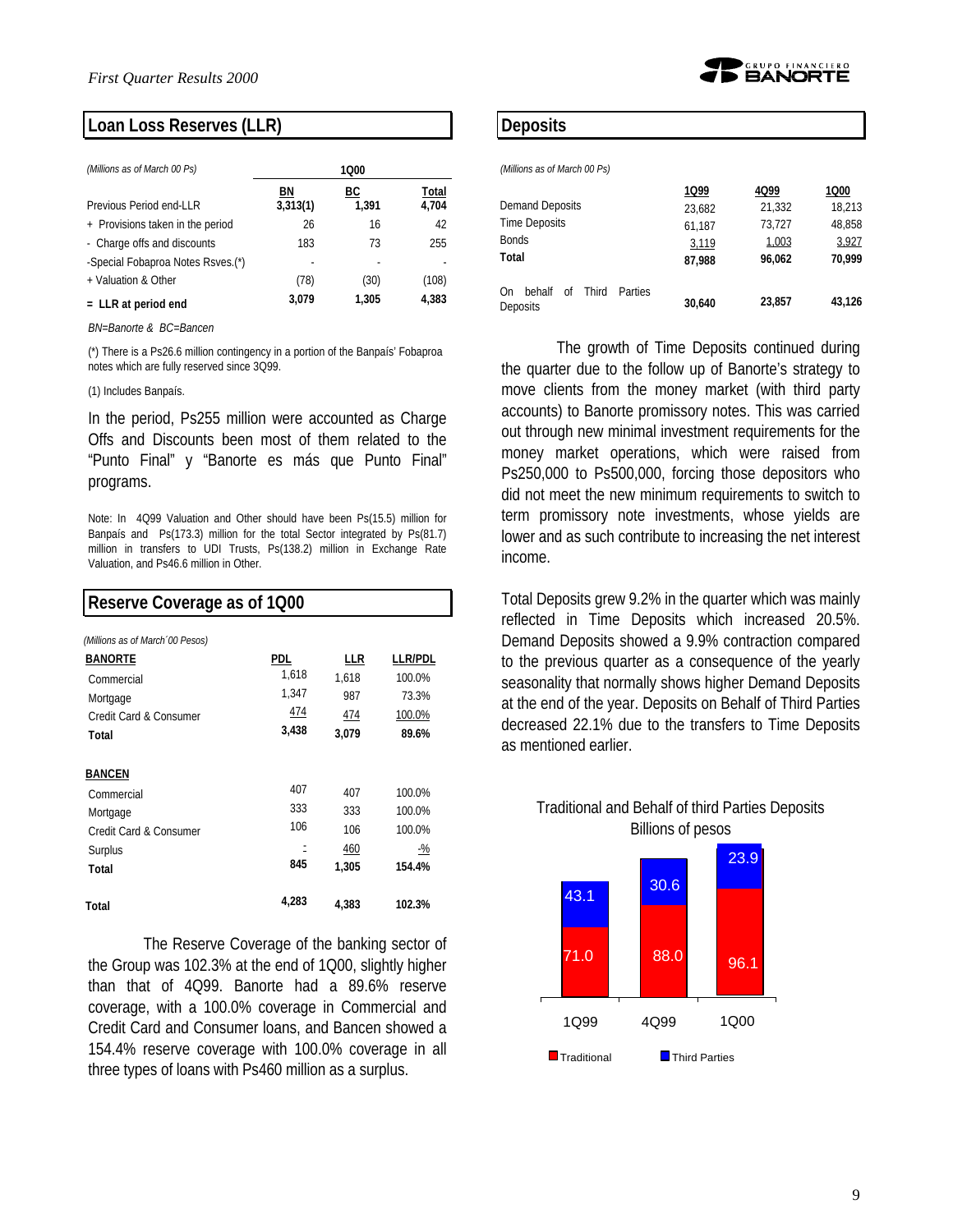| Capitalization |
|----------------|
|----------------|

| (Millions as of Mar. '00 Ps)  | 4Q99   |       | 1000   |       |  |
|-------------------------------|--------|-------|--------|-------|--|
|                               | BN(2)  | ВC    | BN     | BC    |  |
| <b>Basic Capital</b>          | 3,927  | 1,473 | 3,869  | 1,901 |  |
| Supplemental Capital          | 1,705  | 200   | 461    | 34    |  |
| Net Capital (NC)              | 5,632  | 1,673 | 4,330  | 1,935 |  |
| Risk credit assets            | 33,358 | 2,877 | 36,475 | 2,867 |  |
| NC/RCA                        | 16.9%  | 58.1% | 11.9%  | 67.5% |  |
| Total risks assets (1)        | 36,955 | 3,847 | 39,016 | 3,528 |  |
| <b>Capitalization Ratio</b>   |        |       |        |       |  |
| Tier 1                        | 10.6%  | 38.3% | 9.9%   | 53.9% |  |
| Tier 2                        | 4.6%   | 5.2%  | 1.2%   | 1.0%  |  |
| <b>Total Capitaliz. Ratio</b> | 15.2%  | 43.5% | 11.1%  | 54.9% |  |

(1) Includes Market Risks. Without inter-company eliminations

(2) Includes Banpaís.

*BN=Banorte & BC=Bancen*

The capitalization ratios for each bank at the close of the quarter were as follows: Banorte 11.1%, lower than the 15.2% of the previous quarter, and Bancen 54.9%, higher than the 43.5%. The Net Capital of Banorte decreased by Ps1,302 million mainly due to the Ps800 million early redemption of Subordinated Non-convertible Bonds, to the new capitalization rules that excludes Fobaproa Loss Sharing provisions of Ps355 million from the Net Capital, and to the Ps92 million decrease in the Adjustment in the Employees Pension Fund account due to the Banpaís merging. In the case of Bancen the increase in it's Net Capital was due to the earnings of the quarter.

The shortfall in the employees pension fund at the close of the quarter was Ps 0 million due to the fact that during the quarter the administration of the pension fund was transferred to Pensiones Banorte Generali.

| US Dollar Funding/ US Dollar Loan Portfolio |            |       |         |       |  |
|---------------------------------------------|------------|-------|---------|-------|--|
| (Millions of Dollars)                       | 4Q99       |       | 1000    |       |  |
| Liabilities:                                | BN(1)      | ВC    | ΒN      | ВC    |  |
| <b>Retail Deposits</b>                      | 784.7      | 119.0 | 759.3   | 119.0 |  |
| Comercial & Euro paper                      | 512.0      | 42.2  | 464.4   | 42.2  |  |
| Bank Loans                                  | 1,114.5(2) | 110.0 | 1,006.6 | 110.0 |  |
| Peso Funding                                |            |       |         |       |  |
| <b>Currency Swaps</b>                       |            |       | 100.2   |       |  |
| Deferred payments                           | 6.6        |       | 7.9     |       |  |
| Loan Loss Reserves                          | 29.0       | 20.0  | 31.1    | 20.0  |  |
| <b>Future Contract</b>                      | 68.2       |       | 118.3   |       |  |
| Other liabilities                           | 8.0        | 12.0  |         | 12.0  |  |
|                                             | 2,523.0    | 303.2 | 2,487.8 | 303.2 |  |



| Assets                  |          |       |         |       |
|-------------------------|----------|-------|---------|-------|
| Cash                    | 13.4     | 0.8   | 13.9    | 0.8   |
| <b>Bank Deposits</b>    | 810.4(2) | 40.8  | 710.5   | 40.8  |
| <b>US Tresury Bills</b> | 59.1     |       | 9.9     |       |
| Investment portfolio    | 246.1    |       | 251.9   |       |
| Loan portfolio          | 1.323.7  | 261.0 | 1,363.6 | 261.0 |
| Future contracts        | 50.8     |       | 111.2   |       |
| Other assets            | 19.5     | 0.6   | 26.8    | 0.6   |
|                         | 2.523.0  | 303.2 | 2,487.8 | 303.2 |

BN=Banorte & BC=Bancen

(1) Includes Banpaís.

(2) These Figures are different from those of the 4Q99 report because Ps387 million were aliminated when consolidating Banpaís into Banorte

At the end of March, 2000, US\$125 million were placed in cross currency swap operations with Chase Manhattan Bank of Mexico and Comerica Bank, with a maturity term of 3 years. These funds will be used to support companies involved in international trade.

### **2. Other Sectors**

# Brokerage Sector

| (Millions as of March 00 Ps) | <b>OUARTER</b> |         |         |  |
|------------------------------|----------------|---------|---------|--|
|                              | 4Q99           | 1000    | 1Q99    |  |
| <b>Brokerage House</b>       |                |         |         |  |
| Net Income                   | 426            | 17.5    | 57.7    |  |
| Equity                       | 498.4          | 517.0   | 396.3   |  |
| <b>Total Assets</b>          | 1.048.3        | 2.506.2 | 1.612.7 |  |

The *Brokerage House* obtained profits of Ps17.5 million in 1Q00 which compares unfavorably to the Ps42.6 million of 4Q99. This is mainly due to the transfer of the Administration of the mutual funds to Bancen since 4Q99 as part of the corporate restructuring of the Group.

# Long Term Savings Sector

| (Millions of March '00 Ps) | 4Q99    | QUARTER<br>1Q00 | 1Q99    |
|----------------------------|---------|-----------------|---------|
| <b>Afore</b>               |         |                 |         |
| Net Income                 | 15.2    | 66.4            | 29.3    |
| Equity                     | 871.9   | 1.000.2         | 793.9   |
| <b>Total Assets</b>        | 911.9   | 1.041.8         | 820.1   |
| Assets under Management    | 5,464.8 | 6,180.6         | 3,531.0 |
| <b>Bancassurance</b>       |         |                 |         |
| Net Income                 | 10.4    | 4.1             | 18.2    |
| Equity                     | 105.0   | 131.5           | 139.5   |
| <b>Total Assets</b>        | 1,131.5 | 1,263.0         | 614.3   |
| <b>Annuities</b>           |         |                 |         |
| Net Income                 | (4.6)   | 17.7            | (19.3)  |
| Equity                     | 95.6    | 113.0           | 82.2    |
| <b>Total Assets</b>        | 1,062.8 | 1,324.0         | 476.1   |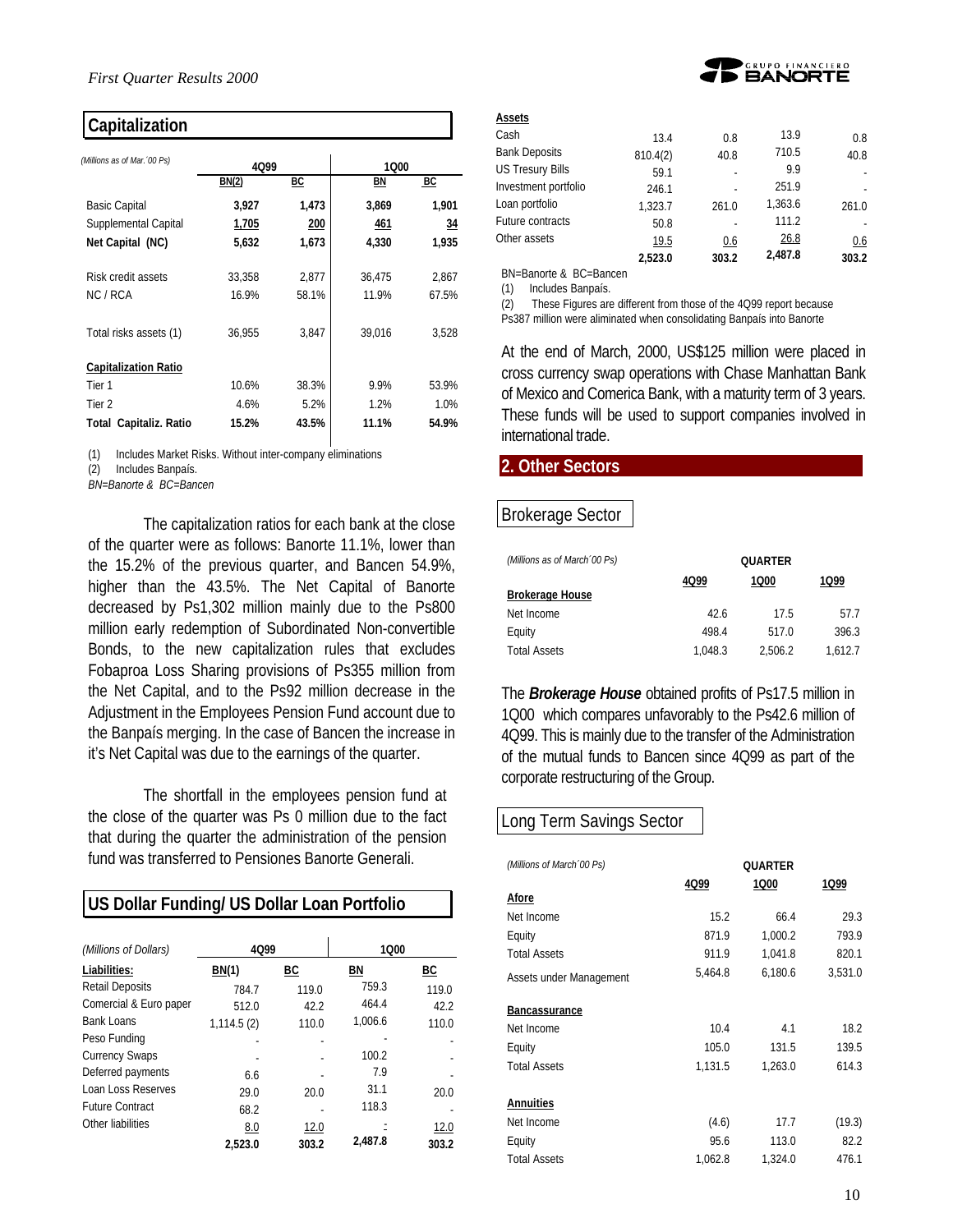#### *First Quarter Results 2000*

The *Afore* had profits for Ps66.4 million in 1Q00 (51% for Banorte), 336.8% higher than those of 4Q99 due, in an important portion, to 13.1% more assets under management and to 59,532 new afiliates for a total of 1,410,910 afiliates, at the end of the quarter. The positive results emerged from the business cycle because bimonthly contributions from the companies are received by the AFORE unevenly distributed througout the year receiving two contributions in 1st. and 3rd. quarters an just one contribution in 2nd and 4th quarters.

The *Bancassurance* business had a profit of Ps4.1 million vs. a Ps10.4 million profit in the previous quarter (51% for GFNorte). This decrease was due to higher technical provisions requirements as a result of new Auto and Life insurance issued in the quarter.

The *Annuities Company* had profits for Ps17.7 million vs. a Ps4.6 million loss in the previous quarter (51% for GFNorte).The increase was favored by Treasury Income.

# **BANORTE**

The *Leasing Company* posted a Net Income of Ps3.7 million in the quarter much higher than the Ps0.1 million in the 4Q99, due mainly to the creation of Ps3.3 million in loan loss provisions in the previour quarter. Presently this Company ranks  $9<sup>th</sup>$ . place in the System out of 35 leasing companies.

The *Factoring Company* generated Ps8.6 millions in profits for the year 152.9% higher than those of 4Q99 due mainly to the creation of Ps3.0 million in loan loss provisions in 4Q99. Presently this Company ranks  $1<sup>st</sup>$  place in the system in terms of loan portfolio and profits.

The *Warehousing* showed a favorable situation during the quarter posting Ps0.5 million in profits in 4Q99, as a result of the strategy of offering specialized schemes to steel companies .

The *Bonding Company* generated Ps0.7 million of Net Income for the quarter, 22.2% lower than that of 4Q99. This reduction was caused by payments of claims on contracts that were signed before becoming part of GFNorte.

#### Auxiliary Organizations Sector

| (Millions as of March '00 Pesos) | <b>OUARTER</b> |         |       |
|----------------------------------|----------------|---------|-------|
|                                  | 4Q99           | 1000    | 1Q99  |
| Leasing                          |                |         |       |
| Net Income                       | 0.1            | 3.7     | 2.9   |
| Equity                           | 89.0           | 92.6    | 80.5  |
| Loan Portfolio                   | 419.2          | 407.4   | 532.3 |
| Past Due Loans                   | 27.6           | 19.2    | 119.7 |
| <b>Total Assets</b>              | 475.0          | 465.3   | 539.2 |
| <b>Factoring</b>                 |                |         |       |
| Net Income                       | 3.4            | 8.6     | 7.8   |
| Equity                           | 112.7          | 122.6   | 93.3  |
| Loan Portfolio                   | 1,168.3        | 1,068.1 | 755.8 |
| Past Due Loans                   | 10.0           | 9.6     | 15.7  |
| <b>Total Assets</b>              | 1.166.1        | 1.076.0 | 752.7 |
| Warehousing                      |                |         |       |
| Net Income                       |                | 0.5     | 0.8   |
| Equity                           | 53.1           | 53.6    | 51.5  |
| <b>Total Assets</b>              | 54.4           | 58.5    | 53.9  |
| <b>Bonding</b>                   |                |         |       |
| Net Income                       | 0.9            | 0.7     | 3.0   |
| Equity                           | 52.7           | 53.2    | 51.1  |
| <b>Total Assets</b>              | 112.7          | 112.5   | 101.8 |

#### **New Accounting Principles : Warehousing, Leasing & Factoring= Circular 1458**

Note: In June, 1999 this company payed Banorte Ps88 million in non performing loans thus reducing substansially its balance of past due loans and therefore improving its Net Interest Income which contributed to the 1999 good results.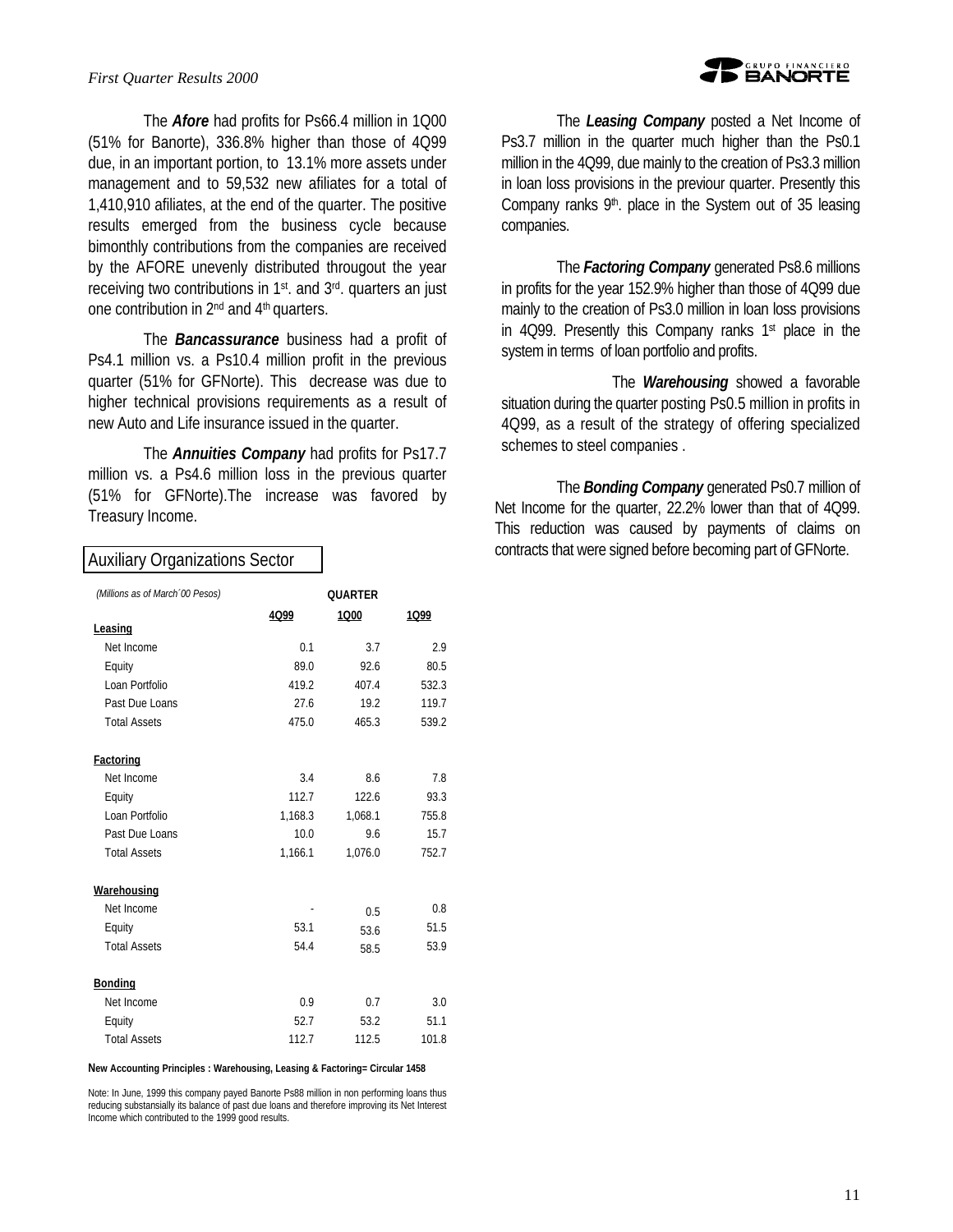ANNEX I.- Grupo Financiero-Information by Segments

### **Proforma consolidated data as of 1Q00(\*)**

| (Millions as of Mar '00 Ps)            | (1)<br><b>BANORTE</b> | (3)<br><b>BANCEN</b> | <b>TOTAL</b><br><b>SECTOR</b> |
|----------------------------------------|-----------------------|----------------------|-------------------------------|
| <b>Income Statement</b>                |                       |                      |                               |
| NII                                    | 1,018.9               | 316.2                | 1,335.1                       |
| Non Interest Income                    | 173.0                 | 210.0                | 383.0                         |
| Non Interest Expense                   | 990.9                 | 240.3                | 1,231.2                       |
| Other income (expense)                 | (91.3)                | 36.2                 | (55.0)                        |
| Extraordinary items, net               |                       |                      |                               |
| Net Income                             | 102.3                 | 295.2                | 397.4                         |
| <b>Balance Sheet</b>                   |                       |                      |                               |
| Assets                                 | 98,412                | 23,407               | 121,819                       |
| Loans                                  | 60,731                | 20,484               | 81,216                        |
| Deposits                               | 78,494                | 17,569               | 96,062                        |
| Equity                                 | 5,219                 | 1,926                | 7,145                         |
| <b>PDL</b>                             | 3,438                 | 845                  | 4,283                         |
| LLR                                    | 3,079                 | 1,305                | 4,383                         |
| Ratios                                 |                       |                      |                               |
| $%$ NII                                | 4.3%                  | 5.4%                 | N.A.                          |
| Expense/ Total Assets                  | 4.0%                  | 4.1%                 | 4.0%                          |
| % PDL                                  | 5.7%                  | 4.1%                 | 5.3%                          |
| Reserves / PDL                         | 89.6%                 | 154.4%               | 102.3%                        |
| % Capitalization (2)<br>$(\tilde{\ })$ | 11.1%                 | 54.9%                | N.A.                          |

(\*¨) Without taking intercompanies accounts

1) Includes a 94.73% participation of the Group.<br>2) Includes Market Risks

2) Includes Market Risks.

Excludes the AFORE.

*NII= Net Interest Income, PDL= Past Due Loans, LLR= Loan Loss Reserves*

With the ultimate goal of improving the understanding of information of the Group and given the importance of the 3 banks (Banorte and Bancen) within the Financial Group, (together representing more than 90% each of the Shares, Deposits, and Profits of the Group), we have included their financial statements and combined indicators pro-forma together under the "Banking Sector" heading. The Banking Sector is defined as the 2 banks with their respective subsidiaries, except the Afore unit (a subsidiary of Banorte), which is not considered part of this Sector for management reasons (as of the end of 1998). We have also grouped companies corresponding to other Sectors, which are defined in accordance with the orientation of the companies. These Sectors are as follows: The Brokerage Sector which is made up of the Brokerage House; the Long-Term Savings Sector, made up of the Annuities, Bancassurance and Afore companies, and the Auxiliary Organizations Sector which includes the Leasing, the Brokerage, the Warehousing, and the Bonding companies. For purposes of the Reconciliation Table by Sector, these sectors are all put under the heading "Other Sectors" given that they each represent only a very small participation in the group. This segmentation was done on the basis of the International Accounting Normative (NIC 14) and the Statement of Financial and Accounting Standards  $N^{\circ}$  131 that refers to the rules for presenting financial information by segment.



### **Inter-bank Eliminations Summary**

| (Millions as of Mar. '00 Ps) | <b>BANORTE</b> | <b>BANCEN</b> | <b>INTERBANK</b><br><b>ELIMINATIONS</b> |
|------------------------------|----------------|---------------|-----------------------------------------|
| <b>Income Statement</b>      |                |               |                                         |
| NII                          | (16.7)         | 16.7          |                                         |
| Non Interest Income          |                |               |                                         |
| Non Interest Expense         | 0.1            |               | 0.1                                     |
| Other Income (expense)       | 0.1            |               | 0.1                                     |
| Extraordinary items, net     |                |               |                                         |
| <b>Balance Sheet</b>         |                |               |                                         |
| Assets                       | (1,061)        | (1)           | (1.062)                                 |
| Loans                        |                |               |                                         |
| Deposits                     | (1)            |               | (1)                                     |
| Equity                       |                |               |                                         |
| <b>PDL</b>                   |                |               |                                         |
| LLR                          |                |               |                                         |

*NII= Net Interest Income, PDL= Past Due Loans, LLR= Loan Loss Reserves*

The afore mentioned table shows the eliminations between the three banks, considered as the "Banking Sector," showing the balance of the same under each heading in the Income Statement and the Balance Sheet. Note, however, that the individual numbers from the pro-forma table of combined indicators cannot be compared directly with those of the individual Financial Statements of each Bank, as one must consider the eliminations contained in this section, and also take into account that the Afore unit is not included under Bancen but *i*s, nevertheless, included in the individual Financial Statements of Bancen.

### **Reconciliation of Segments Summary-1Q00**

| (Millions as of Mar. '00 Ps) | <b>BANKING</b><br><b>SECTOR</b> | <b>OTHER</b><br><b>SECTORS</b> | <b>WITHOUT</b><br>OT. SECT. | TOTAL<br>Group |
|------------------------------|---------------------------------|--------------------------------|-----------------------------|----------------|
| <b>Income Statement</b>      |                                 |                                |                             |                |
| NII                          | 1,335.1                         | 73.3                           | (94.2)                      | 1,314.2        |
| Non Interest Income          | 383.0                           | 244.4                          | 83.0                        | 710.4          |
| Non Interest Expense         | 1,231.2                         | 186.2                          | (0.1)                       | 1,417.3        |
| Other Income (expense)       | (55.0)                          | (1.2)                          | 11.9                        | (44.3)         |
| Extraordinary items, net     |                                 |                                |                             |                |
|                              |                                 |                                |                             |                |
| <b>Balance Sheet</b>         |                                 |                                |                             |                |
| Assets                       | 121,819                         | 13,459                         | (9, 772)                    | 125,506        |
| Loans                        | 81,216                          | 1.475                          | (1, 331)                    | 81,360         |
| Deposits                     | 96,062                          |                                | (393)                       | 95,669         |
| Equity                       | 7,145                           | 10,100                         | (8, 133)                    | 9,112          |
| PDL                          | 4,283                           | 29                             |                             | 4.312          |
| LLR                          | 4.383                           | 17                             |                             | 4,400          |

*NII= Net Interest Income, PDL= Past Due Loans, LLR= Loan Loss Reserves*

The criteria for distributing income and expenditures between the Subsidiaries of the Group is done on the basis of the relative size and operational volume of each company, depending on the type of primary service it provides. These criteria are applied to the expenses related to the operation of primary areas, these being Accounting, Systems, and Operations, and also to the expenses for maintaining the corporate structure.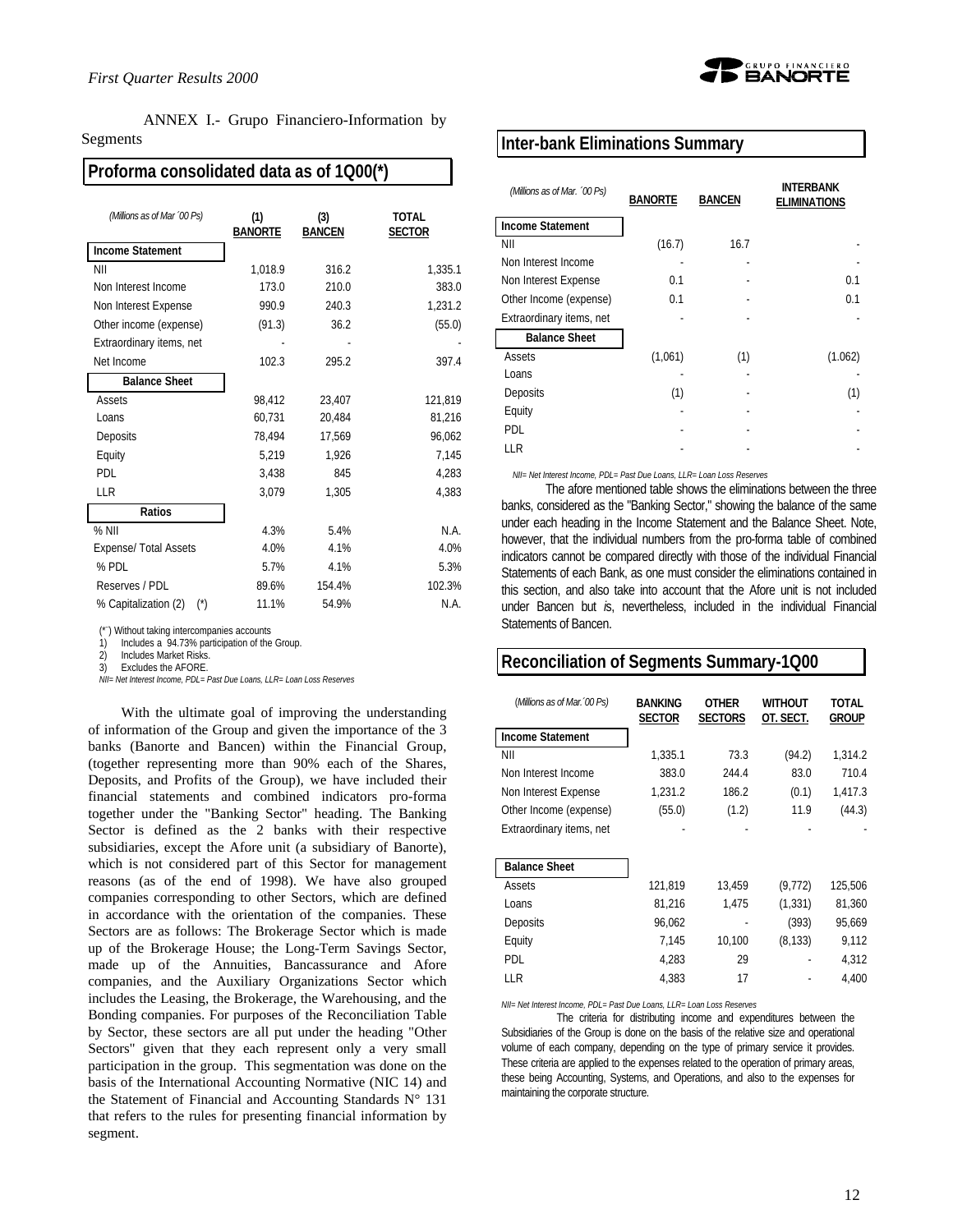#### *First Quarter 2000 Results*



#### **GRUPO FINANCIERO BANORTE – Consolidated Balance Sheet** *(Millions as of March´00 Pesos)* **ASSETS 1Q99 2Q99 3Q99 4Q99 1Q00 2Q00 3Q00 4Q00 Cash and due from Banks 10,428 10,853 11,781 13,456 10,835** Negotiable Instruments 1,503 2,602 2,534 15,995 23,820 Securities held for sale 31 295 331 331 47<br>
Securities held to maturity 31 35 35 331 4,392 4,232 4,232 4,331 4,392 4,679 Securities held to maturity<br> **S** 5,182 4,232 4,431 4,392 4,379 4,679<br> **1,032** 7,172 7,296 20,682 28,546 **Financial Instruments: 7,032 7,172 7,296 20,682 28,546** Repurchase agreements, net  $\begin{array}{ccc} 84 & 55 & 19 \\ 54 & 55 & 39 \\ 7 & 2 & 39 \end{array}$ Futures receivable, net the state of the state of the state of the state of the state of the state of the state of the state of the state of the state of the state of the state of the state of the state of the state of the Options and derivatives, net 181<br> **Solutions and derivatives** between the contract of the contract of the contract of the contract of the contract of the contract of the contract of the contract of the contract of the cont **Repos & Derivatives : 89 89 59 27 157 240 210 210 210 210 210 210 210 210 210 210 210 210 210 210 210 210 210 210 210 210 210 210 210 210 210 210 210 210** Commercial 15,818 16,929 15,713 15,823 16,823 Interbank 587 203 656 1,711 1,287 Credit Card & Consumer  $\begin{array}{cccc} 609 & 516 & 541 & 535 & 557 \\ -809 & 3,652 & 3,445 & 3,427 & 3,603 & 4,041 \end{array}$ Mortgage 3,652 3,445 3,427 3,603 4,041 Government Entities 1.074 Space 1.0852 2.931 3,034 3,042 3,074<br>
Fobaproa 51,060 51,267 52,399 51,060 51,267 Fobaproa 52,498 52,593 52,389 51,060 51,267 **Performing Loans 76,015 76,615 75,760 75,774 77,048** Commercial 2,436 2,413 1,977 2,119 2,053 Credit Card & Consumer  $\begin{array}{cccc} 509 & 650 & 627 & 685 & 579 \\ -2,833 & 2,698 & 2,304 & 1,907 & 1,679 \end{array}$ Mortgage 2,833 2,698 2,304 1,907 1,679 Goverment Entities - - - - - **Past Due Loans 5,778 5,761 4,908 4,711 4,312 Total Loans 81,793 82,377 80,668 80,485 81,360** Preventive loan loss reserves 6,720 5,696 4,888 4,720 4,400<br>19 1 1 1 2 1 2 3 3 4,400 5,696 1 2 3 4,400 5,780 75,785 76,960 1 3 4,400 **Net Loan Portfolio 76,073 76,681 75,780 75,765 76,960** Sundry debtors and other assets.net 1,823 1,684 1,703 1,482 1,720<br>Foreclosed assets, net 1,348 1,348 601 620 793 1,400 1,348 Foreclosed assets, net 1,348<br>
Real Fstate. Furniture & Fquipment. net 1,3277 1,247 1,261 3,322 3,170 Real Estate, Furniture & Equipment, net 3,277 3,247 3,261 3,322 3,170 Investments in subsidiaries 1803<br>
1803 1916 1917 1917 1959 574 540 581 1918<br>
1817 1920 574 540 581 Deferred taxes 604 590 574 540 381 Goodwill 273 259 250 241 234 Deffered charges & Intangibles<br>
1,462 1,429 1,415 1,322 1,239<br>
1DIS Mortgage loans reserve coverage UDIS Mortgage loans reserve coverage - - - - 32 **Other Assets 8,498 8,320 8,556 9,008 8,925 TOTAL ASSETS 102,120 103,084 103,441 119,069 125,506** LIABILITIES Demand Deposits 18,202 19,897 22,290 23,669 21,319<br>18,662 47,450 44,931 60,909 73,447 Time Deposits 48,662 47,450 44,931 60,909 73,447 Bonds 3,927 3,292 3,187 3,119 1,003 **Deposits 70,792 70,639 70,408 87,697 95,769** Demand  $\sim$  368 Short term  $6.732$ Long term - - - - 9,238 **Due to banks and correspondents 17,589 17,592 18,507 18,509 16,338** Repurchase agreements, net 14 14 22 2 41 15<br>Futures receivable net 2 Futures receivable, net the state of the state of the state of the state of the state of the state of the state of the state of the state of the state of the state of the state of the state of the state of the state of the Options and derivatives, net - - 1 94 319 **Repos & Derivatives: 14 122 4 135 336 1 160 160 160 160 160 160 160 160 160 160 160 160 160 160 160 160 160 160 160 160 160 160 160 160 160 160 160 160** Income Tax & Profit Sharing  $\begin{array}{cccc} 100 & 46 & 92 & 114 & 134 & 108 \\ 111 & 134 & 134 & 108 \\ 111 & 111 & 134 & 108 \\ 111 & 111 & 111 & 111 \end{array}$ Other Payable accounts 200 2,612<br> **1.733** 4.200 2,612<br> **1.824** 4,314 2,746 **Other payable accounts 3,718 4,824 4,314 2,746 3,653** Subordinated non Convertible Debenture **1,383** 1,363 1,341 1,019 189<br>119 189 189 189 1910 179 156 157 189 Defered Taxes 179 156 157 189 14 Deferred credits **141** 118 133 97 94<br>17AL LIABILITIES 93,816 94,713 94,864 110,391 116,394 **TOTAL LIABILITIES 93,816 94,713 94,864 110,391 116,394 STOCKHOLDER´S EQUITY**<br>Paid-in Capital Paid-in Capital 4,262 4,278 4,278 4,277 4,278 Share subscription premiums 848 898 898 898 898 Subordinated Convertible Debentures 481 461 454 444 425 **Subscribed Capital 5,591 5,636 5,629 5,619 5,601** Capital Reserves 390 617 617 616 584 Retained Earnings Surplus (Deficit) from securities<br>
Excess (Insuf.) in capital restatement (4.392) (4.340) (4.374) (4.556) (4.469) Excess (Insuf.) in capital restatement *Non Monetary assets results* Valuation of Investments in subsidiaries and the state of the state of the state of the state of the state of the state of the state of the state of the state of the state of the state of the state of the state of the stat Adjustment in the employees pension funds - - - - - Net Income 419 662 891 1169 431 **Earned Capital 2,013 2,021 2,204 2,300 2,713** Minority Holdings **701 715 744 758 798 Total Stockholder´s Equity 8,304 8,372 8,577 8,677 9,112 TOTAL LIABILITIES & STOCKHOLDER´S 102,120 103,084 103,441 119,069 125,506**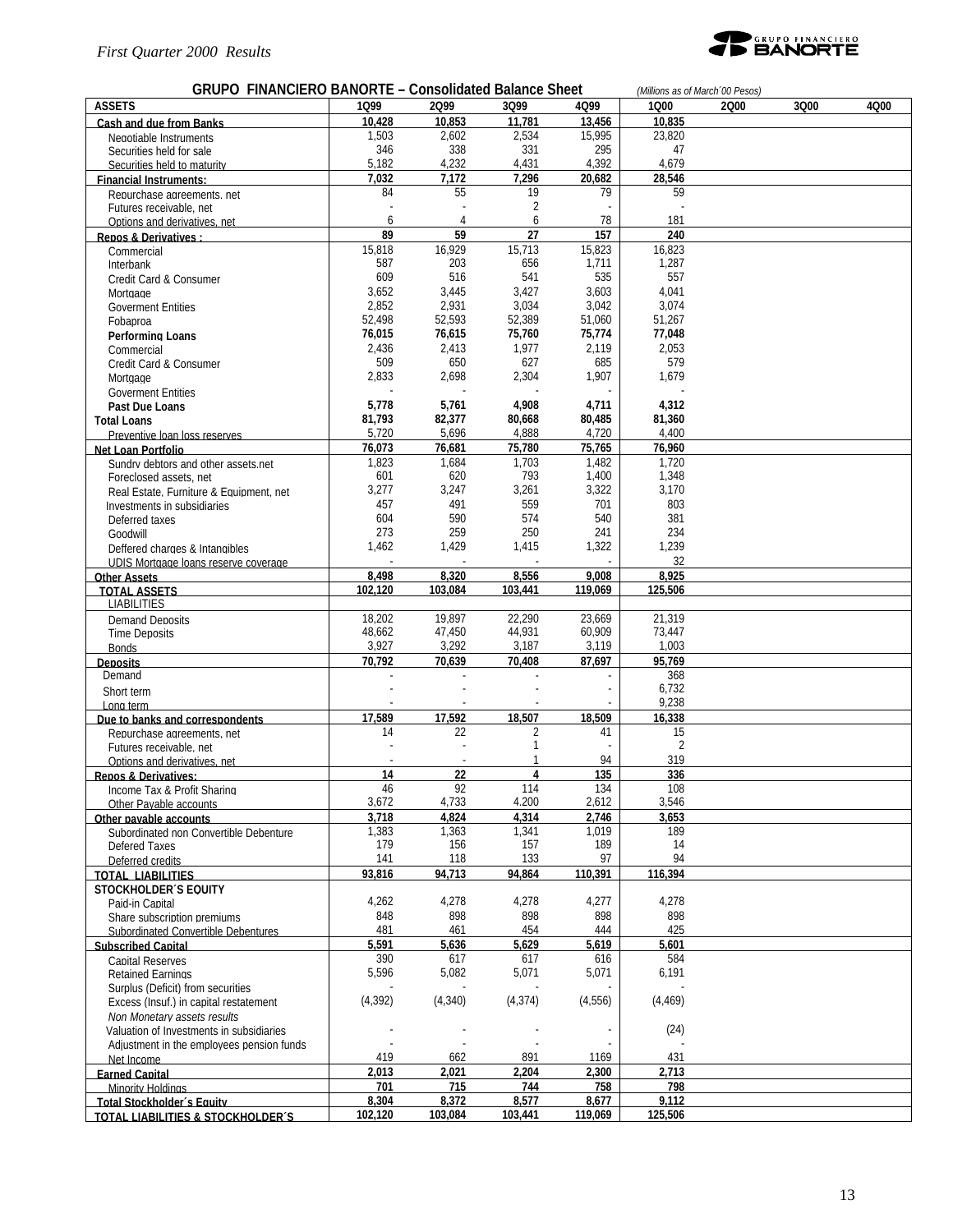

| <b>GRUPO FINANCIERO BANORTE-Consolidated Income Statement</b> |         |         | (Millions as of March 00 Pesos) |         |         |      |      |      |
|---------------------------------------------------------------|---------|---------|---------------------------------|---------|---------|------|------|------|
| <b>NET INTEREST INCOME</b>                                    | 1Q99    | 2099    | 3Q99                            | 4Q99    | 1Q00    | 2000 | 3Q00 | 4Q00 |
| Interest Income                                               | 7,703.5 | 5,798.7 | 6,137.9                         | 6,017.8 | 5.038.5 |      |      |      |
| <b>Interest Expense</b>                                       | 5,869.0 | 4,324.8 | 4,622.4                         | 4,546.4 | 3,839.4 |      |      |      |
| Loan Fees                                                     | 90.0    | 100.2   | 117.7                           | 128.4   | 115.1   |      |      |      |
| Net Interest Income (NII)                                     | 1.924.5 | 1.574.2 | 1.633.3                         | 1.599.8 | 1,314.2 |      |      |      |
| Repomo-Margin                                                 | 406.1   | 171.3   | 132.1                           | 107.9   | 25.6    |      |      |      |
| NII after Repomo                                              | 2.330.6 | 1.745.5 | 1.765.4                         | 1.707.8 | 1,339.8 |      |      |      |
| Loan Loss Provisions                                          | 216.8   | 164.8   | 74.5                            | 173.4   | 44.7    |      |      |      |
| Loss Sharing Provisions                                       | 54.8    | 97.9    | 123.8                           | (10.7)  | 39.5    |      |      |      |
| <b>NII after Provisions</b>                                   | 2.059.0 | 1.482.8 | 1.567.1                         | 1.545.1 | 1,255.6 |      |      |      |
| Fund transfers                                                | 5.9     | 6.1     | 6.3                             | 7.5     | 6.1     |      |      |      |
| Account management                                            | 34.9    | 34.7    | 44.5                            | 44.0    | 39.0    |      |      |      |
| Fiduciary                                                     | 6.2     | 12.5    | 11.2                            | 9.5     | 198.6   |      |      |      |
| Credit Card                                                   | 5.3     | 5.2     | 5.4                             | 2.6     | 2.6     |      |      |      |
| Fees from FOBAPROA                                            | 1,39.9  | 82.5    | 465.8                           | 136.6   | 73.9    |      |      |      |
| Other fees                                                    | 1.92.0  | 160.5   | 262.3                           | 171.9   | 227.5   |      |      |      |
| Fees on purchased services,                                   | 384.1   | 301.5   | 795.6                           | 372.0   | 547.7   |      |      |      |
| Fund transfers                                                | 0.2     | 0.1     |                                 |         |         |      |      |      |
| Other fees                                                    | 53.4    | 60.2    | 99.7                            | 100.0   | 82.4    |      |      |      |
| Fees on payed services,                                       | 53.6    | 60.2    | 99.8                            | 100.1   | 82.4    |      |      |      |
| Foreign exchange                                              | 64.5    | 59.9    | 41.2                            | 3.6     | 28.2    |      |      |      |
| Securities - Realized gains                                   | 207.4   | 304.8   | 270.4                           | 258.5   | 190.9   |      |      |      |
| Securities- Unrealized gains                                  | 16.1    | (20.9)  | (10.3)                          | 33.1    | 26.1    |      |      |      |
| Market-related Income                                         | 288.0   | 343.8   | 301.3                           | 295.2   | 245.2   |      |      |      |
| <b>Total Non Interest Income</b>                              | 618.5   | 585.0   | 997.2                           | 567.1   | 710.4   |      |      |      |
| <b>Total Operating Income</b>                                 | 2,677.5 | 2,067.8 | 2,564.3                         | 2,112.2 | 1,966.0 |      |      |      |
| Personnel                                                     | 659.0   | 670.6   | 773.4                           | 756.4   | 642.2   |      |      |      |
| <b>Fees Paid</b>                                              | 103.6   | 98.2    | 99.4                            | 91.1    | 67.6    |      |      |      |
| Operation & Administrative expenses                           | 538.3   | 498.9   | 828.8                           | 341.6   | 368.9   |      |      |      |
| Rents, depreciation and amortization                          | 235.2   | 188.3   | 189.4                           | 203.2   | 183.9   |      |      |      |
| Taxes, other than income tax                                  | 84.0    | 137.6   | 163.6                           | 323.5   | 84.5    |      |      |      |
| Contributions to IPAB                                         | 51.5    | 63.3    | 84.2                            | 84.6    | 70.1    |      |      |      |
| <b>Non-Interest Expense</b>                                   | 1.671.6 | 1.656.9 | 2.138.8                         | 1.800.4 | 1,417.3 |      |      |      |
| <b>Operating Income</b>                                       | 1.005.9 | 410.9   | 425.5                           | 311.8   | 548.8   |      |      |      |
| Other Income                                                  | 22.6    | 74.1    | 38.6                            | 158.0   | 112.1   |      |      |      |
| Recoveries                                                    | 104.1   | 72.8    | 81.4                            | 26.6    | 15.3    |      |      |      |
| Repomo-other (Debtor balance)                                 |         |         |                                 |         |         |      |      |      |
| <b>Total Other Products</b>                                   | 126.6   | 146.9   | 120.0                           | 184.6   | 127.4   |      |      |      |
| Other Expense                                                 | (114.0) | (73.9)  | (66.7)                          | (16.1)  | (52.0)  |      |      |      |
| Repomo-other (Creditor balance)                               | (512.3) | (178.6) | (165.1)                         | (151.7) | (119.6) |      |      |      |
| <b>Total Other Expense</b>                                    | (626.3) | (252.5) | (231.9)                         | (167.8) | (171.6) |      |      |      |
| Other expenses (Revenue), net                                 | (499.7) | (105.7) | (111.8)                         | 16.8    | (44.3)  |      |      |      |
| Pre-tax Income                                                | 506.2   | 305.2   | 313.7                           | 328.6   | 504.5   |      |      |      |
| Income tax                                                    | (29.9)  | (38.9)  | (16.4)                          | 4.8     | (27.2)  |      |      |      |
| Profit sharing                                                | (9.6)   | (11.8)  | (5.0)                           | (1.5)   | (7.9)   |      |      |      |
| Tax on Assets                                                 | (7.9)   | (9.1)   | (8.3)                           | (15.6)  | (5.3)   |      |      |      |
| Deferred Inc. Tax and Profit sharing                          | 2.7     | 19.7    | (9.1)                           | (56.2)  | (24.6)  |      |      |      |
|                                                               | (44.8)  | (40.0)  | (38.7)                          | (68.5)  | (65.0)  |      |      |      |
| Net income before subsidiaries                                | 461.4   | 265.2   | 275.0                           | 260.1   | 439.5   |      |      |      |
| Subsidiaries net income                                       | (3.7)   | (11.6)  | (14.7)                          | 37.6    | 31.3    |      |      |      |
| Net Income from continuos operations                          | 457.7   | 253.6   | 260.3                           | 297.7   | 470.8   |      |      |      |
| Extraodinary items, net                                       |         |         |                                 |         |         |      |      |      |
| Minority Interest                                             | (38.7)  | (10.4)  | (31.7)                          | (19.8)  | (39.6)  |      |      |      |
| <b>TOTAL NET INCOME</b>                                       | 419.0   | 243.2   | 228.6                           | 277.9   | 431.2   |      |      |      |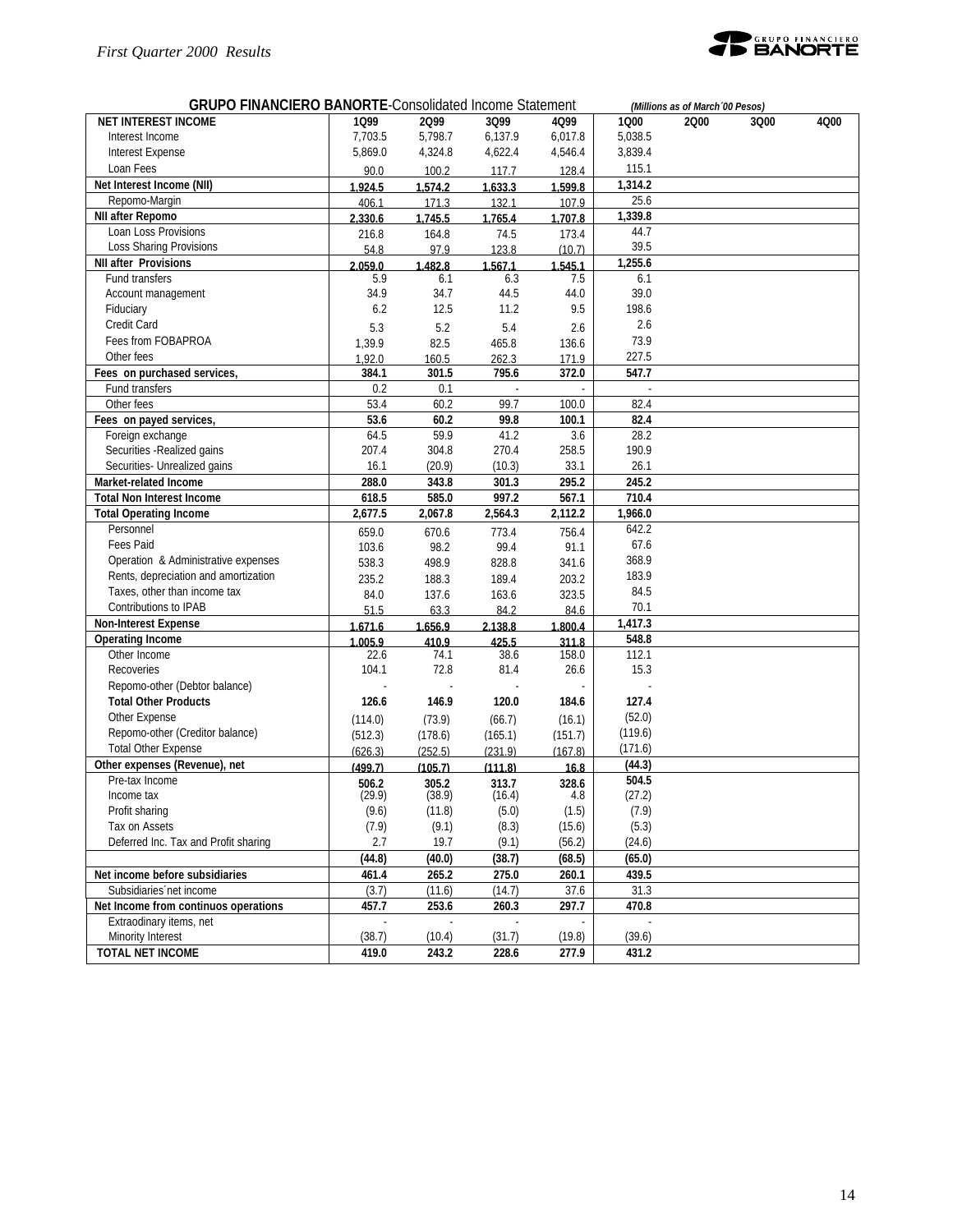

### **MEMORANDUM ACCOUNTS OF GRUPO FINANCIERO BANORTE CONSOLIDATED***(Million as of March ´00 Pesos)*

|                                                        | 1Q99      | 2Q99         | 3Q99      | 4Q99         | 1Q00           | 2000 | 3Q00 | 4Q00 |
|--------------------------------------------------------|-----------|--------------|-----------|--------------|----------------|------|------|------|
| ON BEHALF OF THIRD PARTY TRANSACTIONS                  |           |              |           |              |                |      |      |      |
| Customers' banks                                       | 5         |              | 14        | 3            |                |      |      |      |
| Dividends receivable from customers                    |           |              |           |              |                |      |      |      |
| Interest receivable from customers                     |           |              |           |              |                |      |      |      |
| Liquidation of customer transactions                   | 398       | (2,017)      | (4,366)   | (873)        | (1,826)        |      |      |      |
| Customer loans                                         |           |              |           |              |                |      |      |      |
| Liquidation with foreign currencies of customers       |           |              |           |              |                |      |      |      |
| Margin accounts in futures operations                  |           |              |           |              |                |      |      |      |
| Other current accounts                                 |           |              |           |              |                |      |      |      |
| <b>CUSTOMERS CURRENT ACCOUNT</b>                       | 402       | (2,016)      | (4, 352)  | (870)        | (1,826)        |      |      |      |
| Client securities held in custody                      | 61,112    | 62,593       | 68,362    | 62,143       | 63,784         |      |      |      |
| Securities and documents received in guarantee         | 1         | 1            |           | 1            | 4              |      |      |      |
| Client securities abroad                               |           |              |           |              |                |      |      |      |
| <b>CLIENT SECURITIES</b>                               | 61,113    | 62,593       | 68,362    | 62,144       | 63,787         |      |      |      |
| Repurchase operations for customers                    | 14,985    | 27,566       | 30,652    | 22,406       | 20,367         |      |      |      |
| Clients securities loans                               |           |              |           |              |                |      |      |      |
| Purchase of Futures & forward contracts (nati. total)  |           |              |           |              |                |      |      |      |
| Sale of futures and forward contracts (national total) |           |              |           |              |                |      |      |      |
| Purchasing operations (option price)                   | 18        | 18           | 23        | 144          | 227            |      |      |      |
| Sales operations (option price)                        |           |              |           |              |                |      |      |      |
| Purchase of derivative packages                        |           |              |           |              |                |      |      |      |
| Sale of derivative packages                            |           |              |           |              |                |      |      |      |
| Administration trusts                                  | 435       | 980          | 1,038     | 1,032        | 1,000          |      |      |      |
| TRANSACTIONS ON BEHALF OF CLIENT                       | 15,438    | 28,563       | 31,713    | 23,581       | 21,595         |      |      |      |
| TOTAL ON BEHALF OF THIRD PARTY                         | 76,954    | 89,140       | 95,723    | 84,856       | 83,557         |      |      |      |
| Signature guarantees granted                           | 90        | 3            | 3         | 3            | 3              |      |      |      |
| Issuing of irrevocable letters of credit               | 896       | 643          | 451       | 541          | 528            |      |      |      |
| Property in trust and guardianship                     | 53,292    | 53,925       | 54,182    | 34,462       | 34,017         |      |      |      |
| Assets held in custody or in administration            | 65,885    | 67,905       | 64,942    | 85,087       | 108,930        |      |      |      |
| Amounts committed to operations with FOBAPROA          | 8,048     | 9,569        | 9,871     | 8,061        | 8,515          |      |      |      |
| In Transit drafts                                      |           |              |           |              |                |      |      |      |
| Certificates of Deposit in circulation                 |           |              |           |              | 129            |      |      |      |
| Secured Credit Cards from the company                  |           |              |           |              |                |      |      |      |
| Securities given to the company in custody             | 12,556    | 12,903       | 13,056    | 13,361       | 1,867          |      |      |      |
| Government securities in custody of the company        |           |              |           |              | 20             |      |      |      |
| Securities given to the company on guarantee           |           |              |           |              | $\overline{2}$ |      |      |      |
| Securities outside the country                         |           |              |           |              | 18             |      |      |      |
| Liquidations with foreign currencies abroad            |           |              |           |              |                |      |      |      |
| Debits to the contingency fund                         |           |              |           |              |                |      |      |      |
| Other contingent obligations                           |           |              |           |              | 16,239         |      |      |      |
| Banking transactions on behalf of third-parties        | 43,126    | 49,270       | 46,192    | 30,640       | 23,857         |      |      |      |
| Investments in funds for the retirem.saving system     |           |              |           |              | 2,323          |      |      |      |
| Integration of the credit portfolio                    | 80,644    | 80,634       | 81,306    | 79,141       | 78,444         |      |      |      |
| Amounts contracted in derivative instruments           | 2,573     | 2,322        | 2,225     | 2,342        | 2,235          |      |      |      |
| Other trust account items                              | 202,252   | 256,236      | 257,715   | 279,930      | 272,901        |      |      |      |
| OWN ACCOUNT OPERATIONS                                 | 469,361   | 533,410      | 529,943   | 533,569      | 550,030        |      |      |      |
| Securities to be received                              | 27,786    | 43,501       | 47,502    | 36,455       | 32.671         |      |      |      |
| (Less) Securities to be delivered                      | (27, 702) | (43, 447)    | (47, 486) | (36, 376)    | (32,611)       |      |      |      |
| REPURCHASE TRANSACTIONS- RECEIVED                      | 84        |              | 16        |              | 59             |      |      |      |
| Securities to be received                              | 5,119     | 54<br>17,639 | 17,388    | 79<br>10,737 | 12,644         |      |      |      |
| (Less) securities to be delivered                      | (5, 133)  | (17,642)     | (17, 386) | (10, 777)    | (12,659)       |      |      |      |
| REPURCHASE TRANSACTIONS- SOLD                          | (14)      | (3)          | 2         | (41)         | (15)           |      |      |      |
| TOTAL ON OWN ACCOUNT OPERATIONS                        | 469,431   | 533,461      | 529,962   | 533,608      | 550,074        |      |      |      |
|                                                        |           |              |           |              |                |      |      |      |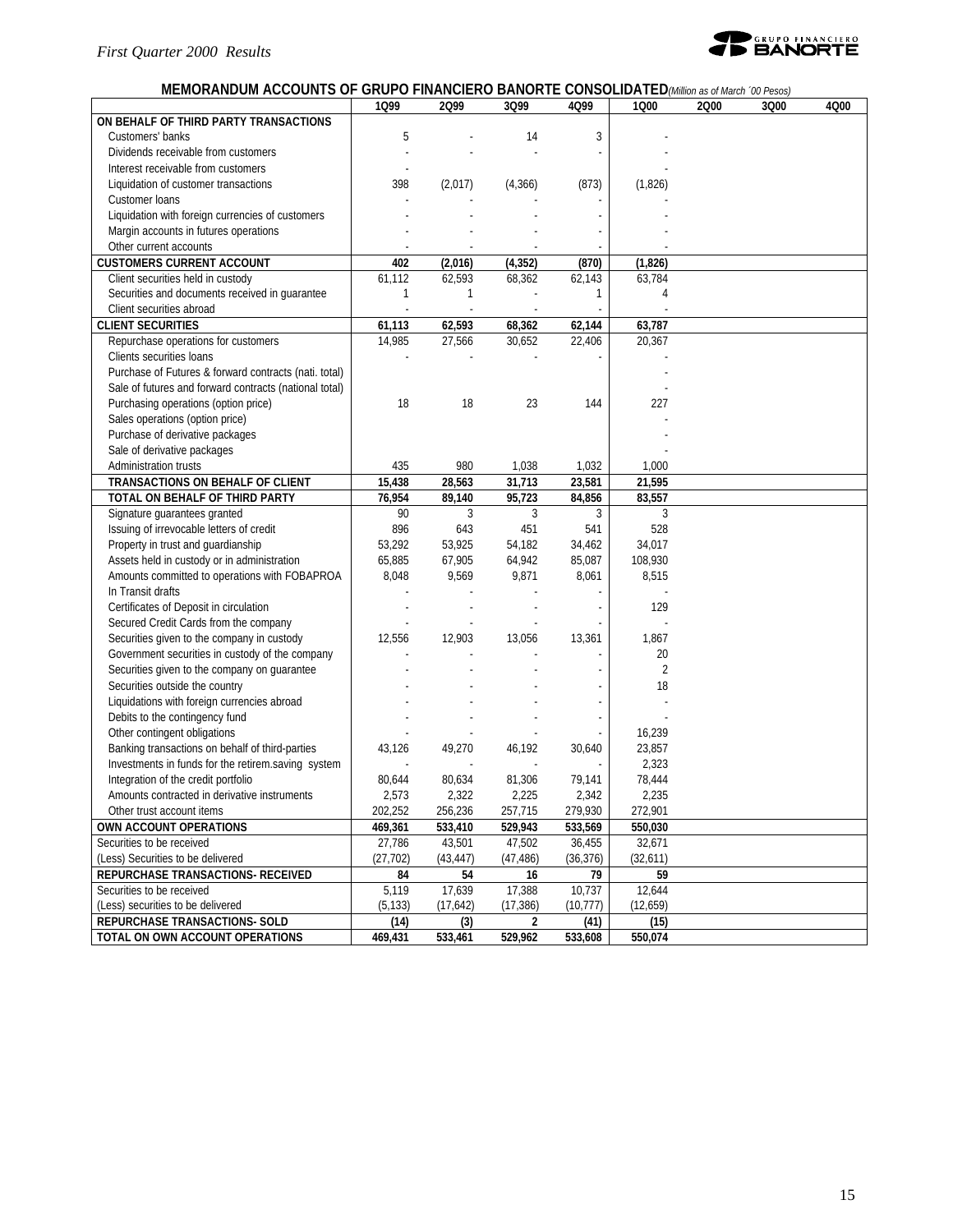

#### **GRUPO CONSOLIDATED STATEMENT OF CASH FLOW JANUARY 1, 2000 – MARCH 31,2000**

 *(Millions as of March ´00 Pesos)*

### **CASH FLOW FROM OPERATING ACTIVITIES :**

| Net Income                                                              | 431.2      |
|-------------------------------------------------------------------------|------------|
| Adjustments to Reconcile Net Income to Net Cash by Operating Activities |            |
| Mark to Market Valuation Results                                        | 26.1       |
| Provisions for loan losses                                              | 263.3      |
| Depreciation and amortization                                           | 87.8       |
| Defferred Taxes                                                         | 24.6       |
| Provisions for Obligations                                              | (130.5)    |
|                                                                         | 702.4      |
| <b>Cash Flows From Investing Activities:</b>                            |            |
| <b>Banks Deposits</b>                                                   | 8,075.3    |
| Decrease (Increase) loan portfolio                                      | (1,461.4)  |
| Decrease (Increase) treasury operations                                 | (7,890.9)  |
| Decrease (Increase) financial instruments                               | 118.6      |
| Prestamos Bancarios y de Otros Organismos                               | (2, 170.7) |
| Net Resources provided by operations                                    | (3,329.1)  |
| <b>Financial Activities:</b>                                            |            |
| <b>Subordinated Debentures</b>                                          | (18.6)     |
| Subordinated Debentures amortization                                    | (829.3)    |
| <b>Equity Variation</b>                                                 |            |
| Net Resources provided by Investing activities                          | (847.9)    |
| <b>CASH FLOW FROM FINANCING ACTIVITIES:</b>                             |            |
| Proceeds from issuance of common stock                                  | 38.1       |
| Decrease (Increase) deffered charges or credits                         | 815.5      |
| Net Cash provided by financing activities                               | 853.7      |
|                                                                         |            |
| Decrease (increase) in cash and due from banks                          | (2,621.0)  |
| Cash and due from banks at the beginning of the year                    | 13,455.7   |
| Cash and due from banks at the end of the year                          | 10.834.7   |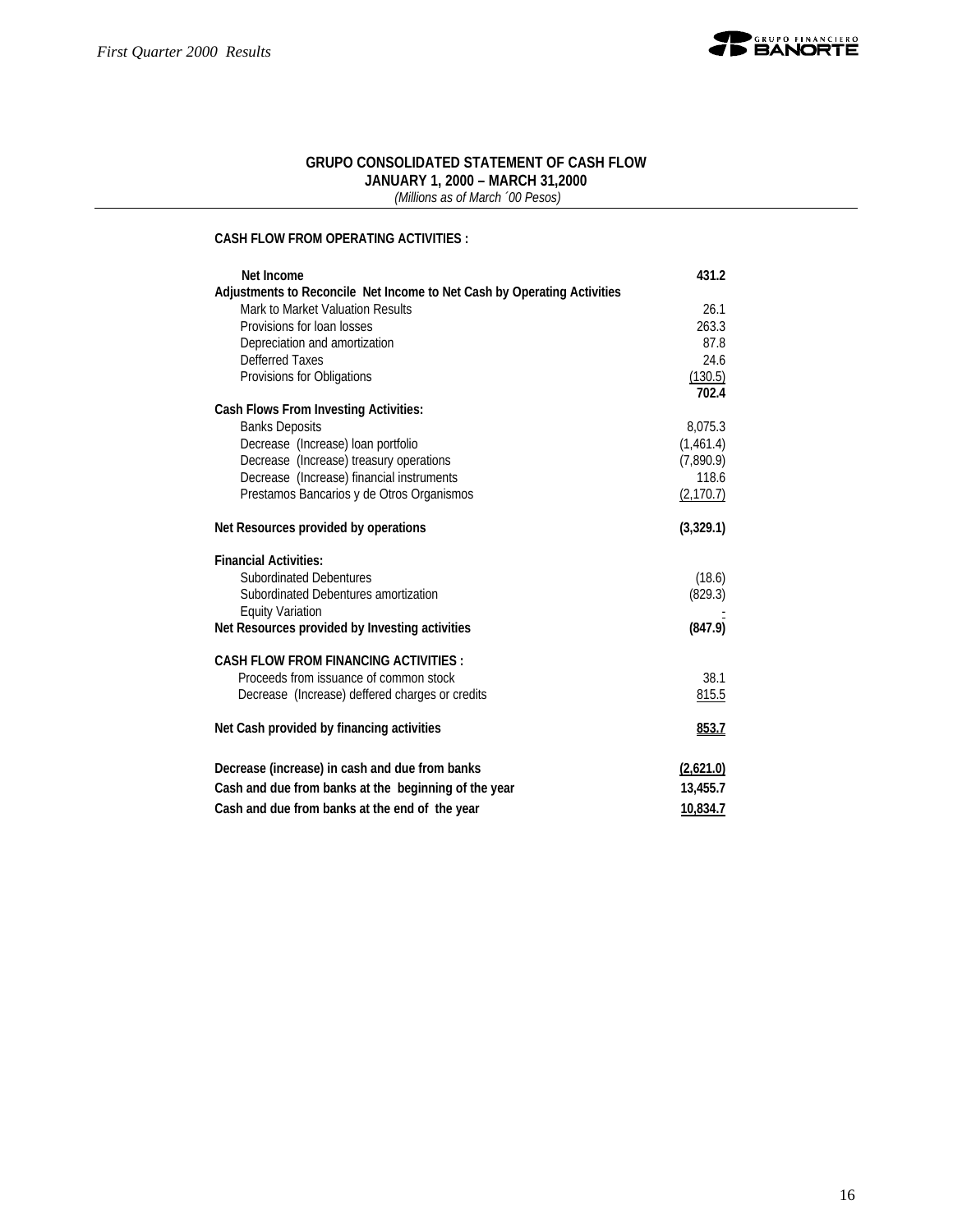

|                                          |              | <b>CONTRIBUATED CAPITAL</b> |                      |
|------------------------------------------|--------------|-----------------------------|----------------------|
| (Millions as of March '00 Ps)            | Capital      | Premium, Bonds              | Subordinated         |
|                                          | <b>Stock</b> | & oth. Securities           | Conv. Debt. Issuance |
| Balance as of December 31,1999           | 4,277.5      | 897.9                       | 430.5                |
| <b>Stock Changes</b>                     |              |                             |                      |
| Issuance of stock                        | $\leq$ 1     |                             |                      |
| Net Income capitalization                |              |                             |                      |
| Reserves Creations                       |              |                             |                      |
| Dividen Payment                          |              |                             |                      |
| Profits transfers                        |              |                             |                      |
| Total                                    | $\leq$ 1     | 0                           | 0                    |
| <b>Retained Earnings</b>                 |              |                             |                      |
| Net Income                               |              |                             |                      |
| Interests on Convertible Sub. Debt.      |              |                             | (5.1)                |
| Total                                    | 0            | 0                           | (5.1)                |
| <b>Effects of Accounting Changes</b>     |              |                             |                      |
| Securities valuation                     |              |                             |                      |
| Results of converting foreign operations |              |                             |                      |
| Stockholders Equity restatement          |              |                             |                      |
| Results of assets holdings               |              |                             |                      |
| Adjustment in the employees pension fund |              |                             |                      |
| Minority Interest                        |              |                             |                      |
| Total                                    | 0            | 0                           | 0                    |
| Balance as of March 31,2000              | 4,277.7      | 897.9                       | 425.4                |

### **CONSOLIDATED STATEMENTS OF CHANGES IN STOCKHOLDERS´ EQUITY / JANUARY 1, 2000- MARCH 31, 2000-.**

|                                                                                                                                             |                     |                      |                                            | <b>EARNED CAPITAL</b>                            |                           |                        |                                         |
|---------------------------------------------------------------------------------------------------------------------------------------------|---------------------|----------------------|--------------------------------------------|--------------------------------------------------|---------------------------|------------------------|-----------------------------------------|
|                                                                                                                                             | Capital<br>Reserves | Retained<br>earnings | Excess if Insuf.<br>Capital<br>Restatement | Resultado por<br>Tenencia de<br>Activos (val. de | Net Income<br>of the year | Minoritary<br>Interest | Total<br>Stockholders'<br><b>Equity</b> |
| Balance as of December 31,1999                                                                                                              | 579.0               | 5,022.5              | (4, 555.9)                                 | $\bf{0}$                                         | 1,168.7                   | 757.7                  | 8,578.0                                 |
| <b>Stock Changes</b><br>Issuance of stock                                                                                                   | 4.6                 |                      |                                            |                                                  |                           |                        | 4.7                                     |
| Net Income capitalization<br><b>Reserves Creations</b><br>Dividen Payment                                                                   |                     |                      |                                            |                                                  |                           |                        |                                         |
| Profits transfers<br>Total                                                                                                                  | 4.6                 | 1,168.7<br>1,168.7   | 0                                          | 0                                                | (1, 168.7)<br>(1, 168.7)  | 0                      | (1)<br>4.7                              |
| <b>Retained Earnings</b>                                                                                                                    |                     |                      |                                            |                                                  |                           |                        |                                         |
| Net Income<br>Interests on Convertible Sub. Debt.                                                                                           |                     |                      |                                            |                                                  | 431.2                     |                        | 431.2<br>(5.1)                          |
| Total                                                                                                                                       | 0                   | 0                    | 0                                          | 0                                                | 431.2                     |                        | 426.2                                   |
| <b>Effects of Accounting Changes</b><br>Securities valuation<br>Results of converting foreign operations<br>Stockholders Equity restatement |                     |                      | 86.8                                       |                                                  |                           |                        | 86.8                                    |
| Results of assets holdings                                                                                                                  |                     |                      |                                            | (24.0)                                           |                           |                        | (24.0)                                  |
| Adjustment in the employees pension fund<br>Minority Interest<br>Total                                                                      | 0                   | $\Omega$             | 86.8                                       | (24.0)                                           | $\Omega$                  | 40.7<br>40.7           | 40.7<br>103.5                           |
| Balance as of March 31,2000                                                                                                                 | 583.6               | 6,191.2              | (4,469.1)                                  | (24.0)                                           | 431.2                     | 798.4                  | 9,112.3                                 |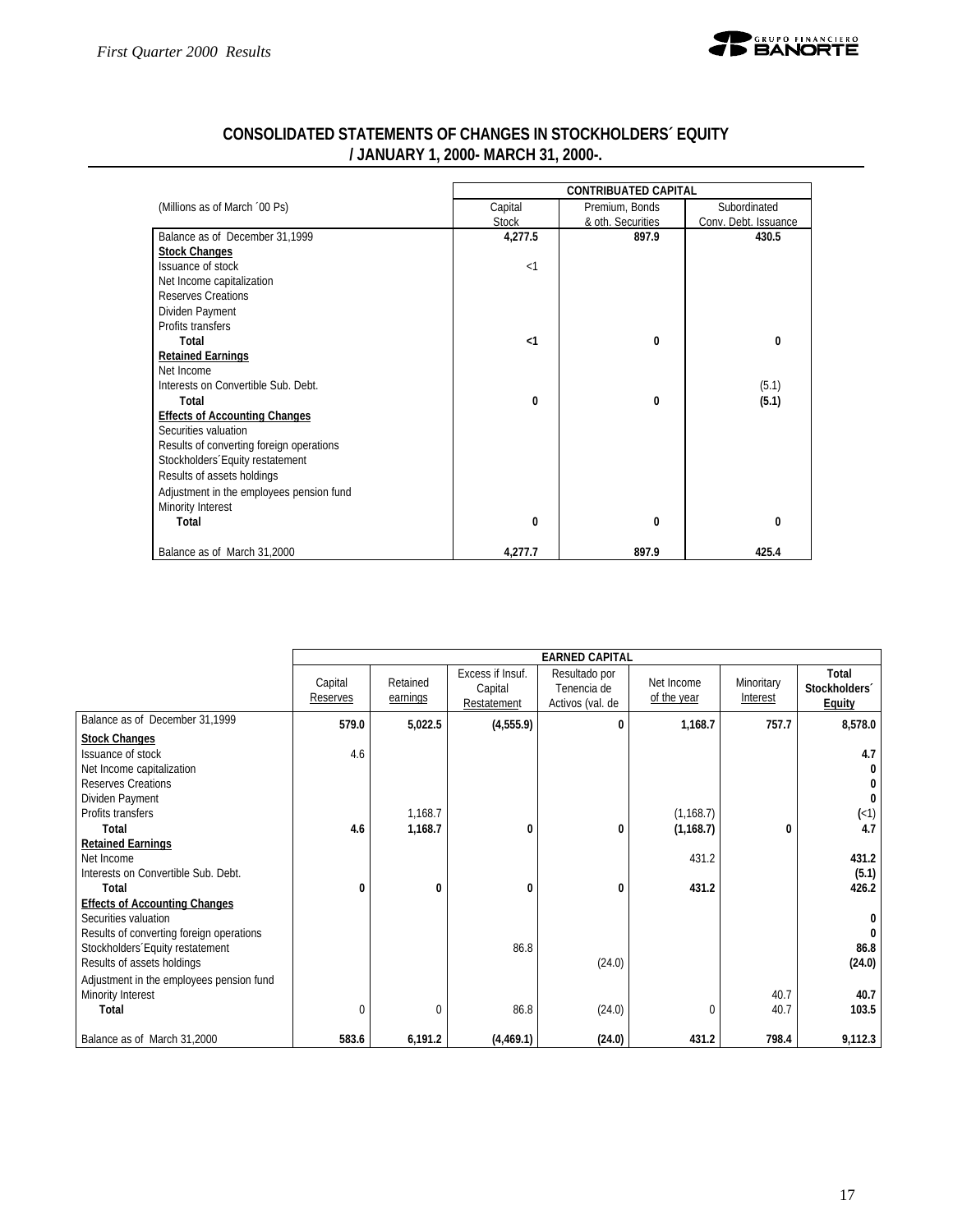

| BANKING SECTOR- Balance Sheet (*)                       |              | (Millions as of March '00 Pesos) |                |              |               |      |      |      |
|---------------------------------------------------------|--------------|----------------------------------|----------------|--------------|---------------|------|------|------|
| <b>ASSETS</b>                                           | 1099         | 2099                             | 3Q99           | 4Q99         | 1000          | 2000 | 3Q00 | 4Q00 |
| Cash and due from Banks                                 | 10,420       | 10,845                           | 11,770         | 13,451       | 10,820        |      |      |      |
| Negotiable Instruments                                  | 104          | 98                               | 801            | 15,378       | 21,908        |      |      |      |
| Securities held for sale                                | 346          | 338                              | 331            | 295          | 47            |      |      |      |
| Securities held to maturity                             | 5,182        | 4,232                            | 4,431          | 4,392        | 4,679         |      |      |      |
| <b>Financial Instruments:</b>                           | 5,632        | 4,669                            | 5,563          | 20,065       | 26,635        |      |      |      |
| Repurchase agreements, net                              | 30           | 42                               | 13             | 35           | 28            |      |      |      |
| Futures receivable, net                                 | 5            | $\overline{2}$                   | 2              | 2            | 10            |      |      |      |
| Options and derivatives, net                            | 35           | 44                               | 15             | 37           | 38            |      |      |      |
| Repos & Derivatives:                                    | 14,723       | 15,708                           | 14,559         | 14,315       | 15,412        |      |      |      |
| Commercial<br>Interbank                                 | 1,451        | 1,397                            | 1,729          | 3,144        | 2,599         |      |      |      |
| Credit Card & Consumer                                  | 609          | 516                              | 541            | 535          | 557           |      |      |      |
| Mortgage                                                | 3,652        | 3,445                            | 3,427          | 3,603        | 4,041         |      |      |      |
| <b>Goverment Entities</b>                               | 2,852        | 2,931                            | 3,034          | 3,024        | 3,058         |      |      |      |
| Fobaproa                                                | 52,498       | 52,593                           | 52,389         | 51,060       | 51,267        |      |      |      |
| <b>Performing Loans</b>                                 | 75,785       | 76,589                           | 75,680         | 75,680       | 76,933        |      |      |      |
| Commercial                                              | 2,301        | 2,284                            | 1,933          | 2,081        | 2,024         |      |      |      |
| Credit Card & Consumer                                  | 509          | 650                              | 627            | 685          | 579           |      |      |      |
| Mortgage                                                | 2,833        | 2,698                            | 2,304          | 1,907        | 1,679         |      |      |      |
| <b>Goverment Entities</b>                               |              |                                  |                |              |               |      |      |      |
| Past Due Loans                                          | 5,643        | 5,633                            | 4,863          | 4,674        | 4,283         |      |      |      |
| <b>Total Loans</b>                                      | 81,427       | 82,222                           | 80,543         | 80,354       | 81,216        |      |      |      |
| Preventive loan loss reserves                           | 5,654        | 5,633                            | 4,873          | 4,704        | 4,383         |      |      |      |
| Net Loan Portfolio                                      | 75,773       | 76,589                           | 75,670         | 75,649       | 76,832        |      |      |      |
| Sundry debtors and other assets.net                     | 1,772        | 1,652                            | 1,604          | 1,295        | 1,480         |      |      |      |
| Foreclosed assets, net                                  | 588          | 607                              | 776            | 1,385        | 1,333         |      |      |      |
| Real Estate, Furniture & Equipment, net                 | 3,137        | 3,109                            | 3,122          | 3,169        | 3,009         |      |      |      |
| Investments in subsidiaries                             | 536          | 554                              | 583            | 688          | 767           |      |      |      |
| Deferred taxes                                          | 604          | 590                              | 574            | 540          | 311           |      |      |      |
| Deffered charges & Intangibles                          | 761          | 737                              | 740            | 662          | 563           |      |      |      |
| UDIS Mortgage loans reserve coverage                    |              |                                  |                |              | 32            |      |      |      |
| <b>Other Assets</b>                                     | 7,398        | 7,250                            | 7,399          | 7,739        | 7.495         |      |      |      |
| <b>TOTAL ASSETS</b>                                     | 99.258       | 99,397                           | 100,417        | 116,941      | 121.819       |      |      |      |
| <b>LIABILITIES</b>                                      |              |                                  |                |              |               |      |      |      |
| Demand Deposits                                         | 18,213       | 19,919                           | 22,305         | 23,682       | 21,332        |      |      |      |
| <b>Time Deposits</b>                                    | 48,858       | 47,722                           | 45,196         | 61,187       | 73,727        |      |      |      |
| <b>Bonds</b>                                            | 3,927        | 3,292                            | 3,187          | 3,119        | 1,003         |      |      |      |
| <b>Deposits</b><br>Demand                               | 70,999       | 70,932                           | 70,688         | 87,988       | 96,062<br>368 |      |      |      |
|                                                         |              |                                  |                |              | 6,729         |      |      |      |
| Short term                                              |              |                                  |                |              | 9,238         |      |      |      |
| Long term<br>Due to banks and correspondents            | 17,367       | 17,591                           | 18,506         | 18,509       | 16,335        |      |      |      |
| Repurchase agreements, net                              | 4            | 13                               | 1              | 20           | 4             |      |      |      |
| Futures receivable, net                                 |              |                                  |                |              |               |      |      |      |
| Options and derivatives, net                            |              |                                  |                |              |               |      |      |      |
| <b>Repos &amp; Derivatives:</b>                         | 4            | 13                               | $\overline{2}$ | 20           | 4             |      |      |      |
| Income Tax & Profit Sharing                             |              | $\mathbf{1}$                     | 6              | 6            | 6             |      |      |      |
| Other Pavable accounts                                  | 2,575        | 2,632                            | 2,833          | 2,325        | 1,976         |      |      |      |
| Other payable accounts                                  | 2,576        | 2,632                            | 2,838          | 2,331        | 1,982         |      |      |      |
| Subordinated non Convertible Debenture                  | 1,383        | 1,363                            | 1,341          | 1,019        | 189           |      |      |      |
| Defered Taxes                                           | 133          | 130                              | 137            | 152          |               |      |      |      |
| Deferred credits                                        | 141          | 118                              | 133            | 97           | 102           |      |      |      |
| <b>TOTAL LIABILITIES</b>                                | 92,603       | $\frac{1}{92,780}$               | 93,645         | 110,115      | 114,675       |      |      |      |
| <b>STOCKHOLDER'S EQUITY</b>                             |              |                                  |                |              |               |      |      |      |
| Paid-in Capital                                         | 3,775        | 3,775                            | 3,775          | 3,994        | 4,084         |      |      |      |
| Share subscription premiums                             | 30           | 30                               | 30             | 30           | 275           |      |      |      |
| Subordinated Convertible Debentures                     | 481          | 460                              | 454            | 444          | 425           |      |      |      |
| <b>Subscribed Capital</b>                               | 4.287        | 4,266                            | 4,259          | 4,468        | 4.784         |      |      |      |
| Capital Reserves                                        | 2,250        | 2,385                            | 2,393          | 2,388        | 2,390         |      |      |      |
| <b>Retained Earnings</b>                                | 1.534        | 1.289                            | 1.278          | 1.045        | 2,108         |      |      |      |
| Surplus (Deficit) from securities                       | (185)        | (254)                            | (253)          | (439)        | (435)         |      |      |      |
| Excess (Insuf.) in capital restatement                  | (1.894)      | (1.959)                          | (1.999)        | (1.867)      | (1,937)       |      |      |      |
| Non Monetary assets results                             |              |                                  |                |              |               |      |      |      |
| Valuation of fixed assets                               |              |                                  |                |              | (112)<br>45   |      |      |      |
| Valuation of Investments in subsidiaries                |              |                                  |                |              | (96)          |      |      |      |
| Adjustment in the employees pension funds<br>Net Income |              |                                  |                | (96)         | 397           |      |      |      |
| <b>Earned Capital</b>                                   | 352<br>2,057 | 572<br>2,032                     | 772<br>2,191   | 996<br>2,028 | 2,360         |      |      |      |
| Minority Holdings                                       | 311          | 319                              | 322            | 330          | $\sim$        |      |      |      |
| Total Stockholder's Equity                              | 6,655        | 6,617                            | 6,772          | 6,826        | 7,145         |      |      |      |
| <b>TOTAL LIABILITIES &amp; STOCKHOLDER'S</b>            | 99,258       | 99,397                           | 100,417        | 116,941      | 121,819       |      |      |      |

(\*) Does not include Afore.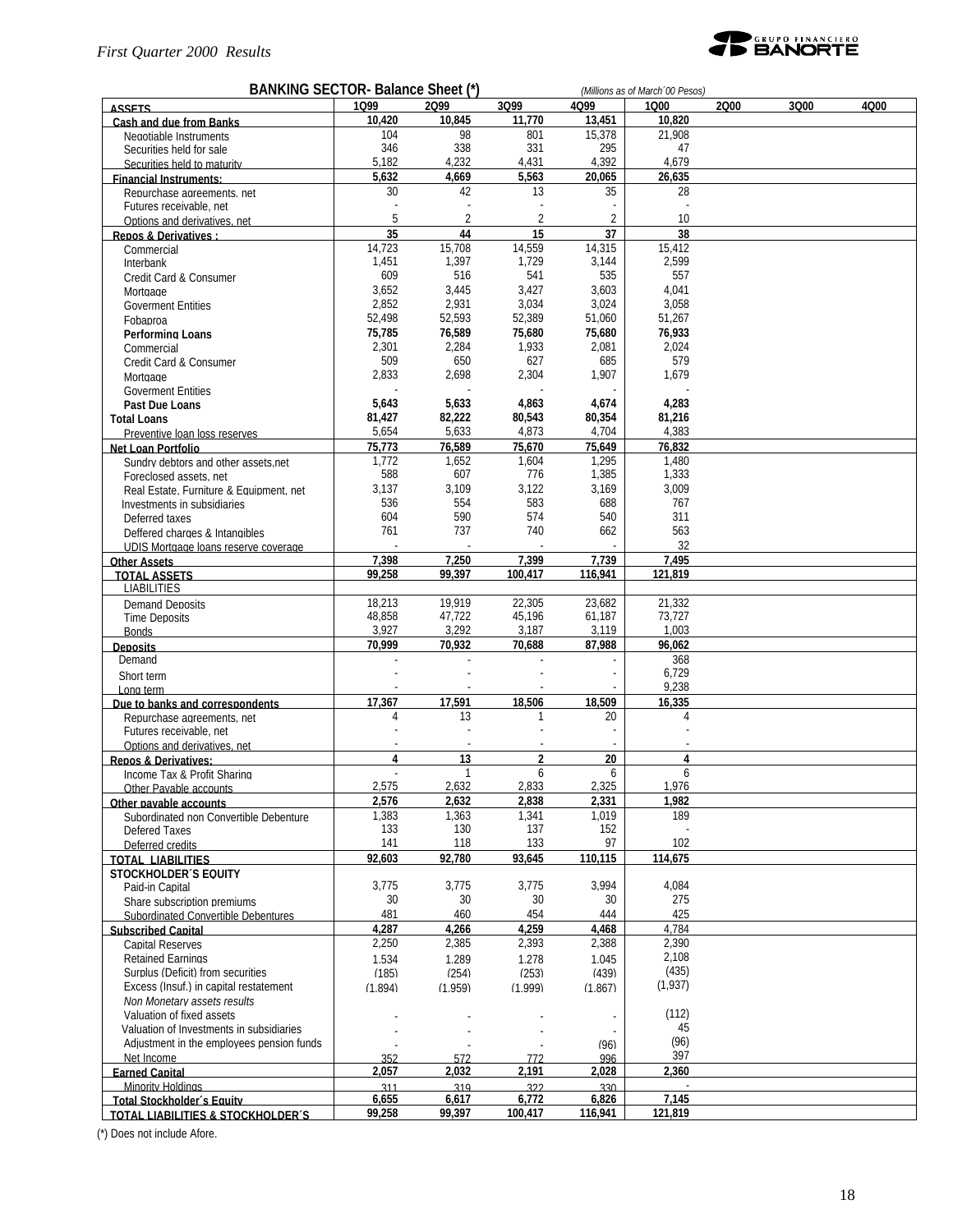

| BANKING SECTOR - Income Statement (*)<br>(Millions as of March '00 Pesos) |         |         |         |         |         |      |      |      |  |
|---------------------------------------------------------------------------|---------|---------|---------|---------|---------|------|------|------|--|
| <b>NET INTEREST INCOME</b>                                                | 1099    | 2099    | 3Q99    | 4Q99    | 1000    | 2000 | 3Q00 | 4Q00 |  |
| Interest Income                                                           | 7,696.4 | 5,905.4 | 6,247.2 | 6,102.1 | 5.059.9 |      |      |      |  |
| Interest Expense                                                          | 5,855.1 | 4,316.7 | 4,622.0 | 4,544.8 | 3,836.7 |      |      |      |  |
| Loan Fees                                                                 | 87.8    | 98.1    | 115.7   | 126.0   | 111.9   |      |      |      |  |
| Net Interest Income (NII)                                                 | 1,929.1 | 1,686.8 | 1,741.0 | 1,683.3 | 1,335.1 |      |      |      |  |
| Repomo-Margin                                                             | 431.5   | 184.2   | 147.1   | 130.7   | 47.3    |      |      |      |  |
| <b>NII after Repomo</b>                                                   | 2,360.6 | 1,871.0 | 1,888.1 | 1,813.9 | 1.382.4 |      |      |      |  |
| Loan Loss Provisions                                                      | 213.4   | 164.3   | 70.1    | 167.0   | 42.1    |      |      |      |  |
| Loss Sharing Provisions                                                   | 54.8    | 97.9    | 123.8   | (10.7)  | 39.5    |      |      |      |  |
| <b>NII after Provisions</b>                                               | 2.092.4 | 1.608.9 | 1.694.2 | 1,657.6 | 1.300.8 |      |      |      |  |
| Fund transfers                                                            | 5.9     | 6.1     | 6.3     | 7.5     | 6.1     |      |      |      |  |
| Account management                                                        | 34.9    | 34.7    | 44.5    | 44.0    | 39.0    |      |      |      |  |
| Fiduciary                                                                 | 6.2     | 12.5    | 11.2    | 9.5     | 198.6   |      |      |      |  |
| Credit Card                                                               | 5.3     | 5.2     | 5.4     | 2.6     | 2.6     |      |      |      |  |
| Fees from FOBAPROA                                                        | 139.9   | 82.5    | 465.8   | 136.6   | 73.9    |      |      |      |  |
| Other fees                                                                | 59.2    | 40.7    | 72.0    | 68.6    | 84.9    |      |      |      |  |
| Fees on purchased services                                                | 251.3   | 181.6   | 605.3   | 268.7   | 405.1   |      |      |      |  |
| Fund transfers                                                            | 0.2     | 0.1     | $\sim$  |         |         |      |      |      |  |
| Other fees                                                                | 53.4    | 60.2    | 99.7    | 100.0   | 82.4    |      |      |      |  |
| Fees on payed services                                                    | 53.6    | 60.2    | 99.8    | 100.1   | 82.4    |      |      |      |  |
| Foreign exchange                                                          | 64.5    | 60.0    | 41.3    | 5.4     | 30.4    |      |      |      |  |
| Securities - Realized gains                                               | 25.8    | 15.9    | 35.9    | 38.3    | 11.0    |      |      |      |  |
| Securities- Unrealized gains                                              | 5.6     | 13.3    | (14.1)  | (1.0)   | 19.0    |      |      |      |  |
| Market-related Income                                                     | 95.9    | 89.2    | 63.1    | 42.7    | 60.3    |      |      |      |  |
| <b>Total Non Interest Income</b>                                          | 293.6   | 210.6   | 568.6   | 211.3   | 383.0   |      |      |      |  |
| <b>Total Operating Income</b>                                             | 2,386.0 | 1,819.5 | 2,262.8 | 1,868.9 | 1,683.7 |      |      |      |  |
| Personnel                                                                 | 570.9   | 577.1   | 671.6   | 637.5   | 529.5   |      |      |      |  |
| Fees Paid                                                                 | 101.8   | 96.3    | 97.3    | 87.6    | 65.6    |      |      |      |  |
| Operation & Administrative expenses                                       | 489.8   | 449.2   | 770.7   | 309.8   | 324.4   |      |      |      |  |
| Rents, depreciation and amortization                                      | 216.1   | 167.5   | 166.8   | 181.7   | 160.0   |      |      |      |  |
| Taxes, other than income tax                                              | 82.0    | 135.2   | 161.1   | 320.9   | 81.6    |      |      |      |  |
| Contributions to IPAB                                                     | 51.5    | 63.3    | 84.2    | 84.6    | 70.1    |      |      |      |  |
| <b>Non-Interest Expense</b>                                               | 1512.2  | 1488.6  | 1951.7  | 1622.1  | 1,231.2 |      |      |      |  |
| <b>Operating Income</b>                                                   | 873.8   | 330.8   | 311.1   | 246.9   | 452.5   |      |      |      |  |
| Other Income                                                              | 27.4    | 74.9    | 44.7    | 162.8   | 100.3   |      |      |      |  |
| Recoveries                                                                | 103.7   | 72.6    | 75.2    | 26.0    | 13.8    |      |      |      |  |
| Repomo-other (Debtor balance)                                             |         |         |         |         |         |      |      |      |  |
| <b>Total Other Products</b>                                               | 131.1   | 147.4   | 119.9   | 188.9   | 114.2   |      |      |      |  |
| Other Expense                                                             | (113.7) | (74.1)  | (66.8)  | (16.1)  | (52.0)  |      |      |      |  |
| Repomo-other (Creditor balance)                                           | (512.1) | (178.5) | (165.0) | (150.9) | (117.2) |      |      |      |  |
| <b>Total Other Expense</b>                                                | (625.7) | (252.6) | (231.9) | (166.9) | (169.2) |      |      |      |  |
| Other expenses (Income), net                                              | (494.7) | (105.2) | (112.0) | 21.9    | (55.0)  |      |      |      |  |
| Pre-tax Income                                                            | 379.1   | 225.7   | 199.1   | 268.8   | 397.5   |      |      |      |  |
| Income tax                                                                | (2.9)   | (3.1)   | (2.5)   | 4.7     |         |      |      |      |  |
| Profit sharing                                                            |         |         |         |         |         |      |      |      |  |
| Tax on Assets                                                             | (7.9)   | (9.1)   | (7.6)   | (14.3)  | (5.3)   |      |      |      |  |
| Deferred Inc. Tax and Profit sharing                                      |         |         | (14.2)  | (38.5)  | (41.8)  |      |      |      |  |
|                                                                           | (10.8)  | (12.2)  | (24.2)  | (48.1)  | (47.2)  |      |      |      |  |
| Net income before subsidiaries                                            | 368.3   | 213.5   | 174.9   | 220.7   | 350.3   |      |      |      |  |
| Subsidiaries net income                                                   | 8.5     | 12.8    | 28.3    | 16.0    | 47.1    |      |      |      |  |
| Net Income from continuos operations                                      | 376.8   | 226.2   | 203.1   | 236.7   | 397.4   |      |      |      |  |
| Extraodinary items, net                                                   |         |         |         |         |         |      |      |      |  |
| Minority Interest                                                         | (24.4)  | (6.6)   | (3.1)   | (12.3)  |         |      |      |      |  |

**TOTAL NET INCOME 352.4 219.6 200.1 224.4 397.4** (\*) Does not include Afore.

| MEMORANDUM ACCOUNTS OF THE BANKING SECTOR<br>(Million of March '00 Pesos) |           |           |           |           |           |      |      |      |  |  |
|---------------------------------------------------------------------------|-----------|-----------|-----------|-----------|-----------|------|------|------|--|--|
|                                                                           | 1099      | 2099      | 3Q99      | 4Q99      | 1000      | 2000 | 3Q00 | 4000 |  |  |
| Signature quarantees granted                                              | 90        |           |           | 3         |           |      |      |      |  |  |
| Other contingent obligations                                              | 7,153     | 8.782     | 8,823     | 10,366    | 7,834     |      |      |      |  |  |
| Irrevocable lines of credit                                               | 896       | 643       | 451       | 541       | 528       |      |      |      |  |  |
| Assets held in trust and mandate                                          | 53.292    | 53,925    | 54,182    | 34,462    | 34,017    |      |      |      |  |  |
| Assets held in custody or in administration                               | 65,295    | 67,095    | 64,102    | 83,879    | 95,432    |      |      |      |  |  |
| Investment banking transactions for third parties,                        | 43.126    | 49.270    | 46,192    | 30.640    | 23.857    |      |      |      |  |  |
| Engaged amounts in fobaproa operations                                    | 8,048     | 9,569     | 9,871     | 8,061     | 8,515     |      |      |      |  |  |
| Investment of retirement saving funds                                     | 2.779     | 2,459     | 2,359     | 2,340     | 2,323     |      |      |      |  |  |
| Integration of loan portfolio                                             | 80.644    | 80.634    | 81,306    | 79.141    | 78.444    |      |      |      |  |  |
| Received amounts in derivative instruments                                | 2,573     | 2,322     | 2,225     | 2,342     | 2,087     |      |      |      |  |  |
| Fobaproa trusts                                                           |           |           |           |           |           |      |      |      |  |  |
| Securities to be received                                                 | 12.801    | 15,936    | 16,850    | 14,049    | 12.303    |      |      |      |  |  |
| (Less) payable for reversal                                               | (12, 770) | (15, 895) | (16, 840) | (14, 015) | (12, 275) |      |      |      |  |  |
| Receivables for reversal                                                  | 1.683     | 3,603     | 3,725     | 3,380     | 2.772     |      |      |      |  |  |
| (Less) securities to be delivered                                         | (1,687)   | (3,615)   | (3, 724)  | (3,400)   | (2,776)   |      |      |      |  |  |
| Other control accounts                                                    | 182,833   | 237,019   | 238,652   | 259,678   | 260,916   |      |      |      |  |  |
|                                                                           | 446,755   | 511,750   | 508.178   | 511,470   | 513,982   |      |      |      |  |  |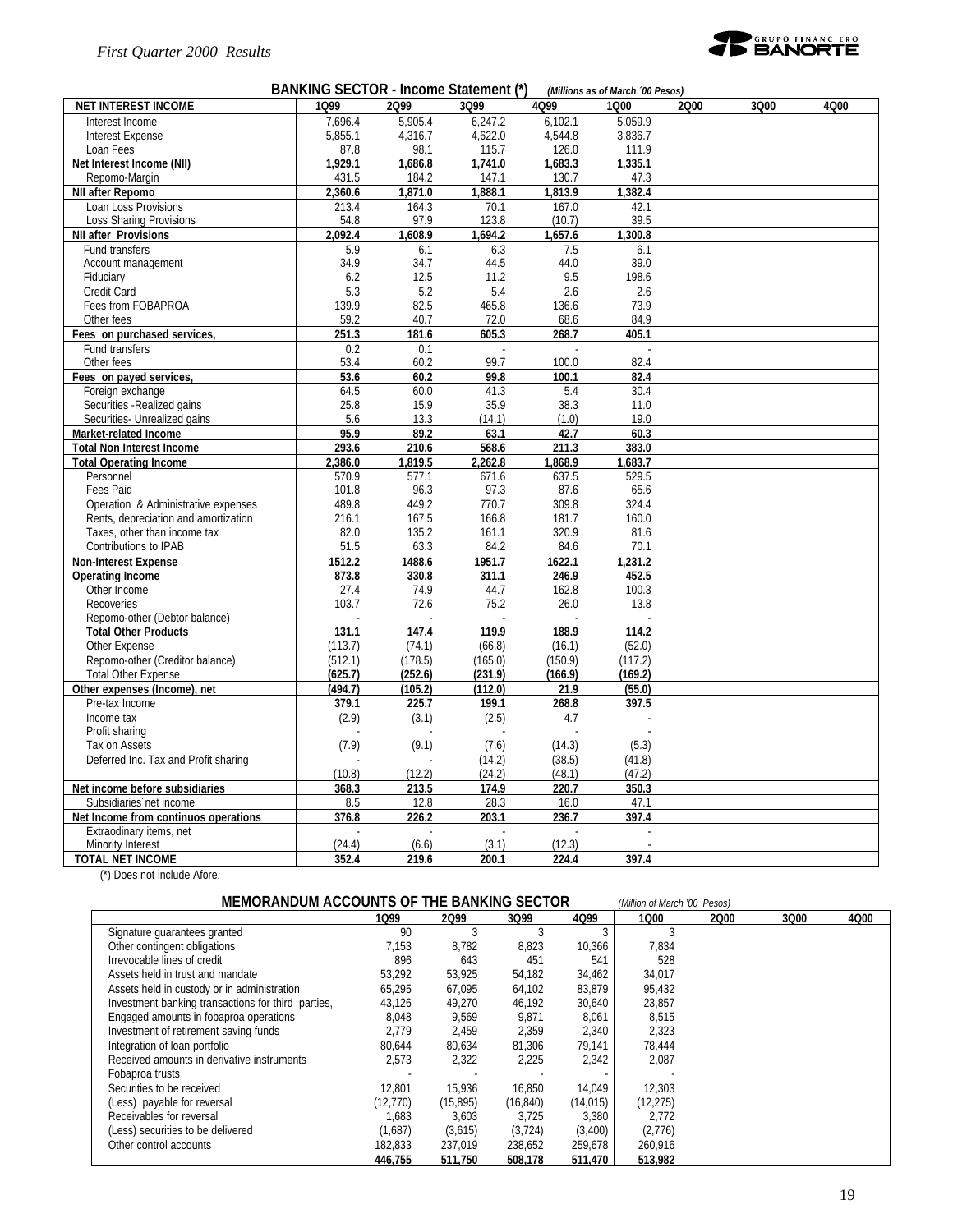

#### **BANCO MERCANTIL DEL NORTE- Balance Sheet (\*)** *(Millions as of March ´00 Pesos)* **ASSETS 1Q99 2Q99 3Q99 4Q99 1Q00 2Q00 3Q00 4Q00 Cash and due from Banks 7,350 7,156 8,034 9,518 9,679** Negotiable Instruments<br>
Securities held for sale<br>
102 98 800 15,378 295 21,908<br>
147 338 331 295 Securities held for sale 31 346 338 331 295 47<br>Securities held to maturity 3.966 3,536 3,728 3,705 4,114 Securities held to maturity 1.114 3,966 3,536 3,728 3,705 4,114<br> **4,415 3,972 4,859 19,378 26,069** 26,069 **Financial Instruments: 4,415 3,972 4,859 19,378 26,069** Repurchase agreements, net Futures receivable, net and the state of the state of the state of the state of the state of the state of the state of the state of the state of the state of the state of the state of the state of the state of the state of Options and derivatives, net 10<br> **EXECUTE:** The Consultance of the Consultance of the Consultance of the Consultance of the Consultance of the Consultance of the Consultance of the Consultance of the Consultance of the Con **Repos & Derivatives : 33 43 14 33 38** Commercial 13,098 13,881 12,499 11,418 14,907 Interbank 1,283 1,308 1,572 2,953 2,580 Credit Card & Consumer  $\begin{array}{|c|c|c|c|c|c|}\n\hline\n\text{Credit Card & Consumer} & & & 491 & & 398 & & 424 & & 425 & & 549 \\
\hline\n\text{Mortspace} & & & & 1187 & & 1110 & & 1083 & & 1151 & & 2760 \\
\hline\n\end{array}$ Mortgage 1,187 1,110 1,083 1,151 2,760 Governent Entities<br>
Fobancoa 1990 1.600 2.600 2.629 2.582 2.725<br>
Fobancoa 18 23,772<br>
2.600 6.620 6.718 33,772 Fobaproa 6,032 6,687 6,620 6,718 33,772 **Performing Loans 24,697 25,983 24,827 25,247 25,293 26,247 25,247 25,293 26,247 25,293 26,247 25,293 26,247 25,293 26,247 25,293 26,247 25,293 26,247 25,293 26,293 26,293 26,2** Commercial 1,828 1,934 1,780 1,538 1,618 Credit Card & Consumer 174 2008 88 89 167 214 474<br>Mortgage 1799 714 1.347 Mortgage 922 887 799 714 1,347 Government Entities<br>
Past Due I pans<br>
Past Due I pans<br>
2.838 2.909 2.668 2.419 3.438 **Past Due Loans 2,838 2,909 2,668 2,419 3,438 Total Loans 27,535 28,892 27,495 27,667 60,731** Preventive loan loss reserves 1,960 1,976 1,945 1,818 3,079<br>
25,575 26,916 25,550 25,849 57,653 **Net Loan Portfolio 25,575 26,916 25,550 25,849 57,653** Sundry debtors and other assets,net  $\begin{bmatrix} 1,579 & 1,905 & 2,530 & 2,424 \\ 580 & 601 & 703 & 657 \end{bmatrix}$  = 1,188 Foreclosed assets, net 580 601 703 657 622 Real Estate, Furniture & Equipment, net  $\begin{vmatrix} 1,719 & 1,700 & 1,699 & 1,772 \ 1,772 & 1,631 & 1,814 \end{vmatrix}$  2,627 Investments in subsidiaries 1,500 1,553 1,631 1,814 575<br>
Deferred taxes 1813 1,814 540 381 Deferred taxes 604 590 574 540 381 Deffered charges & Intangibles 1,343 1,305 1,316 1,213 1,141 1,141<br>1,119 1,1141 1,115 Mortgage 1,200 1,213 1,343 1,305 1,316 1,213 1,213 1,41 UDIS Mortgage loans reserve coverage and the company of the contract of the contract of the contract of the contract of the contract of the contract of the contract of the contract of the contract of the contract of the co **Other Assets 7,326 7,654 8,454 8,421 6,566 TOTAL ASSETS 44,699 45,741 46,910 63,198 100,004 LIABILITIES** Demand Deposits 13,145 14,068 15,167 16,941 19,106<br>Time Deposits 19,094 14,138 15,554 29,779 58,384 Time Deposits 12,944 14,138 15,554 29,779 58,384 Bonds - - - - 1,003 **Deposits 26,089 28,207 30,721 46,720 78,493** Demand  $\sim$  368 Short term  $5,580$ Long term - - - - 7,810 **Due to banks and correspondents 10,677 9,761 8,307 8,832 13,758**<br>**Repurchase agreements net 1 13 13 16 4 4** Repurchase agreements, net 1 13 - 16 4 Futures receivable, net Options and derivatives, net and the set of the set of the set of the set of the set of the set of the set of the set of the set of the set of the set of the set of the set of the set of the set of the set of the set of th **Repos & Derivatives: 1 13 1 16 4**<br> **1 13 16 1 16 4**<br> **1 13 1 6 1 1 1 6 1 1 5** Income Tax & Profit Sharing  $\begin{array}{ccccccc}\n\text{I} & - & 1 & 6 & 1 & 5 \\
\text{I} & - & 1 & - & 6 & 1 \\
\text{I} & - & 1 & - & 1 & - \\
\text{I} & - & 1 & - & 1 & - \\
\text{I} & - & 1 & - & 1 & - \\
\text{I} & - & 1 & - & 1 & - \\
\text{I} & - & 1 & - & 1 & - \\
\text{I} & - & 1 & - & 1 & - \\
\text{I} & - & 1 & - & 1 & - \\
\text{II} & - & 1 & - & 1 & - \\
\$ Other Payable accounts 1,561 1,544 1,559 1,450 1,754 **Other payable accounts 1,562 1,544 1,565 1,451 1,758** Subordinated non Convertible Debenture Defered Taxes<br>
Deferred credits<br>
Oeferred credits<br>
23 011 107 71 72 72 93<br>17AL LIABILITIES 2014 2021 2021 2022 94,440 40,580 41,627 57,920 94,295 **TOTAL LIABILITIES 39,440 40,580 41,627 57,920 94,295 STOCKHOLDER´S EQUITY** Paid-in Capital 2,022 12,949 2,949 2,949 2,932 3,022<br>
Share subscription premiums 30 30 30 30 275 Share subscription premiums 30 30 30 30 275 Subordinated Convertible Debentures 481 460 454 444 425<br>1991 - Ascribed Capital 425 460 454 444 425 **Subscribed Capital 3,461 3,440 3,433 3,407 3,723** Capital Reserves 2,012 2,123 2,132 2,127 2,127 Retained Earnings 1,280 1,046 1,037 1,045 1,800 Surplus (Deficit) from securities (185) (254) (253) (439) (435) (253) (439) (435) (353) (439) (435) (435) (435<br>Excess (Insuf.) in capital restatement (1,986) (2,038) (2,078) (1,949) (1,949) Excess (Insuf.) in capital restatement *Non Monetary assets results* Valuation of fixed assets (112)<br>Valuation of Investments in subsidiaries and the set of the set of the set of the set of the set of the set of Valuation of Investments in subsidiaries  $\begin{bmatrix} 42 \\ 42 \end{bmatrix}$  (96) Adjustment in the employees pension funds - - - (96) (96) Net Income 288 449 592 757 119 **Earned Capital 1,409 1,327 1,429 1,444 1,496** Minority Holdings 389 395 421 427 490 **Total Stockholder´s Equity 5,258 5,161 5,283 5,278 5,709**

**TOTAL LIABILITIES & STOCKHOLDER´S 44,699 45,741 46,910 63,198 100,004**

(\*) Consolidate Afore & Subsidiaries. Consolidated with Banpaís since February, 2000.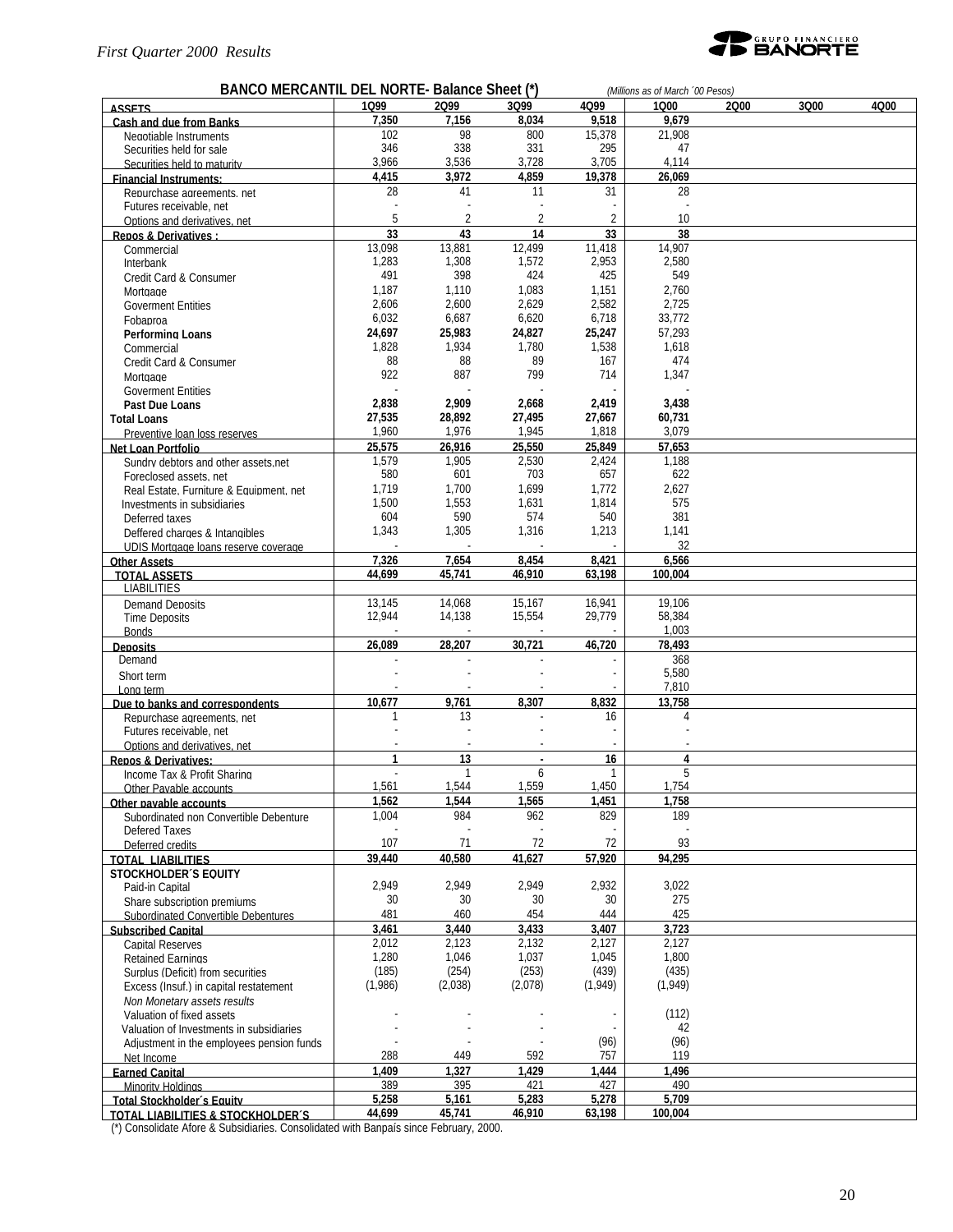

| BANCO MERCANTIL DEL NORTE - Income Statement (*)<br>(Millions as of March '00 Pesos) |                  |              |                |                |         |      |      |      |  |  |
|--------------------------------------------------------------------------------------|------------------|--------------|----------------|----------------|---------|------|------|------|--|--|
| <b>NET INTEREST INCOME</b>                                                           | 1099             | 2099         | 3Q99           | 4Q99           | 1000    | 2000 | 3Q00 | 4Q00 |  |  |
| Interest Income                                                                      | 3,321.3          | 2,534.7      | 2,981.4        | 2,865.5        | 4,068.8 |      |      |      |  |  |
| <b>Interest Expense</b>                                                              | 2,484.1          | 1,909.7      | 2,325.5        | 2,077.4        | 3,136.5 |      |      |      |  |  |
| Loan Fees                                                                            | 63.3             | 83.8         | 90.4           | 100.3          | 103.2   |      |      |      |  |  |
| Net Interest Income (NII)                                                            | 900.5            | 708.8        | 746.2          | 888.3          | 1,035.6 |      |      |      |  |  |
| Repomo-Margin                                                                        | 343.4            | 170.2        | 175.9          | 166.3          | 57.6    |      |      |      |  |  |
| NII after Repomo                                                                     | 1.243.9          | 878.9        | 922.2          | 1.054.6        | 1.093.2 |      |      |      |  |  |
| Loan Loss Provisions                                                                 | 214.8            | 144.7        | 26.1           | 151.9          | 26.0    |      |      |      |  |  |
| Loss Sharing Provisions                                                              | 54.8             | 97.9         | 123.8          | (10.7)         | 39.5    |      |      |      |  |  |
| <b>NII after Provisions</b>                                                          | 974.3            | 636.3        | 772.3          | 913.4          | 1.027.8 |      |      |      |  |  |
| Fund transfers                                                                       | 4.9              | 4.8          | 5.0            | 6.1            | 5.7     |      |      |      |  |  |
| Account management                                                                   | 21.3             | 21.7         | 27.4           | 26.6           | 33.5    |      |      |      |  |  |
| Fiduciary                                                                            | 3.3              | 4.8          | 5.7            | 2.3            | 5.7     |      |      |      |  |  |
| Credit Card                                                                          | 5.3              | 5.2          | 5.4            | 2.6            | 2.6     |      |      |      |  |  |
| Fees from FOBAPROA                                                                   | 77.4             | 61.9         | 291.9          | 77.4           | 61.1    |      |      |      |  |  |
| Other fees                                                                           | 129.5            | 106.3        | 182.1          | 130.3          | 219.3   |      |      |      |  |  |
| Fees on purchased services,                                                          | 241.6            | 204.8        | 517.6          | 245.3          | 327.8   |      |      |      |  |  |
| Fund transfers                                                                       | 0.1              |              |                |                |         |      |      |      |  |  |
| Other fees                                                                           | 51.6             | 58.8         | 97.5           | 96.4           | 69.8    |      |      |      |  |  |
| Fees on payed services,                                                              | 51.7             | 58.8         | 97.5           | 96.4           | 69.8    |      |      |      |  |  |
| Foreign exchange                                                                     | 40.3             | 42.2         | 27.5           | (15.7)         | 23.0    |      |      |      |  |  |
| Securities - Realized gains                                                          | 26.4             | 15.9         | 35.2           | 38.2           | 11.0    |      |      |      |  |  |
| Securities- Unrealized gains                                                         | 7.8              | 17.0         | (9.9)          | 0.8            | 26.8    |      |      |      |  |  |
| Market-related Income                                                                | 74.5             | 75.0         | 52.7           | 23.4           | 60.7    |      |      |      |  |  |
| <b>Total Non Interest Income</b>                                                     | 264.4            | 220.9        | 472.7          | 172.2          | 318.8   |      |      |      |  |  |
| <b>Total Operating Income</b>                                                        | 1,238.6          | 857.2        | 1,245.0        | 1,085.6        | 1.346.5 |      |      |      |  |  |
| Personnel                                                                            | 328.9            | 400.1        | 479.2          | 477.6          | 497.1   |      |      |      |  |  |
| Fees Paid                                                                            | 49.5             | 74.9         | 59.7           | 72.3           | 57.5    |      |      |      |  |  |
| Operation & Administrative expenses                                                  | 91.1             | 28.4         | 190.0          | (16.2)         | 247.6   |      |      |      |  |  |
| Rents, depreciation and amortization                                                 | 145.5            | 96.6         | 112.5          | 144.3          | 158.9   |      |      |      |  |  |
| Taxes, other than income tax                                                         | 48.8             | 86.1         | 85.3           | 96.9           | 65.7    |      |      |      |  |  |
| Contributions to IPAB                                                                | 21.4             | 25.3         | 35.3           | 35.7           | 49.9    |      |      |      |  |  |
| <b>Non-Interest Expense</b>                                                          | 685.2            | 711.4        | 962.1          | 810.6          | 1,076.7 |      |      |      |  |  |
| <b>Operating Income</b>                                                              | 553.5            | 145.9        | 282.8          | 275.0          | 269.8   |      |      |      |  |  |
| Other Income                                                                         | 19.5<br>92.7     | 49.5         | 26.8           | 56.7           | 28.7    |      |      |      |  |  |
| Recoveries                                                                           |                  | 70.5         | 71.6           | (3.2)          | 12.4    |      |      |      |  |  |
| Repomo-other (Debtor balance)                                                        |                  |              |                |                | 41.1    |      |      |      |  |  |
| <b>Total Other Products</b><br>Other Expense                                         | 112.2<br>(100.2) | 120.0<br>0.7 | 98.4<br>(52.6) | 53.5<br>(59.8) | (43.2)  |      |      |      |  |  |
| Repomo-other (Creditor balance)                                                      | (360.6)          | (132.6)      | (164.4)        | (150.1)        | (88.7)  |      |      |      |  |  |
| <b>Total Other Expense</b>                                                           | (460.8)          | (132.0)      | (217.0)        | (209.9)        | (131.9) |      |      |      |  |  |
| Other expenses (Income), net                                                         | (348.6)          | (12.0)       | (118.6)        | (156.4)        | (90.9)  |      |      |      |  |  |
| Pre-tax Income                                                                       | 204.9            | 133.9        | 164.2          | 118.6          | 179.0   |      |      |      |  |  |
| Income tax                                                                           | (2.6)            | (2.6)        | (2.2)          | 6.4            |         |      |      |      |  |  |
| Profit sharing                                                                       |                  |              |                |                |         |      |      |      |  |  |
| Tax on Assets                                                                        | (3.0)            | (2.9)        | (3.1)          | (6.3)          | (4.0)   |      |      |      |  |  |
| Deferred Inc. Tax and Profit sharing                                                 |                  |              | (4.7)          | (19.7)         | (41.8)  |      |      |      |  |  |
|                                                                                      | (5.6)            | (5.6)        | (9.9)          | (19.7)         | (45.8)  |      |      |      |  |  |
| Net income before subsidiaries                                                       | 199.3            | 128.3        | 154.3          | 98.9           | 133.1   |      |      |      |  |  |
| Subsidiaries net income                                                              | 102.9            | 36.6         | 17.1           | 73.5           | 18.4    |      |      |      |  |  |
| Net Income from continuos operations                                                 | 302.2            | 164.9        | 171.3          | 172.4          | 151.5   |      |      |      |  |  |
| Extraodinary items, net                                                              |                  |              |                |                |         |      |      |      |  |  |
| Minority Interest                                                                    | (14.4)           | (3.8)        | (28.6)         | (7.5)          | (32.5)  |      |      |      |  |  |
| <b>TOTAL NET INCOME</b>                                                              | 287.8            | 161.2        | 142.8          | 165.0          | 119.0   |      |      |      |  |  |
|                                                                                      |                  |              |                |                |         |      |      |      |  |  |

(\*) Consoldiate Afore & Subsidiaries. Consolidated with Banpaís since February, 2000.

### **MEMORANDUM ACCOUNTS OF BANCO MERCANTIL DEL NORTE (Banorte)** *(Million of March ´00 Pesos)*

|                                             | 1099      | 2099     | 3Q99      | 4Q99      | 1000      | 2000 | 3Q00 | 4Q00 |
|---------------------------------------------|-----------|----------|-----------|-----------|-----------|------|------|------|
| Signature guarantees granted                | 90        |          |           |           |           |      |      |      |
| Other contingent obligations                | 5,039     | 5.187    | 5.113     | 5,882     | 5,646     |      |      |      |
| Irrevocable lines of credit                 | 847       | 592      | 410       | 492       | 507       |      |      |      |
| Assets held in trust and mandate            | 8.435     | 10.612   | 11.244    | 11,177    | 17,980    |      |      |      |
| Assets held in custody or in administration | 17.612    | 20,205   | 18.300    | 33.600    | 69,622    |      |      |      |
| Investment banking transactions for third   | 42.425    | 47,725   | 44,283    | 27,887    | 23,618    |      |      |      |
| Engaged amounts in fobaproa operations      | 1.703     | 1.853    | 2.017     | 2.290     | 7.978     |      |      |      |
| Investment of retirement saving funds       | 1.400     | 1.354    | 2.359     | 2.340     | 2.323     |      |      |      |
| Integration of loan portfolio               | 28.641    | 27.887   | 28,911    | 27,297    | 59.004    |      |      |      |
| Received amounts in derivative instruments  | 2,352     | 2,322    | 2,225     | 2.342     | 2,087     |      |      |      |
| Fobaproa trusts                             |           |          |           |           |           |      |      |      |
| Securities to be received                   | 12.401    | 15.258   | 16.302    | 13,372    | 12.182    |      |      |      |
| (Less) payable for reversal                 | (12, 373) | (15,217) | (16, 291) | (13, 342) | (12, 154) |      |      |      |
| Receivables for reversal                    | 1.229     | 2.925    | 3.176     | 2.707     | 2,651     |      |      |      |
| (Less) securities to be delivered           | (1,231)   | (2,937)  | (3, 176)  | (2, 723)  | (2,655)   |      |      |      |
| Other control accounts                      | 103.713   | 106.586  | 107.511   | 123.491   | 204,739   |      |      |      |
|                                             | 212,283   | 224,355  | 222,388   | 236,817   | 393,532   |      |      |      |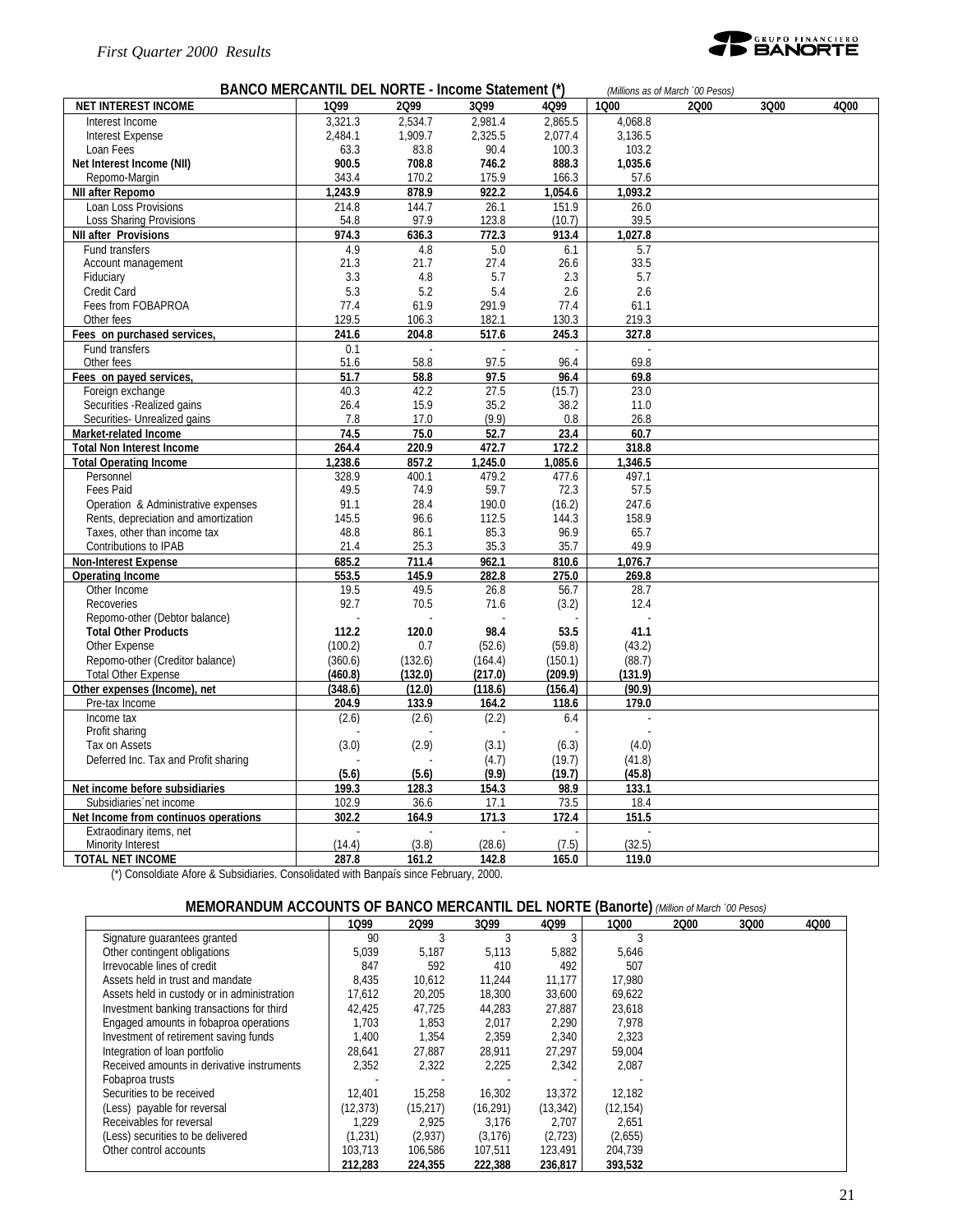

| BANCO DEL CENTRO (BANCEN) - Balance Sheet (*)<br>(Millions as of March '00 Pesos) |                          |                |                             |                          |               |      |      |      |  |
|-----------------------------------------------------------------------------------|--------------------------|----------------|-----------------------------|--------------------------|---------------|------|------|------|--|
| <b>ASSETS</b>                                                                     | 1099                     | 2099           | 3Q99                        | 4099                     | 1000          | 2000 | 3Q00 | 4000 |  |
| Cash and due from Banks                                                           | 2,250                    | 2,410          | 2,348                       | 2,545                    | 2,174         |      |      |      |  |
| Negotiable Instruments                                                            | $\omega$                 | $\sim$         | $\omega$                    | $\omega$                 |               |      |      |      |  |
| Securities held for sale                                                          |                          |                |                             |                          |               |      |      |      |  |
| Securities held to maturity                                                       | 958                      | 472            | 454                         | 506                      | 566           |      |      |      |  |
| <b>Financial Instruments:</b>                                                     | 958                      | 472            | 454                         | 506                      | 566           |      |      |      |  |
| Repurchase agreements, net                                                        | ÷,                       | $\sim$         | ÷.                          | ÷                        | 1             |      |      |      |  |
| Futures receivable, net                                                           |                          |                |                             | $\sim$                   |               |      |      |      |  |
| Options and derivatives, net<br>Repos & Derivatives:                              | $\blacksquare$           | $\overline{a}$ | $\blacksquare$              | $\blacksquare$           | $\mathbf{1}$  |      |      |      |  |
| Commercial                                                                        | 375                      | 490            | 596                         | 630                      | 504           |      |      |      |  |
| Interbank                                                                         | 3                        | 3              | 2                           | 2                        | 19            |      |      |      |  |
| Credit Card & Consumer                                                            | $\mathbf{1}$             | 1              | $\mathbf{1}$                | 2                        | 8             |      |      |      |  |
| Mortgage                                                                          | 1,207                    | 1,162          | 1,144                       | 1,173                    | 1,281         |      |      |      |  |
| <b>Goverment Entities</b>                                                         | 228                      | 269            | 301                         | 314                      | 333           |      |      |      |  |
| Fobaproa                                                                          | 20,465                   | 19,549         | 18,620                      | 16,925                   | 17,495        |      |      |      |  |
| <b>Performing Loans</b>                                                           | 22,279                   | 21,472         | 20,666                      | 19,047                   | 19,639        |      |      |      |  |
| Commercial                                                                        | 183                      | 185            | 39                          | 439                      | 407           |      |      |      |  |
| Credit Card & Consumer                                                            | 129                      | 126            | 113                         | 110                      | 106           |      |      |      |  |
| Mortgage                                                                          | 677                      | 619            | 519                         | 412                      | 333           |      |      |      |  |
| <b>Goverment Entities</b>                                                         |                          |                |                             |                          |               |      |      |      |  |
| Past Due Loans                                                                    | 989<br>23,268            | 931<br>22,403  | 671<br>21,337               | 961<br>20,008            | 845<br>20,484 |      |      |      |  |
| <b>Total Loans</b><br>Preventive loan loss reserves                               | 1,870                    | 1,904          | 1,378                       | 1,391                    | 1,305         |      |      |      |  |
| Net Loan Portfolio                                                                | 21,398                   | 20.499         | 19.959                      | 18,617                   | 19,179        |      |      |      |  |
| Sundry debtors and other assets.net                                               | 168                      | 236            | 199                         | 149                      | 336           |      |      |      |  |
| Foreclosed assets, net                                                            | 8                        | 6              | 71                          | 724                      | 711           |      |      |      |  |
| Real Estate, Furniture & Equipment, net                                           | 436                      | 425            | 425                         | 415                      | 408           |      |      |      |  |
| Investments in subsidiaries                                                       | 12                       | 11             | 11                          | 14                       | 16            |      |      |      |  |
| Deferred taxes                                                                    |                          |                |                             |                          |               |      |      |      |  |
| Deffered charges & Intangibles                                                    | 37                       | 40             | 29                          | 31                       | 18            |      |      |      |  |
| UDIS Mortgage loans reserve coverage                                              |                          |                |                             |                          |               |      |      |      |  |
| <b>Other Assets</b>                                                               | 661                      | 719            | 736                         | 1,333                    | 1,489         |      |      |      |  |
| <b>TOTAL ASSETS</b>                                                               | 25,268                   | 24,100         | 23,497                      | 23,001                   | 23,408        |      |      |      |  |
| <b>LIABILITIES</b>                                                                |                          | 2,480          | 3,008                       | 2,619                    | 2,225         |      |      |      |  |
| Demand Deposits                                                                   | 2,106<br>14,526          | 13,671         | 11,437                      | 11,521                   | 15,343        |      |      |      |  |
| <b>Time Deposits</b><br><b>Bonds</b>                                              | 3,927                    | 3,292          | 3,187                       | 3,119                    |               |      |      |      |  |
| <b>Deposits</b>                                                                   | 20.560                   | 19,443         | 17,632                      | 17,259                   | 17.569        |      |      |      |  |
| Demand                                                                            |                          |                |                             |                          |               |      |      |      |  |
| Short term                                                                        |                          |                |                             |                          | 2,170         |      |      |      |  |
| Long term                                                                         |                          |                |                             |                          | 1,428         |      |      |      |  |
| Due to banks and correspondents                                                   | 2,681                    | 2,626          | 3,538                       | 3.445                    | 3,598         |      |      |      |  |
| Repurchase agreements, net                                                        |                          |                |                             |                          |               |      |      |      |  |
| Futures receivable, net                                                           |                          |                |                             |                          |               |      |      |      |  |
| Options and derivatives, net                                                      |                          |                |                             |                          |               |      |      |      |  |
| <b>Repos &amp; Derivatives:</b>                                                   | $\overline{a}$           | $\blacksquare$ | $\blacksquare$              | $\blacksquare$           | 1             |      |      |      |  |
| Income Tax & Profit Sharing                                                       |                          |                |                             | $\overline{2}$           |               |      |      |      |  |
| Other Pavable accounts                                                            | 545<br>545               | 489<br>489     | 729<br>729                  | 639<br>641               | 304<br>305    |      |      |      |  |
| Other pavable accounts                                                            | $\overline{\phantom{a}}$ | $\sim$         | $\blacksquare$              | $\blacksquare$           | $\sim$        |      |      |      |  |
| Subordinated non Convertible Debenture<br>Defered Taxes                           |                          |                | ÷,                          | $\blacksquare$           |               |      |      |      |  |
| Deferred credits                                                                  | 6                        | 11             | 11                          | 11                       | 10            |      |      |      |  |
| <b>TOTAL LIABILITIES</b>                                                          | 23,793                   | 22,568         | 21.909                      | 21,356                   | 21,482        |      |      |      |  |
| <b>STOCKHOLDER'S EQUITY</b>                                                       |                          |                |                             |                          |               |      |      |      |  |
| Paid-in Capital                                                                   | 826                      | 826            | 826                         | 1,061                    | 1,061         |      |      |      |  |
| Share subscription premiums                                                       |                          |                |                             |                          |               |      |      |      |  |
| Subordinated Convertible Debentures                                               | $\sim$                   |                |                             | $\overline{\phantom{a}}$ |               |      |      |      |  |
| <b>Subscribed Capital</b>                                                         | 826                      | 826            | 826                         | 1,061                    | 1,061         |      |      |      |  |
| Capital Reserves                                                                  | 238                      | 261            | 261                         | 261                      | 263           |      |      |      |  |
| <b>Retained Earnings</b>                                                          | 254                      | 243            | 241                         |                          | 308           |      |      |      |  |
| Surplus (Deficit) from securities                                                 |                          |                |                             |                          |               |      |      |      |  |
| Excess (Insuf.) in capital restatement                                            | 93                       | 78             | 79                          | 82                       | 12            |      |      |      |  |
| Non Monetary assets results                                                       |                          |                |                             |                          |               |      |      |      |  |
| Valuation of Investments in subsidiaries                                          |                          |                |                             |                          | 3             |      |      |      |  |
| Adjustment in the employees pension funds                                         | 65                       | 123            | 180                         | 240                      | 278           |      |      |      |  |
| Net Income<br><b>Earned Capital</b>                                               | 649                      | 706            | 762                         | 584                      | 864           |      |      |      |  |
| Minority Holdings                                                                 | $\sim$                   |                | $\mathcal{L}_{\mathcal{A}}$ |                          |               |      |      |      |  |
| Total Stockholder's Equity                                                        | 1,475                    | 1,532          | 1,588                       | 1,645                    | 1,926         |      |      |      |  |
| TOTAL LIABILITIES & STOCKHOLDER'S                                                 | 25,268                   | 24,100         | 23,497                      | 23,001                   | 23,408        |      |      |      |  |
|                                                                                   |                          |                |                             |                          |               |      |      |      |  |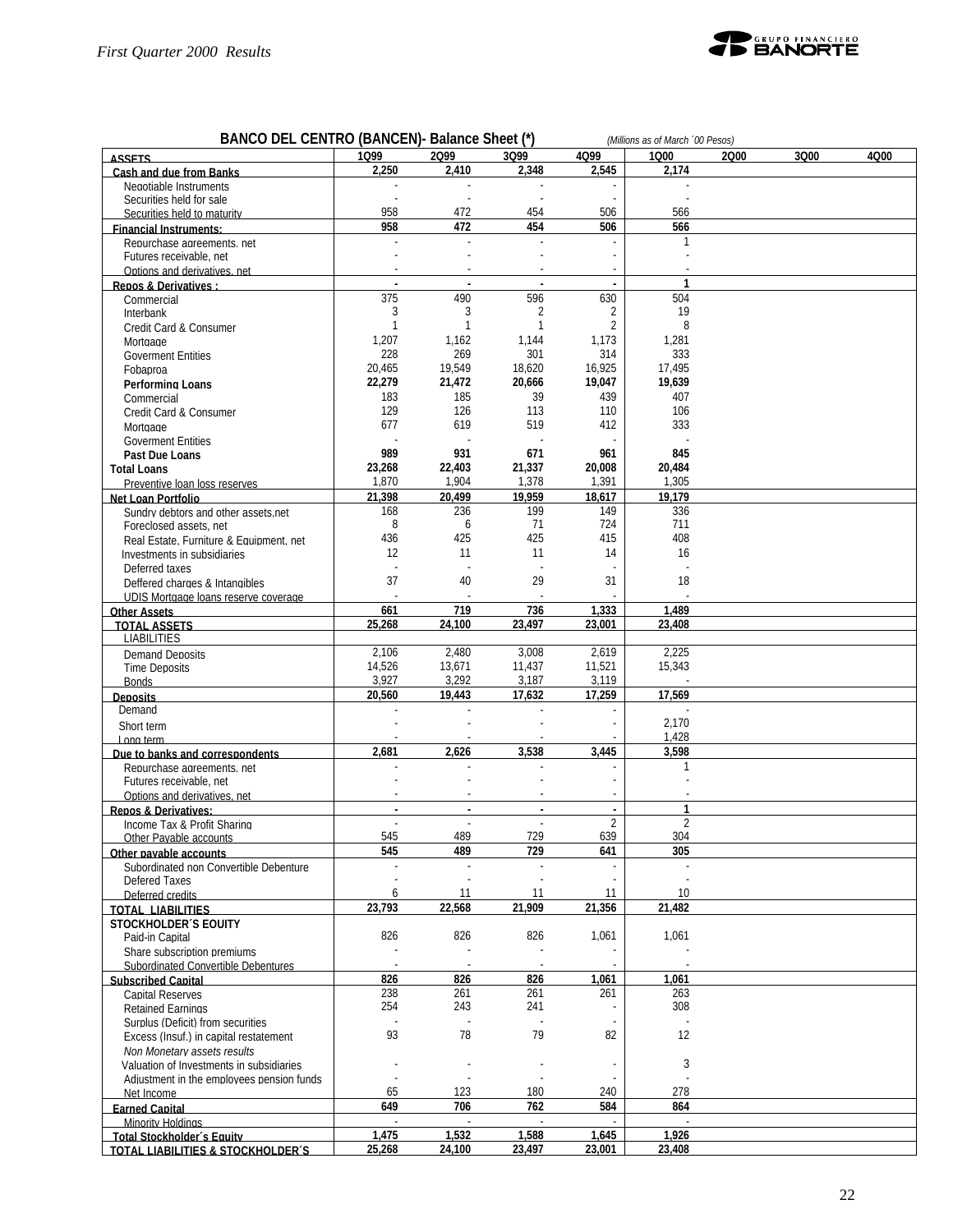#### *First Quarter 2000 Results*

Engaged amounts in fobaproa operations

(Less) securities to be delivered (119) (13)<br>Other control accounts 36,101 (45,607)

Integration of loan portfolio



#### **BANCO DEL CENTRO (BANCEN) - Income Statement (\*)** *(Millions as of March ´00 Pesos)*

| BANCO DEL CENTRO (BANCEN) - Income Statement (^) |         |         |         | (Millions as of March '00 Pesos) |         |      |      |      |
|--------------------------------------------------|---------|---------|---------|----------------------------------|---------|------|------|------|
| <b>NET INTEREST INCOME</b>                       | 1099    | 2099    | 3Q99    | 4Q99                             | 1000    | 2000 | 3Q00 | 4Q00 |
| Interest Income                                  | 1.914.9 | 1,423.1 | 1.402.0 | 1.168.6                          | 1.017.1 |      |      |      |
| Interest Expense                                 | 1,592.5 | 1,106.6 | 1,025.0 | 856.9                            | 726.2   |      |      |      |
| Loan Fees                                        | 7.2     | 8.3     | 9.5     | 10.4                             | 8.7     |      |      |      |
| Net Interest Income (NII)                        | 329.6   | 324.7   | 386.6   | 322.0                            | 299.5   |      |      |      |
| Repomo-Margin                                    | 12.1    | (16.9)  | (9.4)   | (9.4)                            | (9.5)   |      |      |      |
| NII after Repomo                                 | 341.7   | 307.8   | 377.2   | 312.6                            | 290.0   |      |      |      |
| Loan Loss Provisions                             | (0.3)   | 11.7    | 19.4    | 19.7                             | 16.1    |      |      |      |
| <b>Loss Sharing Provisions</b>                   |         |         |         |                                  |         |      |      |      |
| <b>NII after Provisions</b>                      | 342.0   | 296.1   | 357.8   | 292.9                            | 273.8   |      |      |      |
| Fund transfers                                   | 0.3     | 0.3     | 0.3     | 0.4                              | 0.4     |      |      |      |
| Account management                               | 5.7     | 5.0     | 5.9     | 6.1                              | 5.5     |      |      |      |
| Fiduciary                                        | 1.1     | 3.1     | 2.3     | 4.8                              | 192.9   |      |      |      |
| Credit Card                                      |         |         |         |                                  |         |      |      |      |
| Fees from FOBAPROA                               | 14.5    | 9.2     | 12.8    | 5.9                              | 12.9    |      |      |      |
| Other fees                                       | 14.9    | 3.7     | 5.3     | 5.2                              | 3.6     |      |      |      |
| Fees on purchased services,                      | 36.5    | 21.3    | 26.6    | 22.3                             | 215.2   |      |      |      |
| Fund transfers                                   |         |         |         |                                  |         |      |      |      |
| Other fees                                       | 0.2     | 0.2     | 0.2     | 2.4                              | 12.6    |      |      |      |
| Fees on payed services,                          | 0.2     | 0.2     | 0.2     | 2.4                              | 12.6    |      |      |      |
| Foreign exchange                                 |         |         |         | 5.2                              |         |      |      |      |
| Securities - Realized gains                      | 8.3     | 7.5     | 6.2     | L.                               | 7.4     |      |      |      |
| Securities- Unrealized gains                     |         |         |         |                                  |         |      |      |      |
|                                                  |         |         |         |                                  |         |      |      |      |
| <b>Market-related Income</b>                     | 8.3     | 7.5     | 6.2     | 5.2                              | 7.4     |      |      |      |
| <b>Total Non Interest Income</b>                 | 44.6    | 28.6    | 32.6    | 25.1                             | 210.0   |      |      |      |
| <b>Total Operating Income</b>                    | 386.6   | 324.7   | 390.5   | 318.0                            | 483.8   |      |      |      |
| Personnel<br><b>Fees Paid</b>                    | 70.8    | 68.4    | 75.2    | 76.8                             | 74.7    |      |      |      |
|                                                  | 26.7    | 13.9    | 19.9    | 5.2                              | 9.8     |      |      |      |
| Operation & Administrative expenses              | 118.0   | 127.0   | 164.3   | 106.6                            | 101.4   |      |      |      |
| Rents, depreciation and amortization             | 22.0    | 20.7    | 14.9    | 18.7                             | 17.9    |      |      |      |
| Taxes, other than income tax                     | 10.0    | 17.5    | 27.6    | 75.8                             | 16.3    |      |      |      |
| Contributions to IPAB                            | 14.5    | 17.2    | 20.2    | 18.8                             | 20.2    |      |      |      |
| <b>Non-Interest Expense</b>                      | 262.0   | 264.8   | 321.9   | 302.0                            | 240.3   |      |      |      |
| <b>Operating Income</b>                          | 124.6   | 59.9    | 68.6    | 16.0                             | 243.6   |      |      |      |
| Other Income                                     | 4.1     | 7.9     | 5.3     | 64.7                             | 72.0    |      |      |      |
| Recoveries                                       | 6.9     | 0.4     | 0.9     | 2.2                              | 1.5     |      |      |      |
| Repomo-other (Debtor balance)                    |         |         |         |                                  |         |      |      |      |
| <b>Total Other Products</b>                      | 11.0    | 8.3     | 6.2     | 66.9                             | 73.5    |      |      |      |
| Other Expense                                    | (8.4)   | (4.8)   | (5.3)   | (7.7)                            | (8.8)   |      |      |      |
| Repomo-other (Creditor balance)                  | (60.9)  | (4.9)   | (10.8)  | (13.6)                           | (28.5)  |      |      |      |
| <b>Total Other Expense</b>                       | (69.3)  | (9.7)   | (16.1)  | (21.3)                           | (37.3)  |      |      |      |
| Other expenses (Income), net                     | (58.3)  | (1.4)   | (9.9)   | 45.6                             | 36.2    |      |      |      |
| Pre-tax Income                                   | 66.2    | 58.5    | 58.7    | 61.6                             | 279.8   |      |      |      |
| Income tax                                       | (0.2)   | (0.5)   | (0.3)   | (1.7)                            |         |      |      |      |
| Profit sharing                                   |         |         |         |                                  |         |      |      |      |
| Tax on Assets                                    | (1.3)   | (1.3)   | (1.1)   | (0.5)                            | (1.3)   |      |      |      |
| Deferred Inc. Tax and Profit sharing             |         |         |         | (0.1)                            |         |      |      |      |
|                                                  | (1.6)   | (1.8)   | (1.4)   | (2.3)                            | (1.3)   |      |      |      |
| Net income before subsidiaries                   | 64.7    | 56.7    | 57.2    | 59.2                             | 278.5   |      |      |      |
| Subsidiaries net income                          | (0.1)   | 1.7     |         | 0.2                              |         |      |      |      |
| Net Income from continuos operations             | 64.6    | 58.4    | 57.3    | 59.4                             | 278.4   |      |      |      |
| Extraodinary items, net                          |         |         |         |                                  |         |      |      |      |
| Minority Interest                                |         |         |         |                                  |         |      |      |      |
| <b>TOTAL NET INCOME</b>                          | 64.6    | 58.4    | 57.3    | 59.4                             | 278.4   |      |      |      |
|                                                  |         |         |         |                                  |         |      |      |      |

| MEMORANDUM ACCOUNTS OF BANCO DEL CENTRO (Bancen)   |        |        |        |        |        | (Million of March '00 Pesos) |      |      |  |
|----------------------------------------------------|--------|--------|--------|--------|--------|------------------------------|------|------|--|
|                                                    | 1099   | 2099   | 3Q99   | 4Q99   | 1000   | 2000                         | 3Q00 | 4Q00 |  |
| Signature quarantees granted                       |        |        |        |        |        |                              |      |      |  |
| Other contingent obligations                       | 1.821  | 1.779  | 1.841  | 2.214  | 2.188  |                              |      |      |  |
| Irrevocable lines of credit                        | 14     | 18     | 15     | 25     | 20     |                              |      |      |  |
| Assets held in trust and mandate                   | 17.657 | 16.941 | 17.259 | 16.941 | 16.037 |                              |      |      |  |
| Assets held in custody or in administration        | 25.766 | 24.562 | 23.335 | 22.943 | 25.810 |                              |      |      |  |
| Investment banking transactions for third parties, | 319    | 246    |        | 61     | 239    |                              |      |      |  |
| Engaged amounts in fobaproa operations             | 2.586  | 2.946  | 3.157  | 3.323  | 538    |                              |      |      |  |

**107,849 134,857 132,340 126,340 120,450**

Investment of retirement saving funds<br>
Integration of loan portfolio<br>  $23,584$   $22,759$   $22,003$   $20,845$ <br>
19,440

Received amounts in derivative instruments and the state of the state of the state of the state of the state of the state of the state of the state of the state of the state of the state of the state of the state of the st Fobaproa trusts<br>Securities to be received<br>119 13 17 42 121 Securities to be received<br>
(Less) payable for reversal (118) (13 13 11 42 121<br>
(121) (121) (Less) payable for reversal (118) (13) (17) (42) (121)<br>Receivables for reversal (118 118 13 17 42 121 Receivables for reversal<br>
(Less) securities to be delivered<br>
(118 13 17 42 121<br>
(121) (13) (17) (42) (121)<br>
Other control accounts<br>
(119) (13) (17) (42) (121)<br>  $36,101$  65,607 64,713 59,988 56,177

Other control accounts 36,101 65,607 64,713 59,988 56,177<br>107,849 134,857 132,340 126,340 120,450